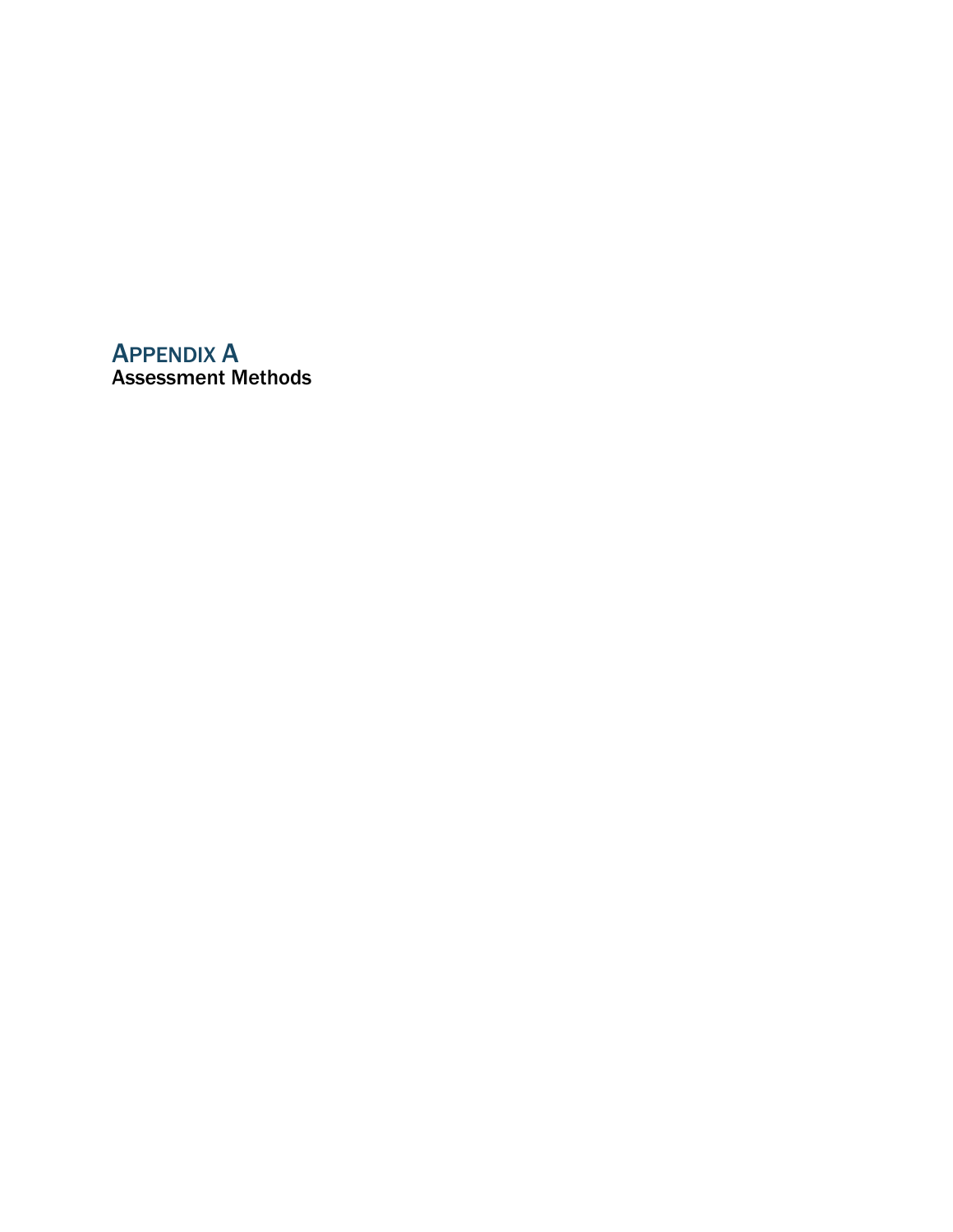# APPENDIX A ASSESSMENT METHODS

# SPATIAL DOMAIN

The spatial boundary of this project is the Birch Creek Watershed, which corresponds to the Hydrologic Unit Code (HUC) 10-digit level of 1707010306 (5<sup>th</sup> field HUC), and all subwatersheds at the HUC12 level (6<sup>th</sup> field HUC) (Table A-1).

| <b>HUC12 Code</b> | <b>HUC12 Name</b>           |
|-------------------|-----------------------------|
| 170701030601      | Pearson Creek               |
| 170701030602      | Upper East Birch Creek      |
| 170701030603      | Lower East Birch Creek      |
| 170701030604      | Bear Creek-West Birch Creek |
| 170701030605      | Jack Canyon                 |
| 170701030606      | West Birch Creek            |
| 170701030607      | George Canyon               |
| 170701030608      | Stewart Creek-Birch Creek   |
| 170701030609      | Coombs Peak-Birch Creek     |

Publicly available spatial data were acquired for all of the HUC12 level subwatersheds in the Birch Creek watershed. The geologic controls in the Birch Creek Watershed were identified by GIS mapping and description of lithology and surficial geology with data compiled from the Oregon Department of Geology and Mineral Industries (DOGAMI). Soils data were acquired from the Natural Resources Conservation Service (NRCS) Soil Survey Geographic (SSURGO) and State Soil Geographic (STATSGO) data sets. Elevation data throughout the watershed were acquired from the 10-meter digital elevation model (DEM) in the National Elevation Database available from the US Geological Survey (USGS). Land use and land cover data from the years 1992 and 2011 were available from the USGS National Land Cover Database (NLCD).

High-resolution elevation data along the primary stream corridors in the watershed were available from a 2013 Light Detection and Ranging (LiDAR) dataset, which also included high resolution orthophotographs. The bare earth digital elevation model (DEM) from the LiDAR dataset was used to create stream thalweg lines within the watershed. The ArcGIS workflow started with the DEM, sinks were filled using the Fill tool (Spatial Analyst—Hydrology), and then flow direction was calculated from the resulting raster using the Flow Direction tool (Spatial Analyst—Hydrology). The resulting flow direction raster was used to calculate flow accumulation for each cell using the Flow Accumulation tool (Spatial Analyst—Hydrology) and the resulting raster was edited to depict cells that drained greater than 0.1 km<sup>2</sup> using the raster calculation tool (Spatial Analyst—Map Algebra). The raster of streams was converted to a feature. This feature was smoothed using Smooth Line (Cartography) tool, the PEAK method with a 2-foot smoothing tolerance. The smoothed polyline was edited to remove small tributaries and to merge thalwegs from the same stream. Finally, the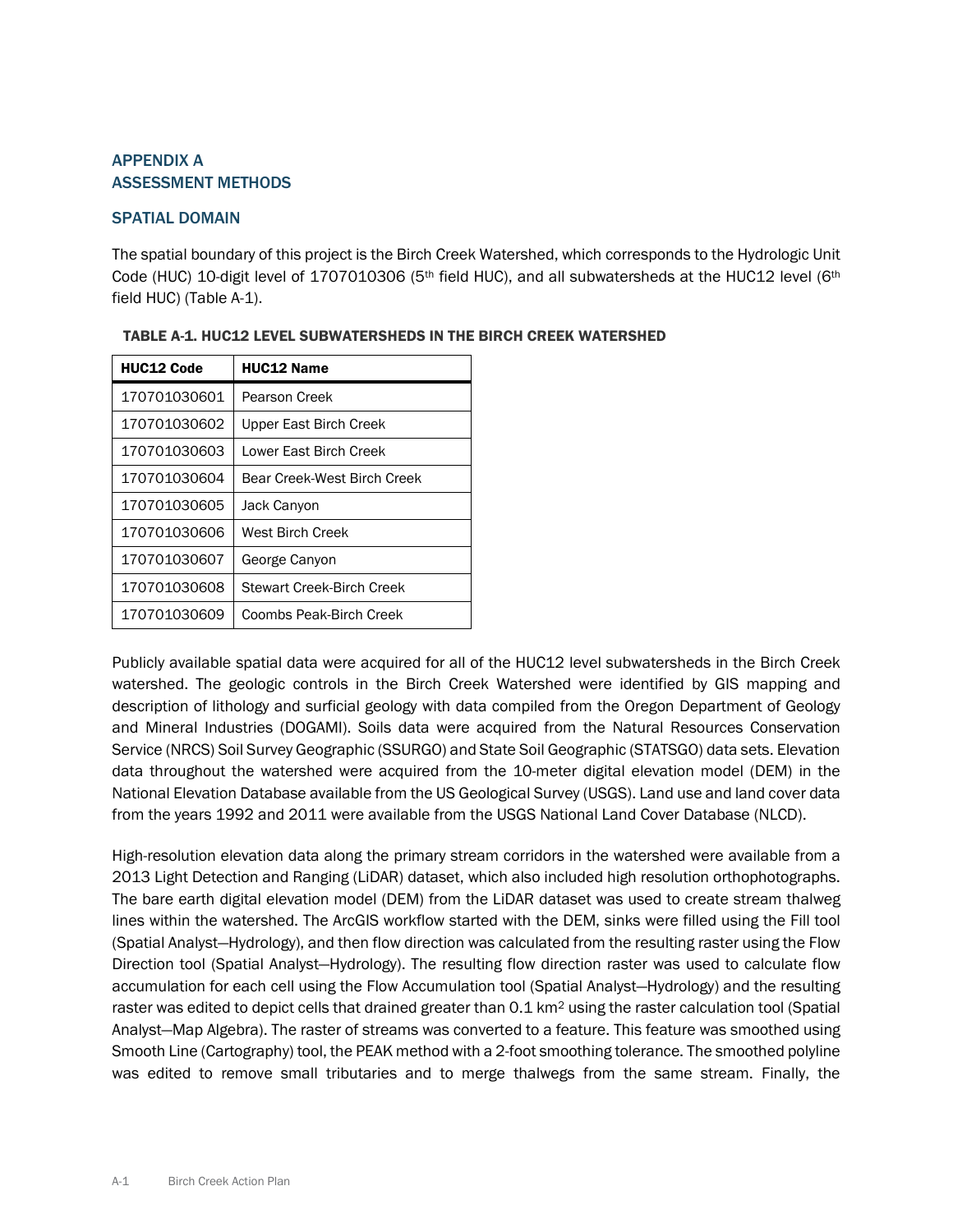HEC-GEORAS tool was used to convert the 2-dimensional polyline to a 3-dimensional polyline using the DEM.

The thalweg lines were used to create a linear referencing system throughout the watershed. In ArcGIS, measured routes (in meters) were created for each tributary. All measured routes begin at the mouth of each tributary (0.0) and increase in the upstream direction. Linear event tables were used for correlating data and analysis results to locations along the thalweg of each tributary.

The ODFW Natural Resources Information Management Program was used to acquire the most recent information on the distribution of summer steelhead in streams throughout the Birch Creek Watershed. The existing Birch Creek/Umatilla Ecosystem Diagnosis and Treatment (EDT) model developed during the Subbasin planning process (NPCC, 2005) was used to setup the initial fish-habitat analysis framework. EDT reaches were linked to the thalweg lines (measured routes) through the use of relational tables.

# Action Plan Tiered System

The spatial extent for assessment, data analysis and development of restoration strategies was defined using a tiered approach based on summer steelhead distribution, available data, and hydrology in the watershed. Tier 1 streams encompass steelhead distribution, are included in the 2013 LiDAR data extent, and are primary tributaries within the 12-digit Hydrologic Unit Code (HUC12) subwatershed. Tier 2 streams encompass steelhead distribution, are included in the 2013 LiDAR data extent, and are secondary or minor tributaries in the HUC12 subwatershed. Tier 3 streams may encompass steelhead distribution (but not in Tier 1 or Tier 2), or they may not be currently identified in the steelhead distribution, but may be significant contributors to maintaining water quality or quantity to downstream stream reaches. Five Tier 1 streams were identified in the Birch Creek Watershed, with assessments and restoration strategies completed for each of the following: Birch Creek, East Birch Creek, Pearson Creek, West Birch Creek, and Bear Creek.

The three tier system was developed based on the following primary considerations:

- Salmonid presence. Fish distribution should be the most important factor, because salmon recovery is the purpose of the Action Plan. According to the latest available information from ODFW (November 2014; [https://nrimp.dfw.state.or.us/nrimp/default.aspx?pn=fishdistdata\)](https://nrimp.dfw.state.or.us/nrimp/default.aspx?pn=fishdistdata) steelhead have the most extensive distribution in the watershed (historic, current, and potential).
	- Review of Extensive Habitat Assessment (EHA) output from CTUIR (O'Daniel, 2012). The EHA predicted distribution for steelhead is within the extents of ODFW data, therefore no expansion beyond the ODFW data is needed.
- Major tributaries within each of the HUC12 subwatersheds within the Birch Creek Watershed. These tributaries represent the primary physical habitat for multiple life-history stages of steelhead, and are likely to be the primary locations for restoration actions.
- Major tributaries included in the 2013 LiDAR dataset. The availability of high-quality elevation data is critical to understanding the physical processes throughout the major tributaries in the watershed.

These primary considerations were used to define streams within this three-tier system as follows:

- Tier 1
	- **Tributaries encompassing steelhead distribution, and**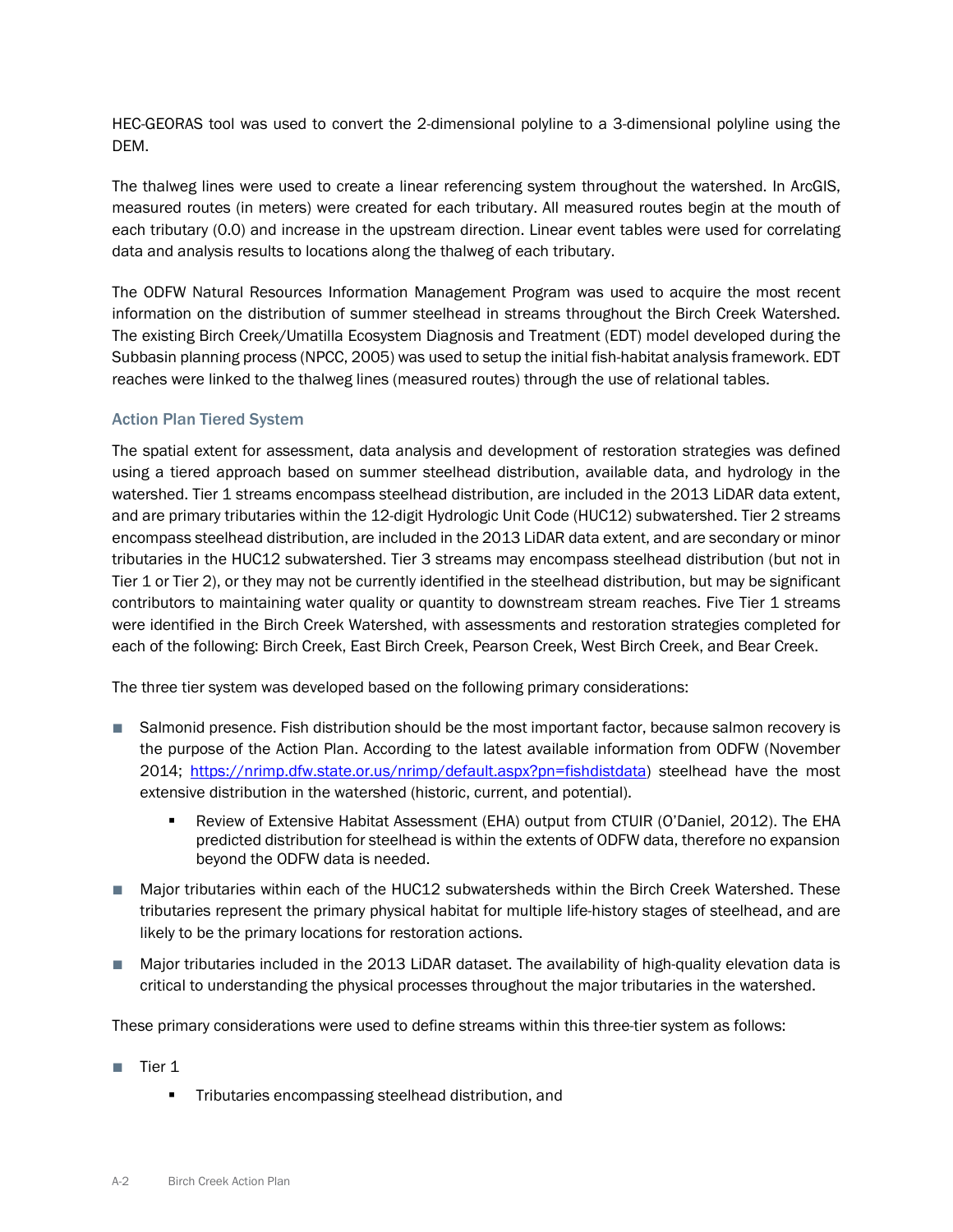- **Tributaries that are primary tributaries within the HUC12 subwatershed, and**
- **Tributaries included in the 2013 LiDAR dataset**
- Tier 2
	- **Tributaries encompassing steelhead distribution, and**
	- **Tributaries included in the 2013 LiDAR dataset**
	- **Secondary or minor tributaries within the HUC12 subwatershed**
- Tier 3
	- **Tributaries encompassing steelhead distribution, but not in Tier 1 or Tier 2**
	- Tributaries not currently identified in the steelhead distribution, but may be significant contributors to maintaining water quality or quantity to downstream river reaches

The following is the final list of Tier 1, Tier 2 and Tier 3 streams within the Birch Creek Watershed for the Action Plan. The list is organized according to tributary structure within the watershed.

- Tier 1 (primary tributaries within HUC12 subwatersheds) and Tier 2 (secondary tributaries within HUC12 subwatersheds)
	- **Birch Creek (B)** 
		- Stewart Creek (ST)
	- West Birch Creek (WB)
		- Bear Creek (BR)
			- Lower Owings Cr (O)
		- **Example 2 Lower Bridge Creek (BG)**
		- **E** Lower Stanley Creek (SY)
	- **East Birch Creek (EB)** 
		- □ Lower California Gulch (CG)
		- **Pearson Creek (P)** 
			- Lower Little Pearson Creek (LP)
- Tier 3 (steelhead tributaries within HUC12 subwatersheds not included in Tier 1 or 2)
	- **Willow Spring Canyon (Bear Creek tributary)**
	- **Unnamed tributaries (2) to Pearson Creek**
	- **South Canyon (East Birch tributary)**
	- **Unnamed tributaries (2) to East Birch**

#### Geomorphic Reaches

The Tier 1 and Tier 2 streams in the Birch Creek Watershed were delineated into distinct reaches based on their geomorphic characteristics. Reaches were delineated based on geomorphic process domains in order to guide the sampling, interpretation and identification of restoration strategies within similar physical-ecological systems at the reach scale (Montgomery, 1999; Fryirs and Brierley, 2013). Reaches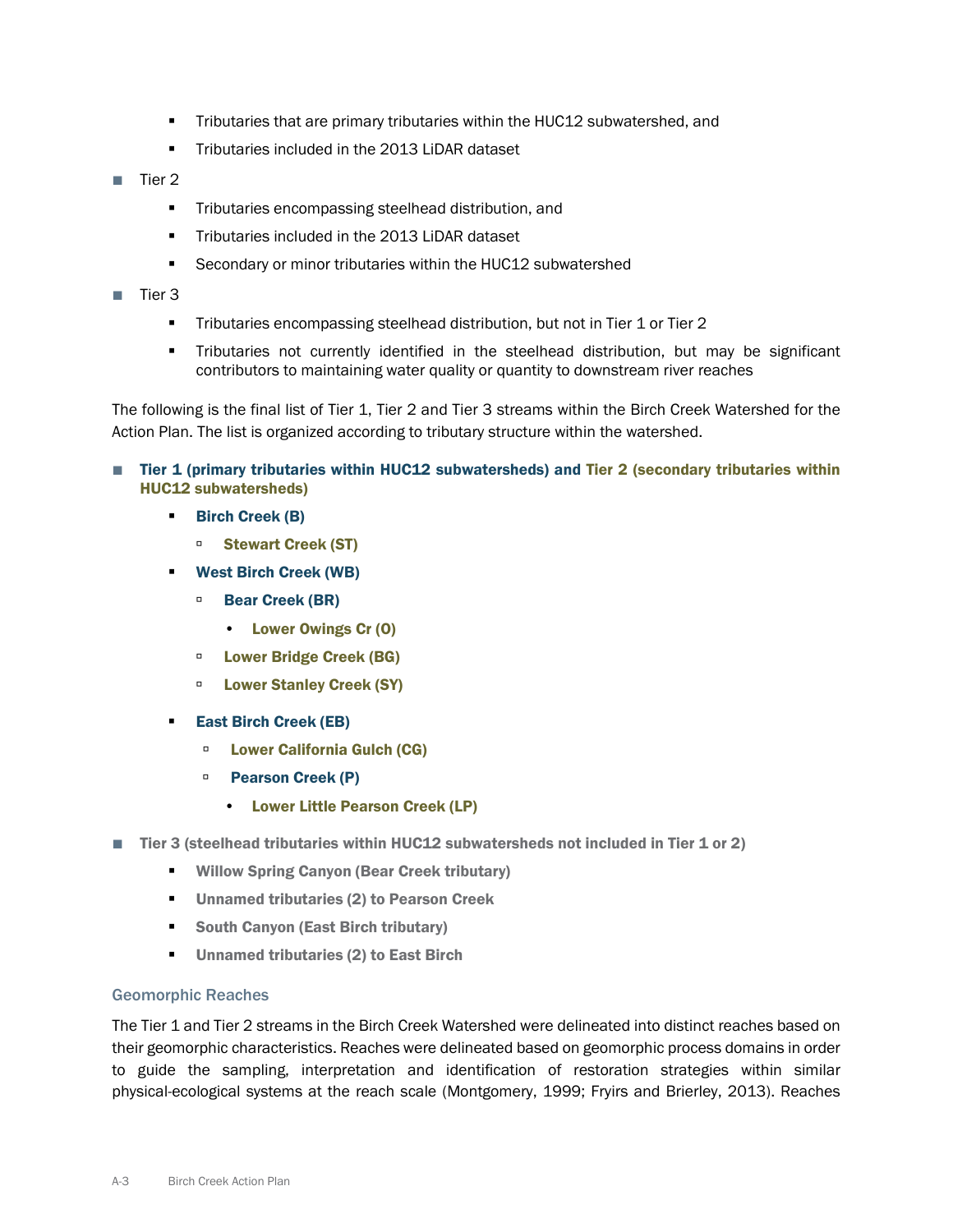were delineated based on valley confinement, geology of the valley floor and walls, slope, and tributary confluence locations. There were 32 geomorphic reaches delineated among the five Tier 1 streams (Table A-2).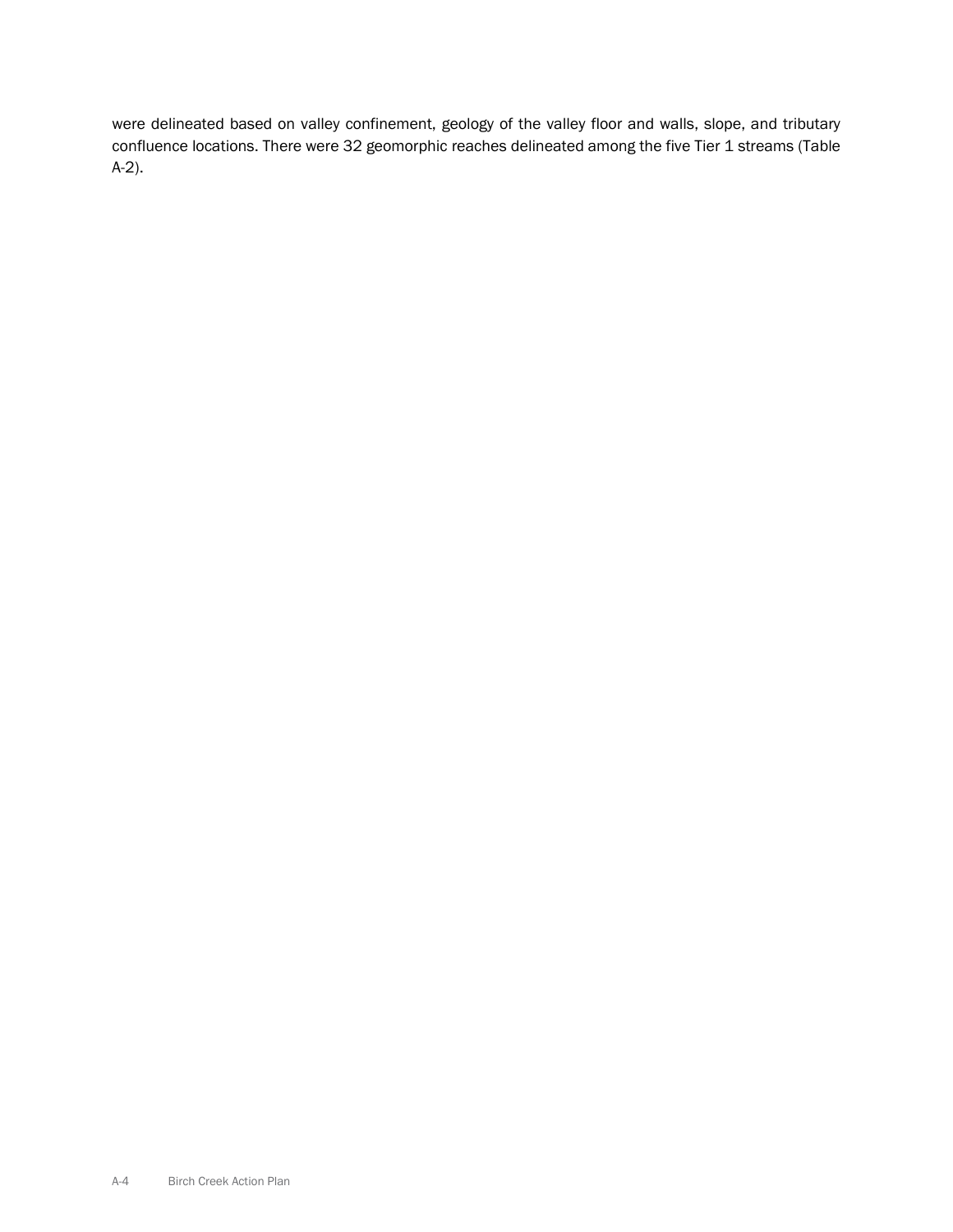### TABLE A-2. GEOMORPHIC REACH CHARACTERISTICS

| Name         | Reach<br>Code   | <b>Tier</b>  | <b>Slope</b><br>(%) | <b>Confinement</b>    | <b>Geology Channel</b>     | <b>Geology Valley Right</b> | <b>Geology Valley Left</b> | <b>Channel</b><br><b>Type</b> | <b>Sinuosity</b> |
|--------------|-----------------|--------------|---------------------|-----------------------|----------------------------|-----------------------------|----------------------------|-------------------------------|------------------|
| Bear         | BR1             | $\mathbf 1$  | 1.22                | Partially<br>Confined | Unconsolidated<br>Alluvium | <b>Basalt Rocks</b>         | <b>Basalt Rocks</b>        | Pool-Riffle                   | 1.24             |
| Bear         | BR <sub>2</sub> | 1            | 1.89                | Confined              | Unconsolidated<br>Alluvium | <b>Basalt Rocks</b>         | <b>Basalt Rocks</b>        | Plane-Bed                     | 1.19             |
| Bear         | BR <sub>3</sub> | $\mathbf{1}$ | 2.11                | Confined              | <b>Basalt Rocks</b>        | <b>Basalt Rocks</b>         | <b>Basalt Rocks</b>        | Plane-Bed                     | 1.15             |
| Bear         | BR4             | $\mathbf 1$  | 2.23                | Confined              | Unconsolidated<br>Alluvium | <b>Basalt Rocks</b>         | <b>Basalt Rocks</b>        | Plane-Bed                     | 1.17             |
| Bear         | BR <sub>5</sub> | $\mathbf 1$  | 4.12                | Partially<br>Confined | <b>Intrusive Rocks</b>     | <b>Intrusive Rocks</b>      | <b>Intrusive Rocks</b>     | Step-Pool                     | 1.13             |
| Bear         | BR <sub>6</sub> | $\mathbf{1}$ | 6.32                | Confined              | <b>Intrusive Rocks</b>     | <b>Intrusive Rocks</b>      | <b>Intrusive Rocks</b>     | Step-Pool                     | 1.09             |
| <b>Birch</b> | <b>B1</b>       | $\mathbf{1}$ | 0.69                | Unconfined            | Unconsolidated<br>Alluvium | <b>Sedimentary Rocks</b>    | <b>Basalt Rocks</b>        | Pool-Riffle                   | 1.21             |
| <b>Birch</b> | <b>B2</b>       | $\mathbf 1$  | 0.64                | Unconfined            | Unconsolidated<br>Alluvium | <b>Sedimentary Rocks</b>    | <b>Sedimentary Rocks</b>   | Pool-Riffle                   | 1.33             |
| <b>Birch</b> | B <sub>3</sub>  | 1            | 0.78                | Unconfined            | Unconsolidated<br>Alluvium | <b>Sedimentary Rocks</b>    | <b>Basalt Rocks</b>        | Pool-Riffle                   | 1.14             |
| Birch        | <b>B4</b>       | 1            | 0.87                | Unconfined            | Unconsolidated<br>Alluvium | <b>Basalt Rocks</b>         | <b>Basalt Rocks</b>        | Pool-Riffle                   | 1.14             |
| <b>Birch</b> | <b>B5</b>       | $\mathbf 1$  | 0.88                | Partially<br>Confined | Unconsolidated<br>Alluvium | <b>Basalt Rocks</b>         | <b>Sedimentary Rocks</b>   | Pool-Riffle                   | 1.20             |
| East Birch   | EB1             | 1            | 1.30                | Partially<br>Confined | Unconsolidated<br>Alluvium | <b>Basalt Rocks</b>         | <b>Basalt Rocks</b>        | Pool-Riffle                   | 1.15             |
| East Birch   | EB <sub>2</sub> | $\mathbf 1$  | 1.40                | Unconfined            | Unconsolidated<br>Alluvium | <b>Basalt Rocks</b>         | <b>Basalt Rocks</b>        | Pool-Riffle                   | 1.17             |
| East Birch   | EB <sub>3</sub> | 1            | 1.61                | Unconfined            | Unconsolidated<br>Alluvium | <b>Basalt Rocks</b>         | <b>Basalt Rocks</b>        | Plane-Bed                     | 1.10             |
| East Birch   | EB4             | 1            | 1.66                | Partially<br>Confined | Unconsolidated<br>Alluvium | <b>Sedimentary Rocks</b>    | <b>Sedimentary Rocks</b>   | Plane-Bed                     | 1.21             |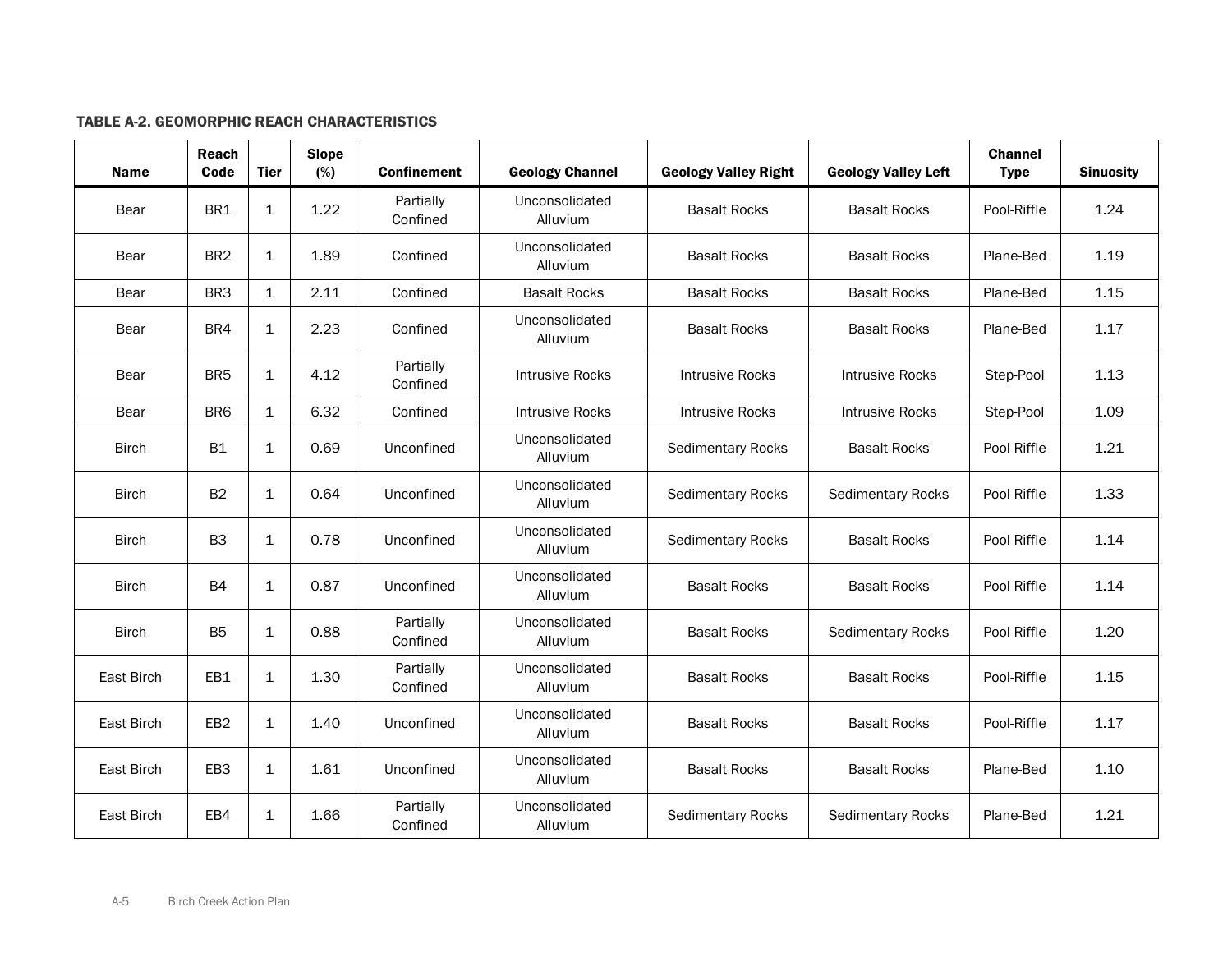| <b>Name</b>       | Reach<br>Code   | <b>Tier</b> | <b>Slope</b><br>(%) | <b>Confinement</b>    | <b>Geology Channel</b>     | <b>Geology Valley Right</b> | <b>Geology Valley Left</b> | <b>Channel</b><br><b>Type</b> | <b>Sinuosity</b> |
|-------------------|-----------------|-------------|---------------------|-----------------------|----------------------------|-----------------------------|----------------------------|-------------------------------|------------------|
| East Birch        | EB <sub>5</sub> | $\mathbf 1$ | 1.80                | Partially<br>Confined | Unconsolidated<br>Alluvium | <b>Basalt Rocks</b>         | <b>Basalt Rocks</b>        | Plane-Bed                     | 1.21             |
| East Birch        | EB <sub>6</sub> | 1           | 2.21                | Confined              | Unconsolidated<br>Alluvium | <b>Basalt Rocks</b>         | <b>Basalt Rocks</b>        | Plane-Bed                     | 1.17             |
| East Birch        | EB7             | $\mathbf 1$ | 5.23                | Partially<br>Confined | <b>Basalt Rocks</b>        | <b>Basalt Rocks</b>         | <b>Basalt Rocks</b>        | Step-Pool                     | 1.09             |
| East Birch        | EB8             | 1           | 6.81                | Partially<br>Confined | <b>Basalt Rocks</b>        | <b>Basalt Rocks</b>         | <b>Basalt Rocks</b>        | Cascade                       | 1.06             |
| Pearson           | P1              | 1           | 2.67                | Confined              | <b>Basalt Rocks</b>        | <b>Basalt Rocks</b>         | <b>Basalt Rocks</b>        | Plane-Bed                     | 1.09             |
| Pearson           | P <sub>2</sub>  | $\mathbf 1$ | 3.59                | Confined              | Unconsolidated<br>Alluvium | <b>Basalt Rocks</b>         | <b>Basalt Rocks</b>        | Step-Pool                     | 1.09             |
| Pearson           | P <sub>3</sub>  | $\mathbf 1$ | 3.48                | Partially<br>Confined | Unconsolidated<br>Alluvium | Metamorphic Rocks           | Metamorphic Rocks          | Step-Pool                     | 1.08             |
| Pearson           | <b>P4</b>       | $\mathbf 1$ | 4.27                | Partially<br>Confined | Unconsolidated<br>Alluvium | <b>Basalt Rocks</b>         | <b>Basalt Rocks</b>        | Step-Pool                     | 1.08             |
| Pearson           | P <sub>5</sub>  | 1           | 3.64                | Partially<br>Confined | <b>Basalt Rocks</b>        | <b>Basalt Rocks</b>         | <b>Basalt Rocks</b>        | Step-Pool                     | 1.09             |
| <b>West Birch</b> | WB1             | 1           | 1.16                | Unconfined            | Unconsolidated<br>Alluvium | <b>Basalt Rocks</b>         | <b>Basalt Rocks</b>        | Pool-Riffle                   | 1.14             |
| West Birch        | WB <sub>2</sub> | $\mathbf 1$ | 1.44                | Unconfined            | Unconsolidated<br>Alluvium | <b>Basalt Rocks</b>         | <b>Basalt Rocks</b>        | Pool-Riffle                   | 1.08             |
| West Birch        | WB3             | 1           | 1.91                | Partially<br>Confined | Unconsolidated<br>Alluvium | <b>Basalt Rocks</b>         | <b>Basalt Rocks</b>        | Plane-Bed                     | 1.10             |
| West Birch        | WB4             | $\mathbf 1$ | 2.31                | Unconfined            | Unconsolidated<br>Alluvium | <b>Basalt Rocks</b>         | <b>Basalt Rocks</b>        | Plane-Bed                     | 1.16             |
| <b>West Birch</b> | WB <sub>5</sub> | 1           | 2.78                | Partially<br>Confined | Unconsolidated<br>Alluvium | <b>Basalt Rocks</b>         | <b>Basalt Rocks</b>        | Plane-Bed                     | 1.15             |
| West Birch        | WB6             | $\mathbf 1$ | 2.62                | Confined              | Unconsolidated<br>Alluvium | <b>Basalt Rocks</b>         | <b>Basalt Rocks</b>        | Plane-Bed                     | 1.05             |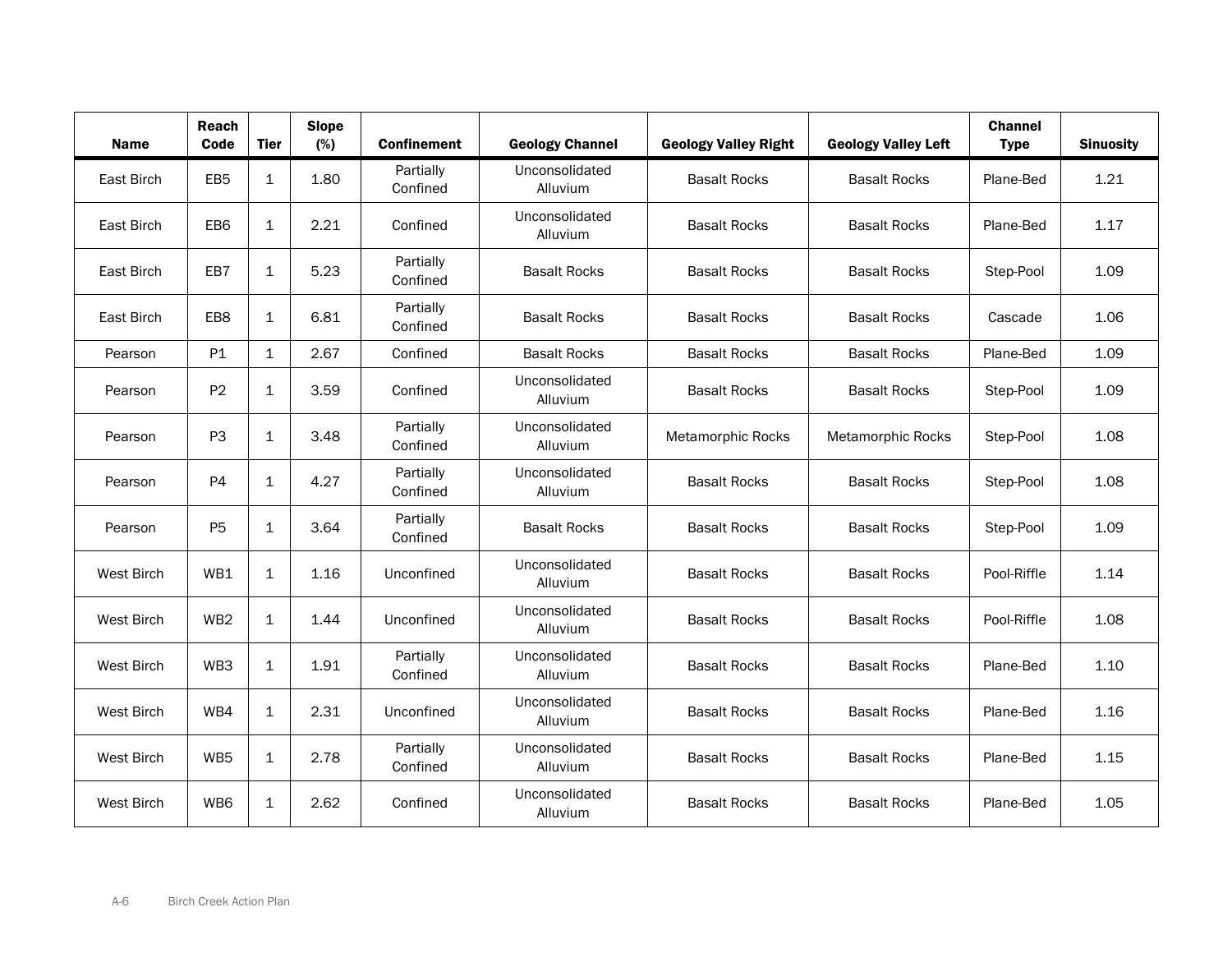| <b>Name</b>         | Reach<br>Code   | <b>Tier</b>    | <b>Slope</b><br>(%) | <b>Confinement</b>    | <b>Geology Channel</b>     | <b>Geology Valley Right</b> | <b>Geology Valley Left</b> | <b>Channel</b><br><b>Type</b> | <b>Sinuosity</b> |
|---------------------|-----------------|----------------|---------------------|-----------------------|----------------------------|-----------------------------|----------------------------|-------------------------------|------------------|
| <b>West Birch</b>   | WB7             | 1              | 4.15                | Unconfined            | Unconsolidated<br>Alluvium | <b>Metamorphic Rocks</b>    | <b>Metamorphic Rocks</b>   | Step-Pool                     | 1.13             |
| <b>West Birch</b>   | WB8             | 1              | 4.92                | Partially<br>Confined | Landslide Rocks            | Landslide Rocks             | Landslide Rocks            | Step-Pool                     | 1.06             |
| <b>Bridge</b>       | BG1             | $\overline{c}$ | 3.06                | Unconfined            | Unconsolidated<br>Alluvium | <b>Basalt Rocks</b>         | <b>Basalt Rocks</b>        | Plane-Bed                     | 1.09             |
| California<br>Gulch | CG1             | $\overline{2}$ | 4.41                | Unconfined            | Unconsolidated<br>Alluvium | <b>Basalt Rocks</b>         | <b>Basalt Rocks</b>        | Step-Pool                     | 1.00             |
| California<br>Gulch | CG2             | $\overline{2}$ | 5.42                | Confined              | <b>Basalt Rocks</b>        | <b>Basalt Rocks</b>         | <b>Basalt Rocks</b>        | Step-Pool                     | 1.02             |
| Lower Pearson       | LP1             | $\overline{2}$ | 8.15                | Confined              | <b>Basalt Rocks</b>        | <b>Basalt Rocks</b>         | <b>Basalt Rocks</b>        | Cascade                       | 1.02             |
| Owings              | 01              | $\overline{2}$ | 2.27                | Partially<br>Confined | Unconsolidated<br>Alluvium | <b>Basalt Rocks</b>         | <b>Basalt Rocks</b>        | Plane-Bed                     | 1.03             |
| Stanley             | SY <sub>1</sub> | $\overline{2}$ | 4.40                | Confined              | <b>Basalt Rocks</b>        | <b>Basalt Rocks</b>         | <b>Basalt Rocks</b>        | Step-Pool                     | 1.07             |
| Stanley             | SY <sub>2</sub> | $\overline{2}$ | 5.78                | Partially<br>Confined | Unconsolidated<br>Alluvium | <b>Metamorphic Rocks</b>    | <b>Metamorphic Rocks</b>   | Step-Pool                     | 1.08             |
| <b>Stanley</b>      | SY <sub>3</sub> | $\overline{2}$ | 6.22                | Unconfined            | Metamorphic Rocks          | <b>Metamorphic Rocks</b>    | Metamorphic Rocks          | Step-Pool                     | 1.08             |
| <b>Stewart</b>      | ST <sub>1</sub> | $\overline{2}$ | 1.68                | Unconfined            | Unconsolidated<br>Alluvium | <b>Basalt Rocks</b>         | <b>Basalt Rocks</b>        | Plane-Bed                     | 1.04             |
| <b>Stewart</b>      | ST <sub>2</sub> | $\overline{c}$ | 2.61                | Unconfined            | Unconsolidated<br>Alluvium | <b>Basalt Rocks</b>         | <b>Sedimentary Rocks</b>   | Plane-Bed                     | 1.02             |
| <b>Stewart</b>      | ST <sub>3</sub> | $\overline{2}$ | 2.53                | Partially<br>Confined | Unconsolidated<br>Alluvium | <b>Basalt Rocks</b>         | <b>Basalt Rocks</b>        | Plane-Bed                     | 1.03             |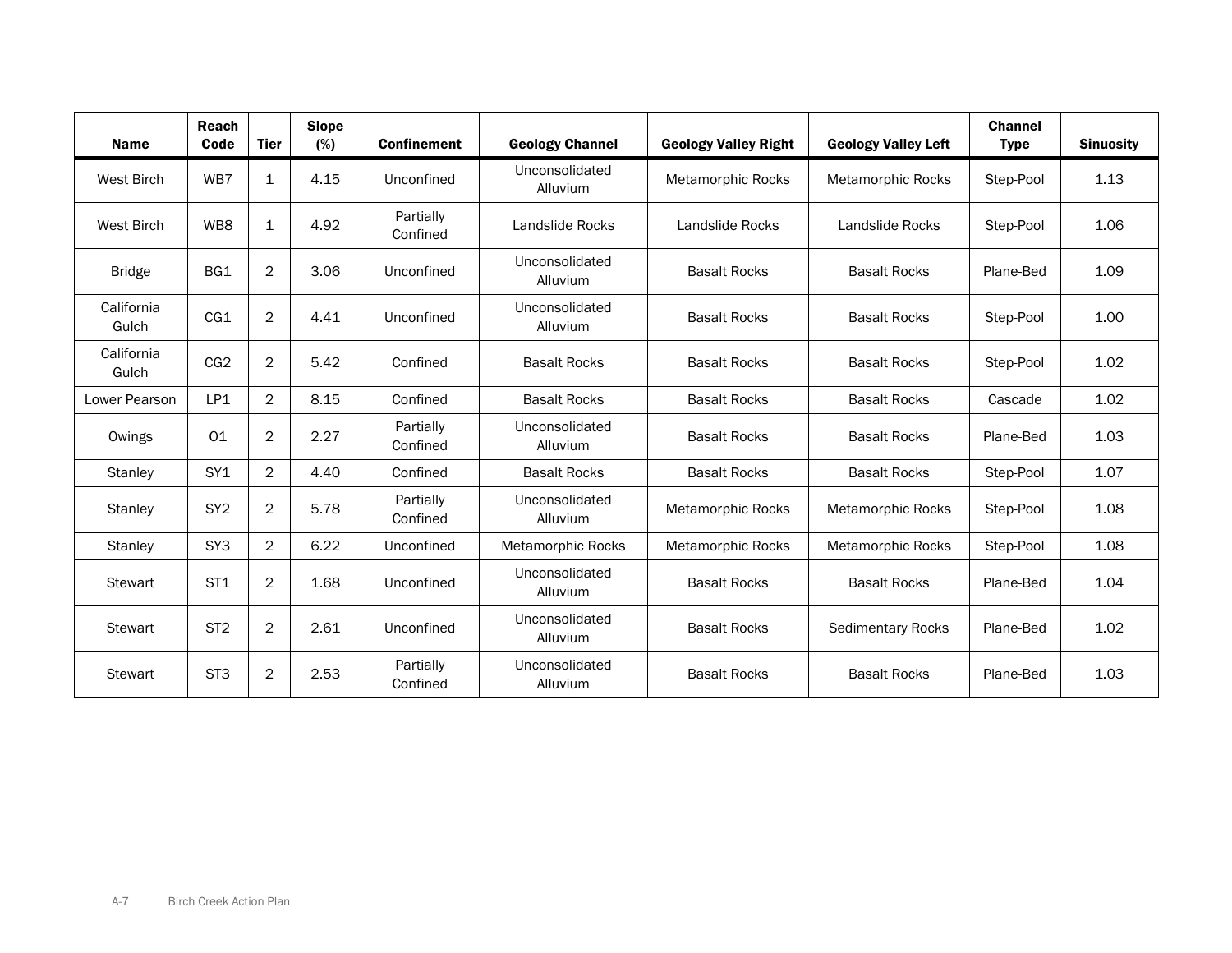#### FLOODPLAIN DELINEATION

Delineation of the valley bottom and floodplain along the geomorphic reaches was completed using GIS analysis and hydraulic modeling results. We used the Active River Area (ARA) methods described by Smith et al. (2008) and the associated ARA ArcGIS Toolbox. These methods were developed for 30-m DEM, and therefore we adapted the methods for use with the 1-m LiDAR data available in Birch Creek.

The ARA approach uses a DEM and the PathDistance method in ArcGIS to create a surface of the relative costs of traveling upslope from the stream. The cost is a computation of the elevation and distance from the channel, with higher costs for greater elevation and distances. The cost surface is continuous and therefore the technique requires that cost thresholds be identified beyond which the area is no longer likely to be dynamically linked to the channel (Smith et al., 2008). Cost thresholds are identified separately for channels that area defined as "headwater streams", "mid-elevation streams", and "lower elevation rivers." The ARA approach is more appropriate for entrenched streams than other valley confinement methods that use factors of bankfull depth to calculate valley widths; this is because defining the floodplain width along entrenched channels as a function of calculated flow depth will highly underestimate the floodplain width that has been disconnected from the channel.

The ARA approach for the Birch Creek Watershed used the LiDAR DEM and thalweg lines for the geomorphic reaches. The geomorphic reach lines were converted to raster layers and coded as "headwater streams," "mid-elevation streams," and "lower elevation rivers." The slope, flow direction and flow accumulation of each geomorphic reach grid cell was calculated. A cost distance grid was calculated separately for "headwater streams," "mid-elevation streams," and "lower elevation rivers," using slope as the cost raster. Threshold values of the cost grids to delineate the ARA were set at 240, 400 and 400 for the "headwater streams," "mid-elevation streams," and "lower elevation rivers," respectively. These values were set through iteration of threshold values, and comparing interim results to FEMA floodplain boundaries, HEC-RAS model outputs, and visual observations of orthophotos and the hillshaded LiDAR DEM. Output rasters were converted to polygons and split at the geomorphic reach breaks. The ARA processing methods resulted in delineating the floodplain boundary (or active river area for those reaches without a characteristic floodplain) for each geomorphic reach.

The results of the floodplain/valley delineation were used in subsequent analyses of hydrology and hydraulic characteristics. The floodplain/valley area was calculated separately for each geomorphic reach and used in the analysis of specific peak discharge (i.e., discharge divided by floodplain/valley area). The width of the floodplain/valley was sampled at 100-m intervals along the thalweg in order to calculate summary statistics of width by geomorphic reach. These widths were used for metrics of channel confinement (e.g., ratio of valley width to 2-yr discharge top width) and floodplain connectivity (e.g., inundated area ratios of 100-yr discharge top width to valley width).

#### **HYDROLOGY**

Birch Creek drains approximately 290 square miles into the Umatilla River. Mean basin precipitation is 22 inches annually and peak discharge events occur in response to rain-on-snow precipitation. Instantaneous peak discharges and daily low flow exceedance discharges were analyzed for Birch Creek and tributaries.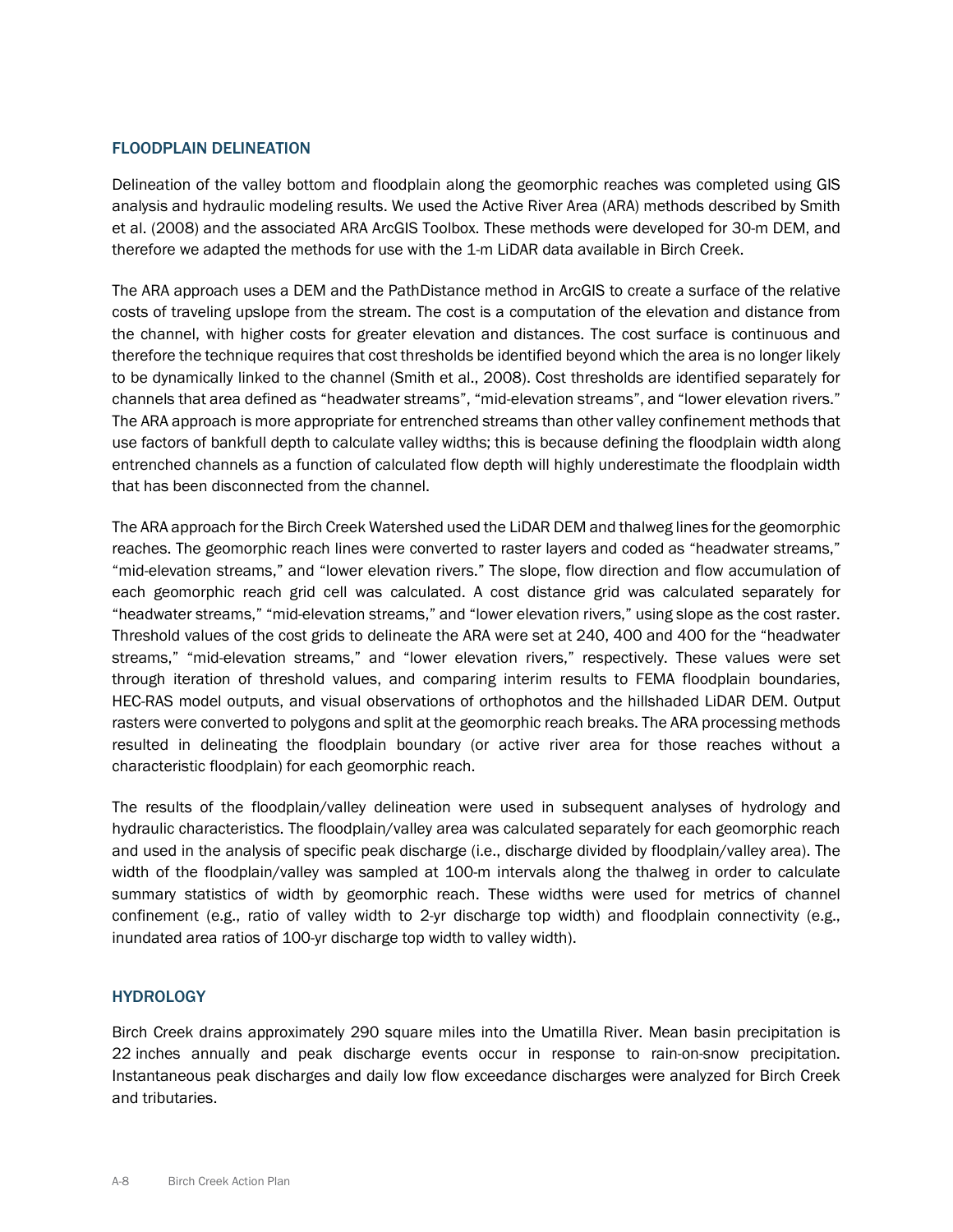#### Watershed Scale Hydrologic Analysis

To analyze discharges at the watershed scale we used historic streamflow data from USGS Gage 14025000, at Rieth, Oregon. This gage was initially located 1,200 feet upstream of the confluence of Birch Creek and the Umatilla River and was operated by the USGS between 1928 and 1976. Data collection resumed in 1993 after the gage was moved approximately 300 feet further upstream (1,500 feet above the confluence). The Oregon Water Resources has since maintained the gage and publishes data online. Mean daily flows and peak discharges are available for 68 complete water years.

We estimated peak flow at specific recurrence intervals from 71 annual peak flow values. Of these, 68 were recorded values and three were extrapolated based on a regression of maximum instantaneous discharge and maximum mean daily discharge. Peak flows were analyzed using a Log-Pearson Type III (LP3) Distribution to estimate flood recurrence intervals and discharges. A workbook developed by GeoEngineers uses the methods described in Bulletin 17B from the USGS to estimate discharges at selected exceedance probabilities (USGS 1982). The results of this analysis are presented in Table A-3.

Daily exceedance statistics were also evaluated at the gage using the historic record of mean daily discharges between 1921 and 2014. Results for daily exceedance discharges are presented in Table A-4.

| <b>Return Period (Years)</b> | Discharge (cfs) |  |  |
|------------------------------|-----------------|--|--|
| 1                            | 155             |  |  |
| 2                            | 544             |  |  |
| 5                            | 989             |  |  |
| 10                           | 1397            |  |  |
| 25                           | 2070            |  |  |
| 50                           | 2708            |  |  |
| 100                          | 3482            |  |  |
| 200                          | 4417            |  |  |

### TABLE A-3. PEAK DISCHARGE SUMMARY

#### TABLE A-4. MEAN DAILY EXCEEDANCE DISCHARGE SUMMARY

| <b>Daily Exceedance</b> | Discharge (cfs) |
|-------------------------|-----------------|
| 5% Exceedance Flow      | 230.0           |
| 50% Exceedance Flow     | 15.0            |
| 95% Exceedance Flow     | ი ი             |

#### Reach Scale Hydrologic Analysis

Peak discharges and low flow statistics were calculated for five Tier 1 streams, six Tier 2 streams and one Tier 3 stream within the Birch Creek Watershed. While an extensive flow record exists near the mouth of the watershed at USGS gage 14025000 (Birch Creek at Rieth), few gages with substantial data records exist for other locations in the watershed. To compensate for limited data, empirical regression equations were used to generate peak discharge and low-flow statistics. These equations were developed specifically for ungaged streams within the region and use watershed characteristics to estimate discharge.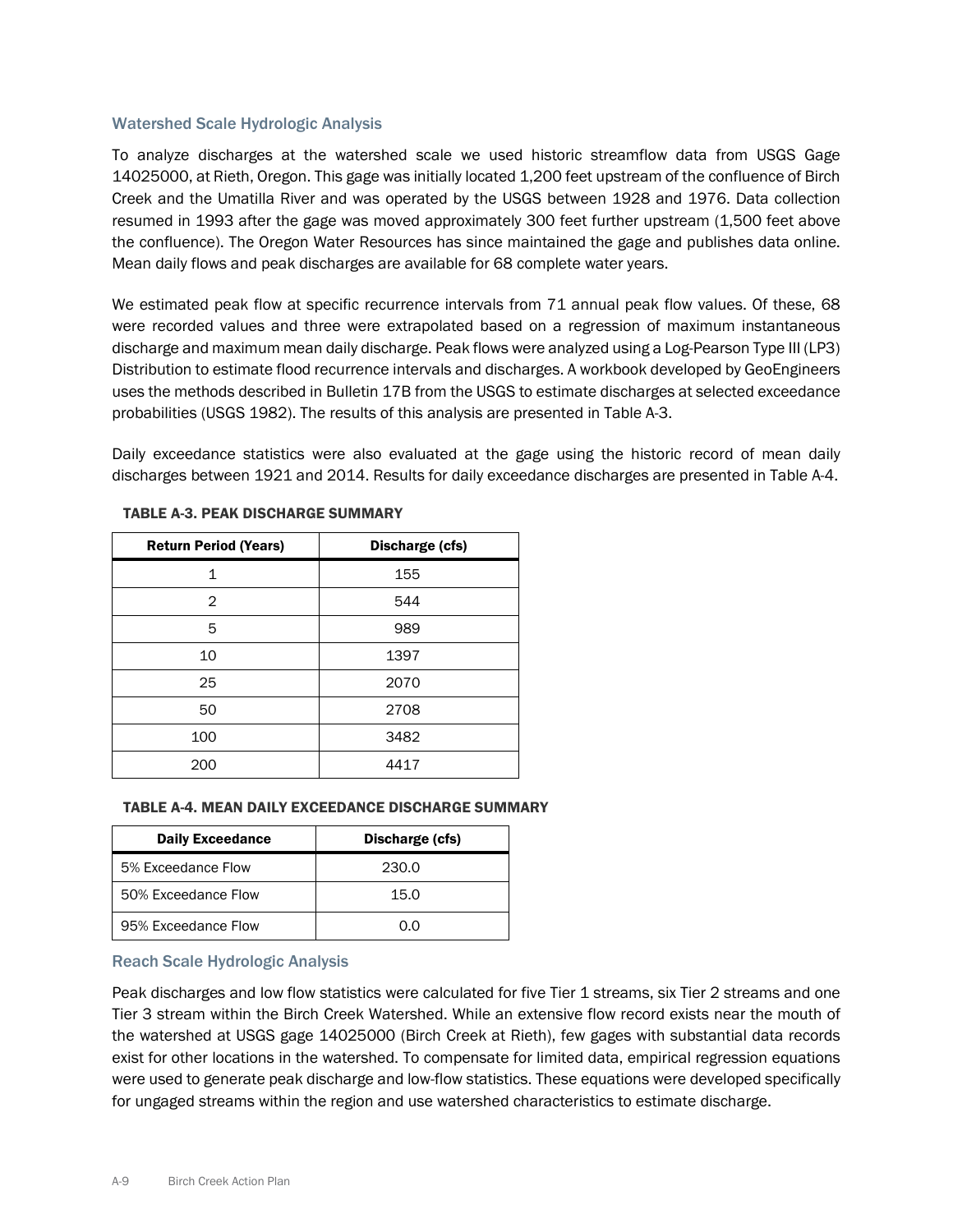Peak discharges statistics were based on equations developed by the State of Oregon Water Resources Department for eastern Oregon. Birch Creek is classified as being within Flood Region 2, north-central eastern Oregon. The watershed characteristics the regression equations use to estimate peak discharges include drainage area, mean January precipitation, mean July precipitation and soil storage capacity. We derived these variables using the online geospatial tool StreamStats (USGS, 2012). Watershed characteristics are shown in Table A-5. Peak flow statistics for each reach can be seen in Table A-6. All of the discharges listed in Table A-5 were estimated using this regression based method, with the exception of Birch Creek, for which the results of the gage analysis are repeated.

Similar to regression equations developed for peak flows, the USGS has generated regression equations to calculate flow-duration and low-flow frequency statistics in Oregon for each of ten hydrologic regions. Birch Creek is defined as being within Region 5. Input watershed characteristics include drainage area, mean annual precipitation and maximum elevation within the area of interest. These values were also determined using the online StreamStats delineation tool. Low flow statistics for the reaches are presented in Table A-7.

| <b>Reach</b>                  | <b>Drainage Area</b><br>(square miles) | <b>Mean Annual</b><br><b>Precipitation</b><br>(inches) | <b>Maximum</b><br><b>Elevation</b><br>(feet) | <b>January Mean</b><br><b>Precipitation</b><br>(inches) | <b>July Mean</b><br><b>Precipitation</b><br>(inches) | <b>Soil Storage</b><br><b>Capacity</b><br>(inches) |
|-------------------------------|----------------------------------------|--------------------------------------------------------|----------------------------------------------|---------------------------------------------------------|------------------------------------------------------|----------------------------------------------------|
| <b>Birch Creek</b>            | 285                                    | 22.20                                                  | 5230                                         | 2.49                                                    | 0.57                                                 | 0.13                                               |
| East Birch<br>Creek           | 91.8                                   | 26.40                                                  | 5230                                         | 2.92                                                    | 0.68                                                 | 0.14                                               |
| <b>Stewart Creek</b>          | 14.7                                   | 21.90                                                  | 3890                                         | 2.69                                                    | 0.55                                                 | 0.10                                               |
| Pearson<br>Creek              | 24.1                                   | 28.80                                                  | 5230                                         | 3.29                                                    | 0.78                                                 | 0.16                                               |
| Pearson<br>Creek<br>Tributary | 2.31                                   | 29.10                                                  | 5210                                         | 3.36                                                    | 0.80                                                 | 0.17                                               |
| Little Pearson<br>Creek       | 2.44                                   | 28.90                                                  | 5230                                         | 3.14                                                    | 0.76                                                 | 0.16                                               |
| California<br>Gulch           | 7.31                                   | 28.40                                                  | 5230                                         | 2.92                                                    | 0.70                                                 | 0.13                                               |
| West Birch<br>Creek           | 122                                    | 23.25                                                  | 5190                                         | 2.56                                                    | 0.59                                                 | 0.13                                               |
| <b>Bear Creek</b>             | 41.7                                   | 24.00                                                  | 5110                                         | 2.67                                                    | 0.61                                                 | 0.12                                               |
| Owings Creek                  | 18.4                                   | 23.30                                                  | 4700                                         | 2.71                                                    | 0.59                                                 | 0.11                                               |
| <b>Bridge Creek</b>           | 13.8                                   | 25.10                                                  | 5080                                         | 2.89                                                    | 0.64                                                 | 0.12                                               |
| <b>Stanley Creek</b>          | 6.57                                   | 28.40                                                  | 5190                                         | 3.20                                                    | 0.75                                                 | 0.13                                               |

TABLE A-5. REACH-BASED DRAINAGE AREA CHARACTERISTICS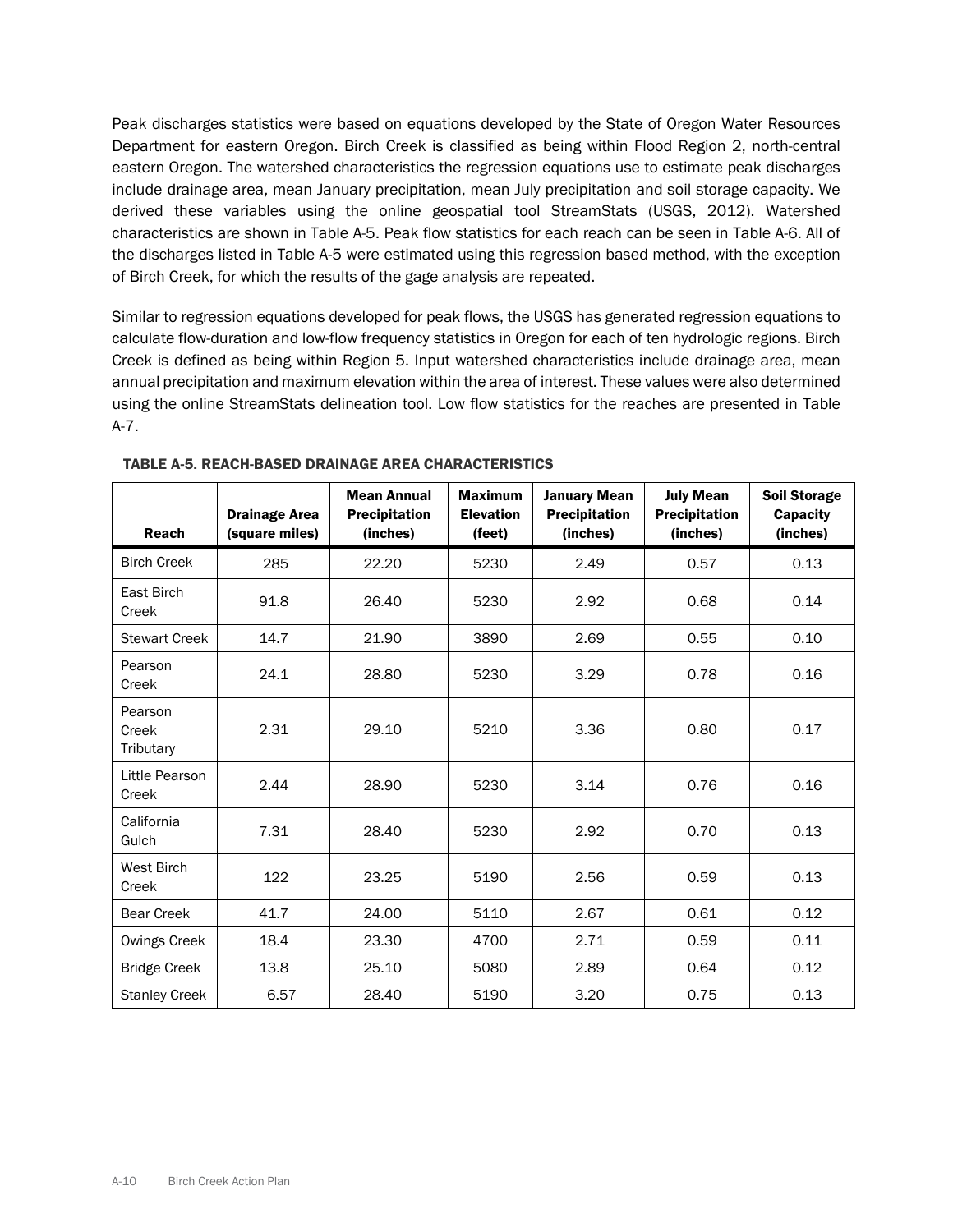|                            | <b>Flood Frequency (Years)</b> |      |      |      |      |      |  |  |
|----------------------------|--------------------------------|------|------|------|------|------|--|--|
| <b>Flow Reach</b>          | $\mathbf{2}$                   | 5    | 10   | 25   | 50   | 100  |  |  |
| <b>Birch Creek</b>         | 573                            | 1090 | 1570 | 2360 | 3050 | 3800 |  |  |
| East Birch<br>Creek        | 429                            | 1026 | 1484 | 1720 | 2054 | 2845 |  |  |
| <b>Stewart Creek</b>       | 64                             | 158  | 240  | 296  | 609  | 537  |  |  |
| Pearson Creek              | 192                            | 452  | 640  | 737  | 695  | 1151 |  |  |
| Pearson Creek<br>Tributary | 33                             | 81   | 116  | 139  | 118  | 215  |  |  |
| Little Pearson<br>Creek    | 30                             | 75   | 110  | 133  | 123  | 211  |  |  |
| California Gulch           | 53                             | 130  | 190  | 230  | 293  | 381  |  |  |
| West Birch<br>Creek        | 454                            | 1140 | 1701 | 2030 | 2691 | 3530 |  |  |
| <b>Bear Creek</b>          | 178                            | 439  | 653  | 784  | 1174 | 1358 |  |  |
| Owings Creek               | 85                             | 208  | 312  | 380  | 669  | 671  |  |  |
| <b>Bridge Creek</b>        | 78                             | 190  | 280  | 337  | 511  | 575  |  |  |
| <b>Stanley Creek</b>       | 51                             | 121  | 174  | 206  | 268  | 334  |  |  |

# TABLE A-6. REACH PEAK DISCHARGE SUMMARY (DISCHARGE IN CFS)

# TABLE A-7. REACH MEAN DAILY EXCEEDANCE DISCHARGE SUMMARY (DISCHARGE IN CFS)

| <b>Reach</b>            | 5% Exceedance | 50% Exceedance | 95% Exceedance |
|-------------------------|---------------|----------------|----------------|
| <b>Birch Creek</b>      | 487           | 24.3           | 3.2            |
| East Birch Creek        | 245           | 12.5           | 1.8            |
| <b>Stewart Creek</b>    | 30            | 0.8            | 0.1            |
| Pearson Creek           | 85            | 4.3            | 0.7            |
| Pearson Creek Tributary | 10            | 0.5            | 0.08           |
| Little Pearson Creek    | 10            | 0.5            | 0.1            |
| California Gulch        | 27            | 1.3            | 0.2            |
| West Birch Creek        | 244           | 11.9           | 1.6            |
| <b>Bear Creek</b>       | 96            | 4.4            | 0.6            |
| Owings Creek            | 42            | 1.6            | 0.2            |
| <b>Bridge Creek</b>     | 38            | 1.7            | 0.2            |
| <b>Stanley Creek</b>    | 25            | 1.2            | 0.2            |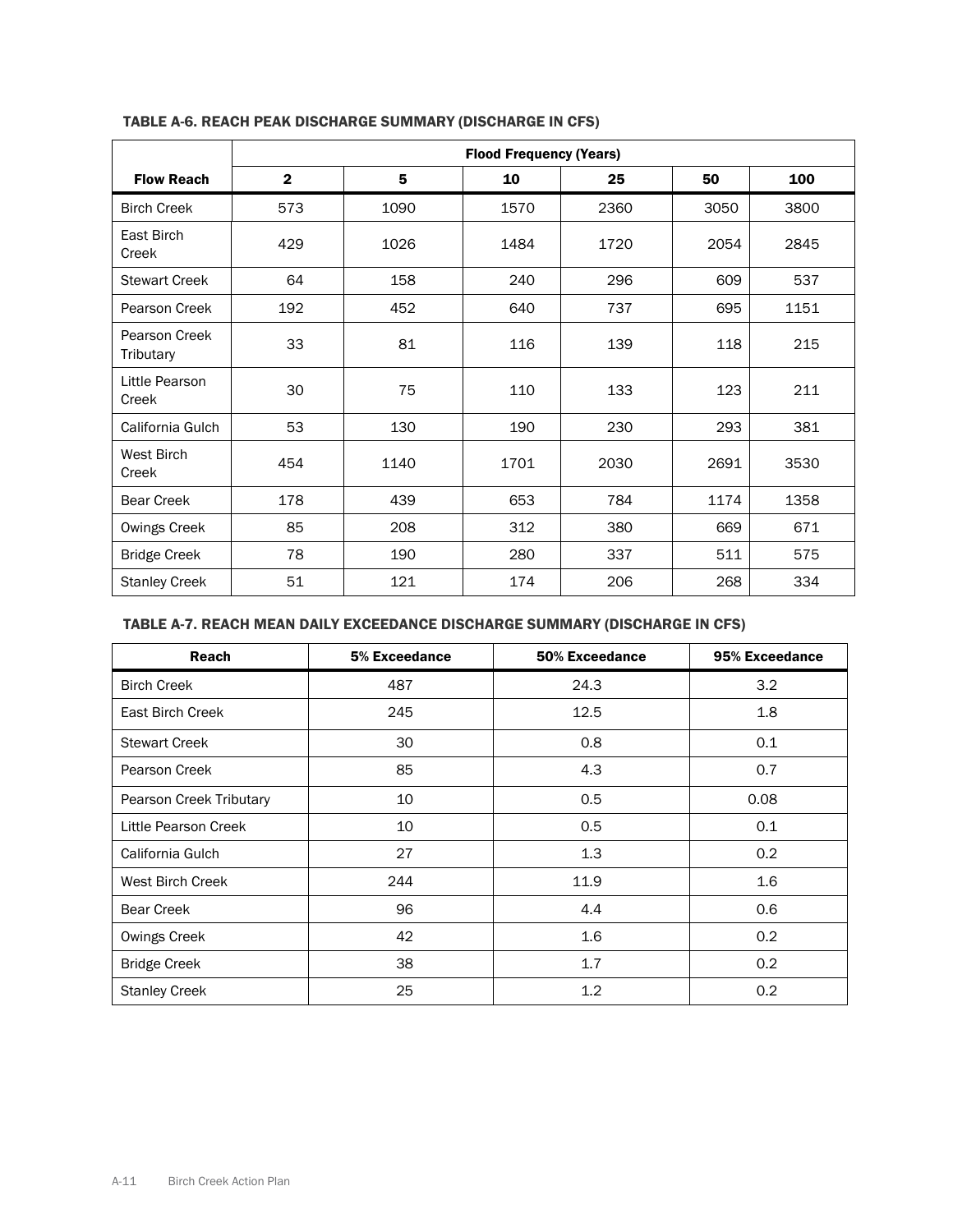### **HYDRAULICS**

#### Hydraulic Model Setup

GeoEngineers applied the US Army Corps of Engineers (USACE) Hydrologic Engineering Center—River Analysis System (HEC-RAS) Version 4.1.0. HEC-RAS is a one-dimension model that solves energy and momentum equations to estimate hydraulic characteristics at user defined cross-sections. Hydraulic results include bankfull discharge, hydraulic radius, hydraulic depth, maximum depth, mean velocity and applied shear stress, among other characteristics. The HEC-RAS model was set-up using HEC-GeoRAS version 10.1. HEC-GeoRAS interfaces with ArcGIS to allow the HEC-RAS model to be created within ArcGIS.

#### Reach Streamlines

Reaches for the model were defined for all five Tier 1 streams, six Tier 2 streams and one of several Tier 3 streams within the Birch Creek Watershed. Reach centerlines followed the thalweg of each reach and were spatially defined using the LiDAR survey of Birch Creek. We utilized Spatial Analyst tools within ArcGIS to generate the location of each reach centerline. Results were checked using Google Earth imagery and then manually adjusted.

#### Cross-Sections

Cross-sections within the model are located every 500–1,000 feet along each of the reaches with orientation roughly perpendicular to the anticipated direction of flow. Additional cross-sections were placed within 20 feet of every bridge and several of the larger culverts within the basin. HEC-GeoRAS defined cross-section topography and bathymetry by sampling the LiDAR surface. The LiDAR data was collected between August 22 and August 25, 2013 when mean daily discharge was less than 1 cubic foot per second recorded at the gage at the mouth of Birch Creek. Therefore, the LiDAR survey provided a sufficient representation of channel bathymetry.

#### Discharge Values

Hydrologic inputs include the steady state values defined under the Reach Hydrologic Analysis above. In addition to these, we added several flow change locations between the reach confluences to model downstream flow accumulation.

#### Model Calibration

Channel and floodplain roughness values were approximated with a Manning's n-value and were based on field observations of grain size and roughness, references from a FEMA flood insurance study, standard hydraulic reference manuals, channel slope and engineering experience. Ineffective flow areas and banks stations were adjusted manually after running the model.

#### Hydraulic Model Results

#### Comparison to FEMA Water Surface Elevations

The FEMA Flood Insurance Study for Umatilla County, Oregon, includes water surface elevation for the 100-year recurrence interval flood at cross sections located near the town of Pilot Rock (FEMA, 2010). The reaches modeled include Birch Creek, East Birch Creek and West Birch Creek. A comparison of FEMA model results and the results from the hydraulic model are presented in Table A-8.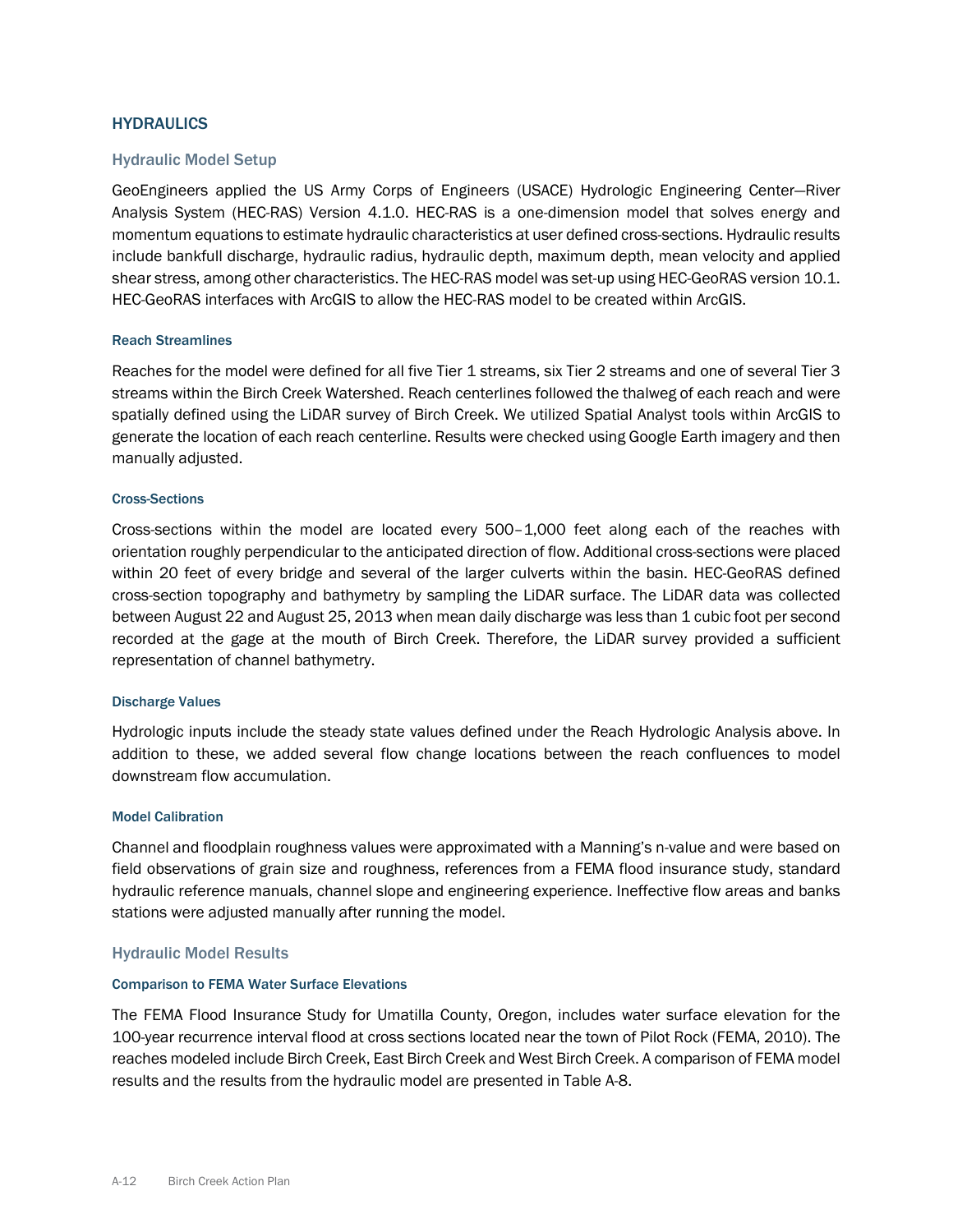| Reach                   | <b>FEMA Cross</b><br><b>Section</b> | <b>FEMA Water</b><br><b>Surface Elevation</b><br>(f <sup>t</sup> ) | <b>Model Water</b><br><b>Surface Elevation</b><br>(f <sup>t</sup> ) | Difference (ft) |
|-------------------------|-------------------------------------|--------------------------------------------------------------------|---------------------------------------------------------------------|-----------------|
|                         | A                                   | 1622.4                                                             | 1621.9                                                              | 0.5             |
| <b>Birch Creek</b>      | В                                   | 1625.1                                                             | 1624.5                                                              | 0.6             |
|                         | $\mathsf C$                         | 1627.6                                                             | 1624.8                                                              | 2.8             |
|                         | A                                   | 1629.7                                                             | 1629.3                                                              | 0.4             |
|                         | В                                   | 1631.4                                                             | 1631.9                                                              | $-0.5$          |
|                         | $\mathsf C$                         | 1633.3                                                             | 1633.3                                                              | 0.0             |
|                         | D                                   | 1636.4                                                             | 1634.9                                                              | 1.5             |
|                         | Е                                   | 1637.4                                                             | 1637.9                                                              | $-0.5$          |
|                         | F                                   | 1640.8                                                             | 1640.6                                                              | 0.2             |
|                         | G                                   | 1642.5                                                             | 1641.5                                                              | 1.0             |
|                         | H                                   | 1642.6                                                             | 1642.8                                                              | $-0.2$          |
| <b>East Birch Creek</b> | $\mathbf{I}$                        | 1643.6                                                             | 1643.7                                                              | $-0.1$          |
|                         | J                                   | 1645.5                                                             | 1645.0                                                              | 0.5             |
|                         | Κ                                   | 1647.1                                                             | 1646.7                                                              | 0.4             |
|                         | L                                   | 1647.8                                                             | 1648.4                                                              | $-0.6$          |
|                         | M                                   | 1650                                                               | 1650.8                                                              | $-0.8$          |
|                         | N                                   | 1651.9                                                             | 1652.7                                                              | $-0.8$          |
|                         | 0                                   | 1654.7                                                             | 1654.3                                                              | 0.4             |
|                         | $\sf P$                             | 1661.1                                                             | 1660.5                                                              | 0.6             |
|                         | Q                                   | 1665.1                                                             | 1666.6                                                              | $-1.5$          |
|                         | A                                   | 1628.9                                                             | 1628.9                                                              | 0.0             |
|                         | В                                   | 1630.8                                                             | 1630.5                                                              | 0.3             |
|                         | $\mathsf C$                         | 1632.1                                                             | 1631.4                                                              | 0.7             |
|                         | D                                   | 1636                                                               | 1635.1                                                              | 0.9             |
|                         | E                                   | 1638.8                                                             | 1641.5                                                              | $-2.7$          |
| <b>West Birch Creek</b> | F                                   | 1643.8                                                             | 1645.7                                                              | $-1.9$          |
|                         | G                                   | 1647.1                                                             | 1647.4                                                              | $-0.3$          |
|                         | H                                   | 1651.5                                                             | 1651.5                                                              | 0.0             |
|                         | $\mathbf{I}$                        | 1656.7                                                             | 1655.7                                                              | 1.0             |
|                         | J                                   | 1659.3                                                             | 1661.2                                                              | $-1.9$          |
|                         | Κ                                   | 1663.3                                                             | 1665.2                                                              | $-1.9$          |

# TABLE A-8. PEAK DISCHARGE COMPARISON SUMMARY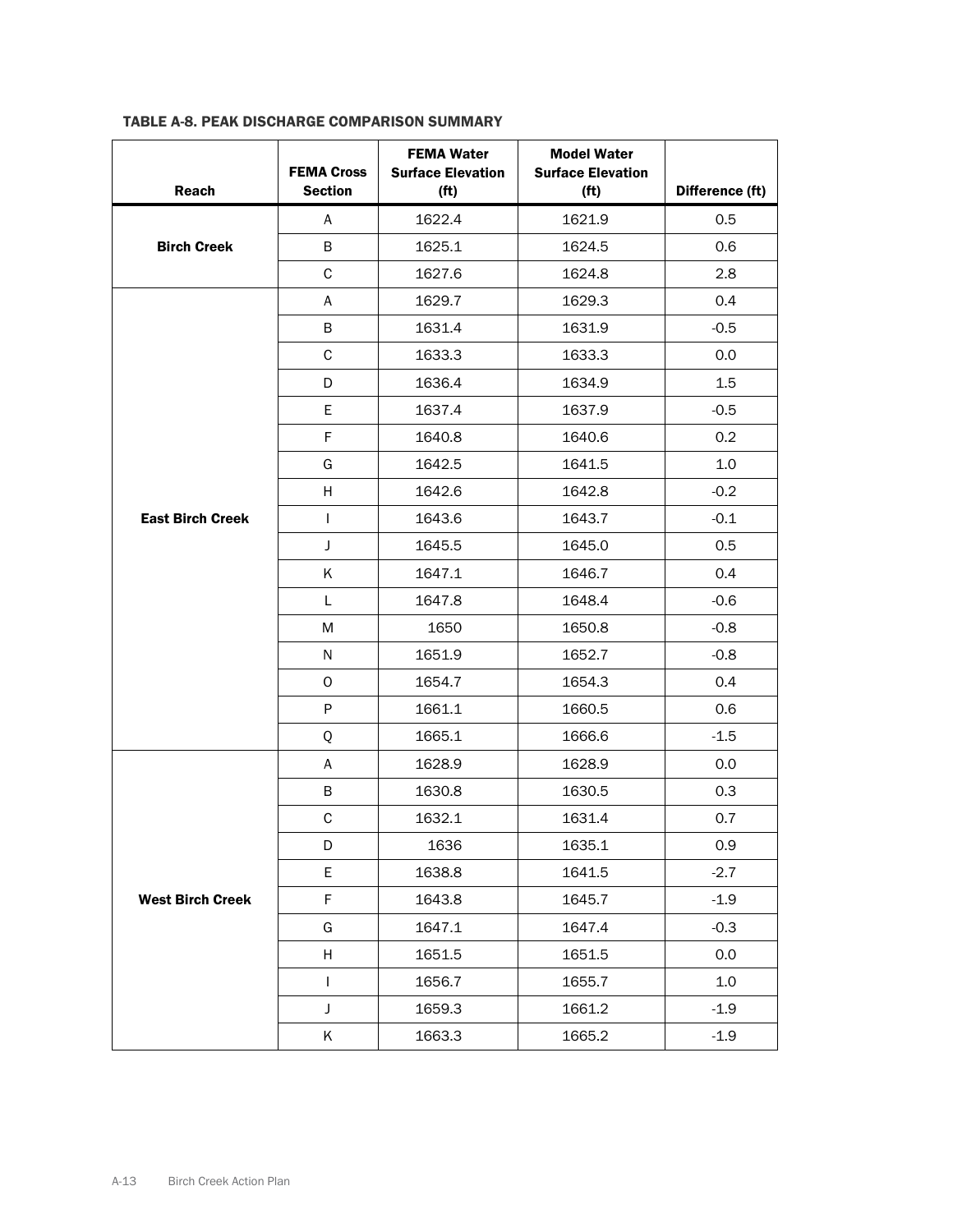#### Hydraulic Model Output

Hydraulic characteristics were output at all cross-sections for the 2-yr, 5-yr, 10-yr, 25-yr, 50-yr and 100-yr recurrence interval discharges. The model output included hydraulic depth (channel, overbank, average), velocity (channel, overbank, average), shear stress (channel, overbank, average), top width, and unit stream power in the channel. These model outputs were used to calculate additional hydraulic metrics, such as top width ratios that indicate incision/entrenchment (e.g., 5-yr:2-yr), indicators of channel confinement within a valley (e.g., ratio of valley width to 2-yr top width), indicators of hydraulic diversity (e.g., ratio of channel shear stress to average cross-section shear stress) and indicators of sediment mobility (e.g., ratio of the applied shear stress to the critical shear stress for selected grain sizes). Model outputs and hydraulic metrics were summarized by geomorphic reach.

#### WATERSHED SEDIMENT

Sediment yield within the Birch Creek Watershed was estimated through GIS-based spatial modeling. The primary objective for these analyses was to quantify the relative magnitude of sediment yield among subwatersheds. The sediment yield results are useful for making relative comparisons among subwatersheds, rather than comparisons of absolute magnitude, for reasons that include:

- The uncertainty in modeling the physical processes responsible for sediment erosion
- The uncertainty in the spatial data used for modeling
- The lack of empirical sediment yield data within the Birch Creek Watershed

Potential sediment yield to streams was modeled separately for hillslope erosion and road erosion, as is common practice in watershed sediment modeling (e.g., the U.S. Forest Service (USFS) application of NetMap in the Pacific Northwest) (Benda et al., 2007). The reason for using two separate models is because none of the most common, physically-based, spatially-distributed watershed models (ArcSWAT, GeoWEPP, DHSVM) have the capability to model road erosion. Thus, hillslope and road erosion are modeled separately based on equations and parameters specific to those processes. We used the ArcSWAT model for hillslope erosion and the WEPP:Road model for road erosion. WEPP:Road is one of the road erosion models implemented in the NetMap application used by the USFS (Benda et al., 2007). Road erosion in NetMap can also be estimated with the GRAIP model. The application of GRAIP requires empirical measurements of road surface erosion, and such a sampling program does not exist in the Birch Creek Watershed.

Results of these analyses were used for comparing the relative magnitude of sediment yield among subwatersheds for the same erosion process (i.e., road erosion among subwatersheds, hillslope erosion among subwatersheds). The data are presented in the typical dimensions of sediment yield as mass per unit area per unit time (e.g., ton ha $-1$  y<sup>-1</sup>), including for road erosion estimates. Road erosion estimates are also presented in units of mass per unit length of road per unit time (e.g., kg km<sup>-1</sup> y<sup>-1</sup>).

#### Hillslope

Watershed sediment yield models were used to estimate the potential sediment delivery from hillslopes to the streams. The ArcGIS version of the Soil and Water Assessment Tool (ArcSWAT, v. 2012.10.18) was used to model hillslope erosion for the land cover and land use represented in the 1992 and 2011 data sets. Other inputs to the model included the elevation, slope and soils data.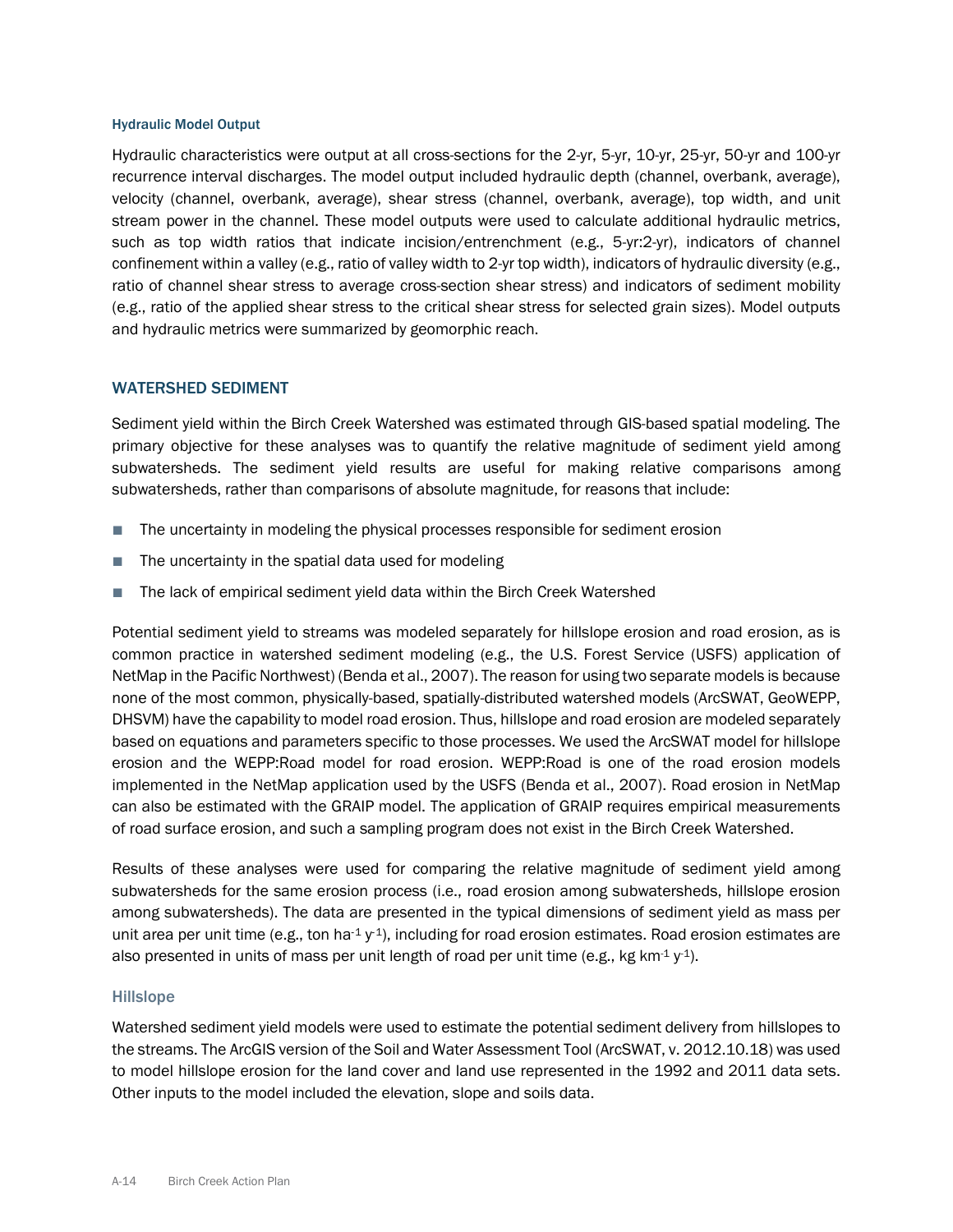#### Data Sources

National Landover Datasets (NLCD) from the USGS were used for land use inputs for 2011 and 1992. The entire Birch Creek watershed was downloaded from the (NLCD) website [\(http://www.mrlc.gov](http://www.mrlc.gov/nlcd2011.php) [/nlcd2011.php\)](http://www.mrlc.gov/nlcd2011.php), clipped to the National Hydrography Dataset NHD watershed boundary 12th field HUC and resampled to a 10m cell size ESRI grid format. Land use and vegetation cover categories were converted to the best fit category corresponding to the SWAT database.

Soils were obtained from the Soil Survey Geographic Database (SSURGO) and the US General Soil Map Coverage (STATSGO2) [\(http://websoilsurvey.nrcs.usda.gov/\)](http://websoilsurvey.nrcs.usda.gov/). The Northern portions of the Birch Creek watershed contains SSURGO data while the southern tip contains STATSGO information. The entire Birch Creek watershed was downloaded from the website, clipped to the NHD  $12<sup>th</sup>$  field HUC and resampled to a 10m cell size ESRI grid format.

#### Modeling Parameters

All basins were modeled with the following parameters except where noted in Table A-9:

- Approximately 1 % of the watershed area was used as the threshold for stream definition as listed below
- Each basin was divided into 5 slope classes (listed below); breaks for the slope classes were established using the Slope tool in ESRI's Spatial Analyst tool box and classified using the Natural Breaks Classification option
- Hydrologic Response Unit (HRU) definition thresholds of 20% Land use, 10% Soils, 20% Slope
- Weather Station and data from WGEN\_US\_COOP\_1960-2010
- Simulation period of 1/1/1960-12/31/2010
- Skewed normal rainfall distribution

#### TABLE A-9. ARCSWAT MODEL PARAMETERS EACH HUC12 SUBWATERSHED

| <b>HUC12 Code</b> | <b>HUC12 Name</b>                | <b>Stream</b><br>Threshold (ha) | Slope Breaks (%)           |
|-------------------|----------------------------------|---------------------------------|----------------------------|
| 170701030601      | Pearson Creek                    | 62                              | 16.73, 32.31, 46.15, 61.72 |
| 170701030602      | Upper East Birch Creek           | 66                              | 16.75, 33.50, 47.85, 63.00 |
| 170701030603      | Lower East Birch Creek           | 110                             | 13.36, 25.5, 37.63, 52.80  |
| 170701030604      | Bear Creek-West Birch Creek      | 107                             | 11.38, 22.75, 34.75, 50.55 |
| 170701030605      | Jack Canyon                      | 75                              | 6.96, 13.92, 22.62, 35.49  |
| 170701030606      | West Birch Creek                 | 132                             | 12.78, 25.56, 38.95, 54.76 |
| 170701030607      | George Canyon                    | 107                             | 4.58, 7.96, 12.35, 50.80   |
| 170701030608      | <b>Stewart Creek-Birch Creek</b> | 65                              | 9.34, 21.48, 33.63, 48.58  |
| 170701030609      | Coombs Peak-Birch Creek          | 10                              | 7.34, 15.09, 24.05, 37.91  |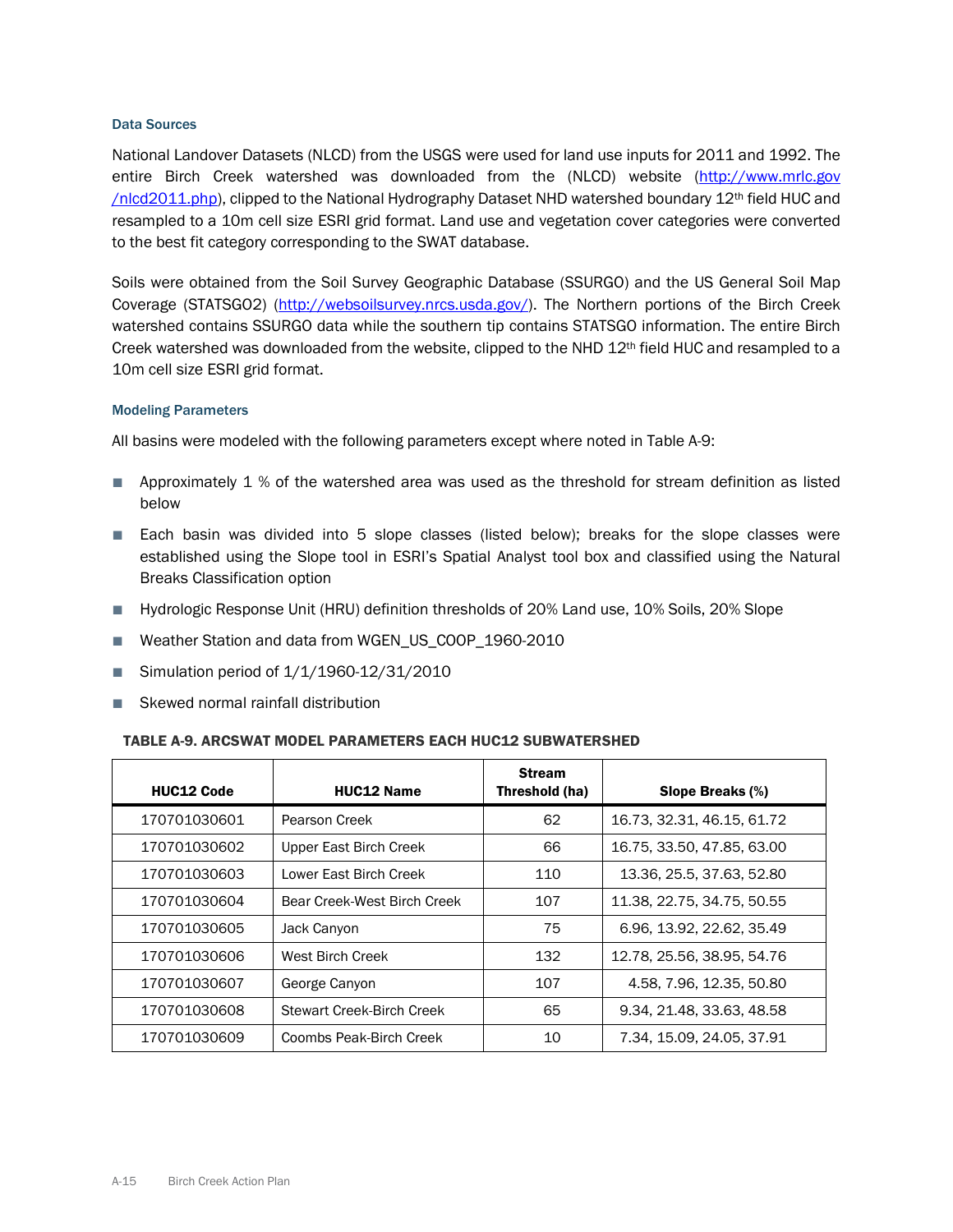ArcSWAT was run individually for the 9 HUC12 subwatersheds within the Birch Creek watershed. Two different scenarios were run for each subwatershed—1992 land cover and 2011 land cover.

#### Data Summary

Hillslope sediment yield within a subwatershed was summarized primarily with two metrics:

- 1. Average annual sediment yield within the subwatershed. This is a standard output summary from SWAT (output.std) of watershed average loading to streams, and does not include any channel routing. These are the weighted sums of HRU loadings.
- 2. Average annual sediment yield at the subwatershed outlet. This is a calculated value based on data in the "sed" table within each MS Access database.

#### Roads

Potential sediment delivery from primary and secondary roads was estimated with the road version of the Watershed Erosion Prediction Project model (WEPP:road). Road characteristics were developed from field surveys and elevation data in the GIS database.

The WEPP:road is an interface of the Water Erosion Prediction Project (WEPP) soil erosion model developed by the Rocky Mountain Research Station in 1999 [\(http://forest.moscowfsl.wsu.edu/fswepp](http://forest.moscowfsl.wsu.edu/fswepp/docs/wepproaddoc.html) [/docs/wepproaddoc.html\)](http://forest.moscowfsl.wsu.edu/fswepp/docs/wepproaddoc.html). The procedure to calculate road runoff follows the WEPP:road Batch input screen provided by Washington State University [\(http://forest.moscowfsl.wsu.edu/cgi](http://forest.moscowfsl.wsu.edu/cgi-bin/fswepp/wr/wepproadbat.pl)[bin/fswepp/wr/wepproadbat.pl\)](http://forest.moscowfsl.wsu.edu/cgi-bin/fswepp/wr/wepproadbat.pl).

The WEPP:road analysis required a desktop and field study. The study plan was designed to collect the data necessary for the following model input parameters:

- Design (insloped bladed, insloped vegetated, outsloped rutted, outsloped unrutted)
- Road surface (native, gravel, paved)
- Traffic level (high, low, none)
- Road gradient (%)
- Road length (ft)
- Road width (ft)
- Fill gradient (%)
- Fill length (ft)
- Buffer gradient (%)
- Buffer length (ft)
- Rock fragment (%)

#### Road Data

In ArcGIS, we selected major roads that are likely to influence sediment yield in the Birch Creek Watershed using the Streets feature class provided by Umatilla County. These roads included primary and secondary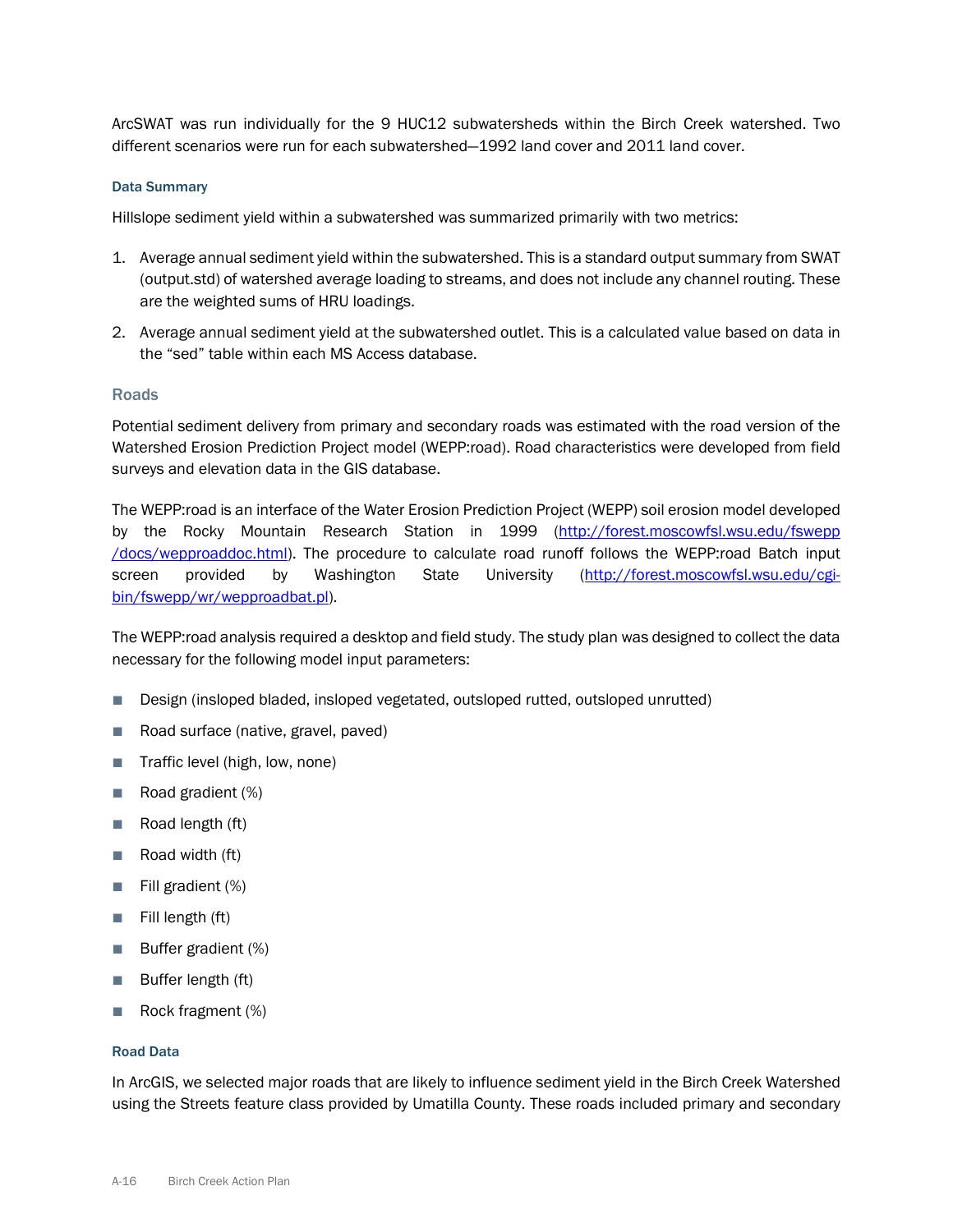unpaved roads, but did not include less traveled roads and trails on native soils. Therefore, the road erosion evaluation was not a comprehensive analysis of sediment delivery from all roads and trails in the Birch Creek Watershed.

We used the NHD Flowline and Umatilla Forest Service "reach" feature classes for streams. Road segments were segmented at each stream crossing. The selected roads were exported into a new shapefile, "Roads\_Study\_RTE" (roads). The horizontal distance between successive stream crossings represents the road segment length. The roads shapefile was exported to GISPro software in order to collect filed data using iPads. Data dictionary templates were developed for the GISPro software, so that the data necessary for the WEPP:road model parameters could be collected.

During August 2015, field data were collected from 159.43 miles of road throughout the Birch Creek Watershed (Table A-10.) Road data were collected with the GISPro data dictionary on GPS-enabled iPads. Road characteristics were observed and measured at multiple observation points along each road segment. Where road conditions changed appreciably within a predefined road segment, the road segment was split into two or more distinct segments. Photographs were acquired at the majority of data collection points.

| <b>HUC12 Code</b> | <b>HUC12 Name</b>                | <b>Road Length</b><br>(m <sub>i</sub> ) | Area (sq mi) | <b>Road Density</b><br>(mi/sq mi) |
|-------------------|----------------------------------|-----------------------------------------|--------------|-----------------------------------|
| 170701030601      | Pearson Creek                    | 11.51                                   | 24.07        | 0.48                              |
| 170701030602      | Upper East Birch Creek           | 11.87                                   | 25.53        | 0.47                              |
| 170701030603      | Lower Fast Birch Creek           | 25.35                                   | 42.49        | 0.60                              |
| 170701030604      | Bear Creek-West Birch Creek      | 21.03                                   | 41.58        | 0.51                              |
| 170701030605      | Jack Canyon                      | 12.53                                   | 29.05        | 0.43                              |
| 170701030606      | West Birch Creek                 | 25.10                                   | 51.06        | 0.49                              |
| 170701030607      | George Canyon                    | 27.54                                   | 29.95        | 0.92                              |
| 170701030608      | <b>Stewart Creek-Birch Creek</b> | 21.34                                   | 25.10        | 0.85                              |
| 170701030609      | Coombs Peak-Birch Creek          | 3.17                                    | 15.64        | 0.20                              |

TABLE A-10. MILES OF ROAD AND ROAD DENSITY IN EACH HUC12 SUBWATERSHED

Road data were post-processed in ArcGIS. Buffer widths and gradients were measured from a mid-point of the road segment to the nearest stream. Streams that were not parallel to the road segment required estimation for appropriate buffer dimensions. Stream buffers were digitized from the edge of road to nearest stream. Lengths were automatically generated in ArcMap. Gradients to the stream were manually calculated using elevation data (LiDAR or 10 M DEM). Buffer results were added to the RoadWEPP shapefile. Road segment gradients were manually calculated in ArcMap. Manual road slope acquisition was required because of inconsistencies in automatically generated elevation data. Traffic levels were interpreted from field observations, photographs, and historic aerial photography using Google Earth Pro.

#### Road Sediment Modeling

Spatial data for the road characteristics were delineated into the HUC12 subwatershed boundaries. The data were organized into WEPP:road input tables, with each defined road segment containing data for the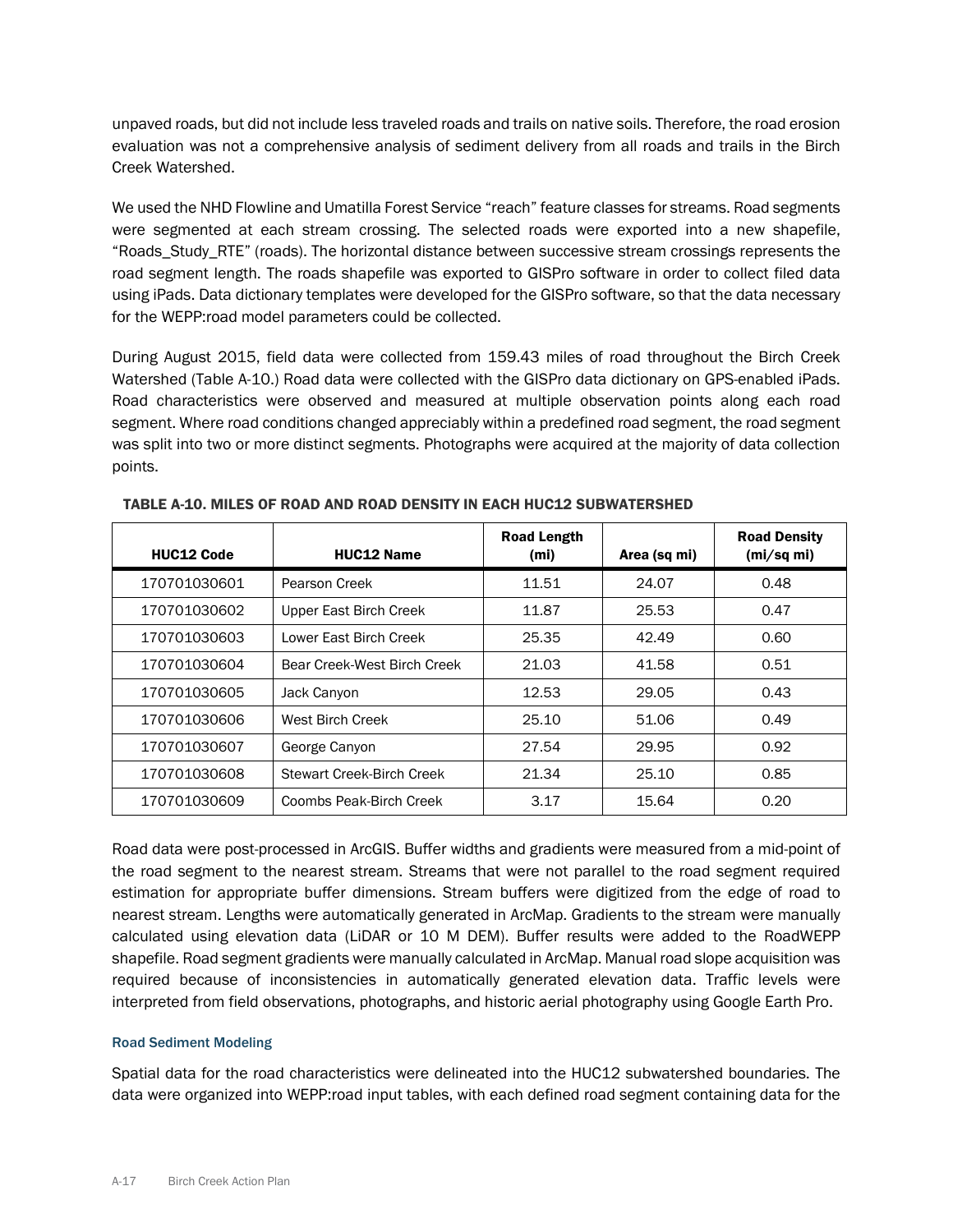model input parameters. These data were used as inputs to the online WEPP:road model at [http://forest.moscowfsl.wsu.edu/cgi-bin/fswepp/wr/wepproadbat.pl.](http://forest.moscowfsl.wsu.edu/cgi-bin/fswepp/wr/wepproadbat.pl) The models for each HUC12 were run for 50 years of simulated climate, based on data from nearby weather stations, including in Pilot Rock, Oregon.

#### Data Summary

WEPP:road model results were summarized for each HUC12 subwatershed. The two primary model outputs used in subsequent analyses were the average annual sediment leaving the road, and the average annual sediment leaving the buffer (also known as the "Potential Average Annual Sediment Delivery from Roads to Streams").

The length of road within each subwatershed was used to identify the magnitude of road management needs within each subwatershed. We summed the length of roads within each subwatershed that produced 80% of the average annual sediment leaving the buffer in that subwatershed. These data were summarized as the road length (miles, and percent of road length within each subwatershed) that is responsible for 80% of the average annual sediment leaving the buffer in that subwatershed.

#### REACH ASSESSMENT

#### Introduction

The reach assessment methods were designed to be consistent with the Physical Habitat Monitoring Strategy (PHAMS) for Reach-Scale Restoration Effectiveness Monitoring (Jones et al., 2015). The CTUIR habitat restoration efforts have shifted from site scale (1–10 meters) to the reach-scale (100–1,000 meters) in order to emphasize process-based restoration and to support the 2007 Accords Agreement with the Bonneville Power Administration (Jones et al., 2015). The Birch Creek Watershed Action Plan is focused on reach-scale restoration actions.

Prior to 2015, CTUIR habitat restoration project leaders chose metrics and protocols for effectiveness monitoring from site-scale methods, such as those from the Columbia Habitat Monitoring Program (CHaMP), Environmental Monitoring and Assessment Program (EMAP), PACFISH/INFISH Biological Opinion (PIBO), and Monitoring Methods [\(www.monitoringmethods.org\)](http://www.monitoringmethods.org/) (Jones et al., 2015). The CTUIR determined that one limitation of these existing site-scale protocols was that none were explicitly designed to consider the scale of restoration projects as a factor in the design, collection and analysis of restoration effectiveness data (Jones et al., 2015). As such, the physical responses to restoration at the reach scale may be missed if only site-scale methods are used for reach assessment and effectiveness monitoring (Jones et al., 2015). For these reasons, the Birch Creek reach assessment methods were not based solely on existing, prescriptive site-scale methods such as CHaMP, EMAP, PIBO or USFS Level II.

The CTUIR developed PHAMS with the goal of filling the gap in available monitoring approaches for reach-scale restoration projects (Jones et al., 2015), like those being identified in the Birch Creek Watershed Action Plan. The PHAMS identifies general approaches to monitoring based on recent scientific literature, rather than prescribed methods in site-scale protocols (Jones et al., 2015). The PHAMS monitoring approaches are selected to emphasize measurements at the reach-scale that will provide metrics for various parameters of hydrology, geomorphology, connectivity and riparian vegetation—the River Vision Touchstones of functioning rivers (Jones et al., 2008). In addition, the PHAMS approach is intended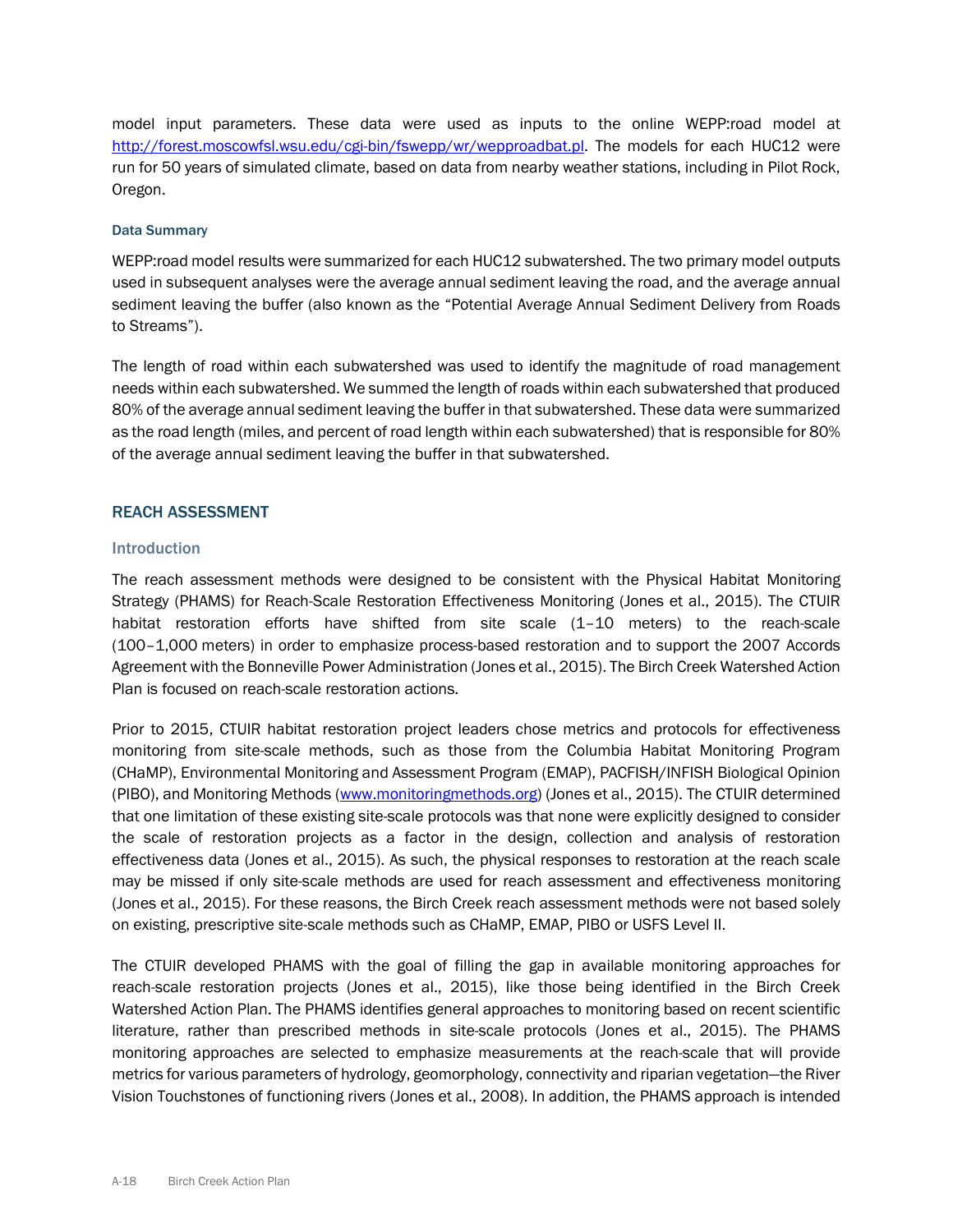to be flexible, whereby assessment and monitoring protocols can be selected from various site- and reach-scale methods, depending on the goals of the restoration project (Jones et al., 2015).

The PHAMS approach focuses on applying assessment and monitoring methods from the peer reviewed literature for physical features and riparian vegetation (Jones et al., 2015). As such, the Birch Creek reach assessment methods were based on the peer-reviewed literature identified in PHAMS, as well as related and more contemporary methods from the peer-reviewed literature. The Birch Creek reach assessment methods were designed to acquire the data necessary to quantify the Functional Metrics used to evaluate the reach-based Functional Categories of Hydrology, Hydraulic, Geomorphology and Physicochemical (Appendix B).

#### Data Collection

Geomorphic and habitat surveys of the reaches were completed in July and August of 2015. The surveys focused on Tier 1 and Tier 2 streams where access to the streams was granted by the adjacent landowners. The total field survey distance was approximately 48 miles (Table A-11). Surveys were completed by a team of two scientists consisting of a fluvial geomorphologist and a fish biologist. Prior to completing the surveys, spatial data depicting the delineated geomorphic reaches and linear referencing system were loaded onto ruggedized GPS-enabled iPad tablets. Separate geomorphic and habitat data forms were created in the GISPro software and loaded onto the iPads for data collection.

| <b>Tributary</b> | Length (mi) |
|------------------|-------------|
| Birch            | 15.90       |
| Bear             | 0.00        |
| California Gulch | 0.43        |
| East Birch       | 11.14       |
| Owings           | 1.30        |
| Pearson          | 12.18       |
| Stanley          | 0.01        |
| Stewart          | 0.22        |
| West Birch       | 7.09        |
| Total            | 48.28       |

#### TABLE A-11. GEOMORPHIC AND HABITAT SURVEY DISTANCES

#### Geomorphic Assessment

Within each geomorphic reach, information was collected at every change in bedform type (e.g., head of riffle, head of pool, etc.) and continuously as encountered (Sear et al., 2009). The bedform change locations were identified along the longitudinal profile to delineate distinct, bank-to-bank geomorphic units (Peck et al., 2001; Archer et al., 2014; ODFW, 2014; ISEMP, 2012; Fryirs and Brierley, 2013). The bedform change locations were recorded as GPS points with attributes that included the bedform type (riffle head, riffle tail, pool head, pool tail, run head, run tail, step, cascade head, cascade tail), the physical control of the bedform (elevation, obstruction, bank, artificial), and the dominant and subdominant grain size (bedrock, boulder, cobble, coarse gravel, fine gravel, sand, silt) estimated from visual observations (Buffington and Montgomery, 1999; Bunte and Abt, 2001; ODFW, 2014).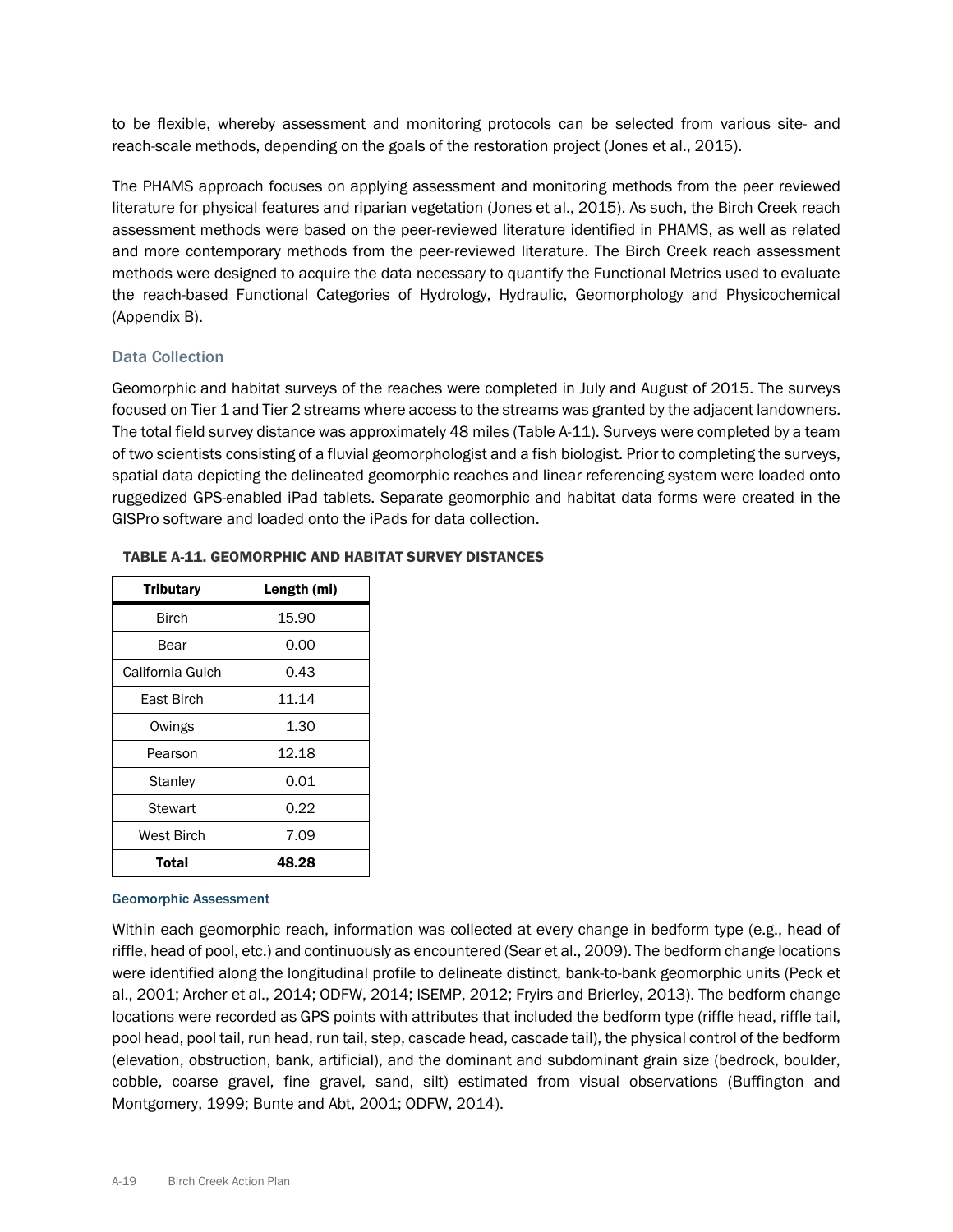Quantitative estimates of riverbed grain size distributions were derived from digital photographs (Bunte and Abt, 2001; Graham et al., 2005). At every three to five bedform change locations, digital photographs were acquired at two to four randomly selected locations. Digital photographs were post-processed using a C++ implementation of the Graham et al. (2005) routines in the Hydraulic Toolbox software (Aquaveo, 2013).

Depositional bars were identified and recorded as they were encountered continuously throughout each reach. The location of each bar was recorded as a GPS point with attributes that included bar type (lateral, mid-channel, transverse, point, vegetated island, delta), and the dominant and subdominant grain size (bedrock, boulder, cobble, coarse gravel, fine gravel, sand, silt) estimated from visual observations (Buffington and Montgomery, 1999; Bunte and Abt, 2001; ODFW, 2014).

Large wood material (LWM) was identified and recorded as encountered continuously throughout each reach. Individual pieces of large wood (>10 cm diameter and >1.0 m long) and large wood jams (>5 pieces of large wood) were enumerated (Roni et al., 2005; ISEMP, 2012; Archer et al., 2014). All LWM was recorded as GPS point features with attributes that included large wood type (log, log-rootwad, rootwad, jam), diameter category [small (<30 cm diam), medium (> 30 cm diam), large (> 60 cm diam)], length category [small (<3 m), medium (>3 m), large (>6 m)], location along the stream (channel, bank), orientation to flow as tangent to the bank from upstream (acute, perpendicular, obtuse).

Unstable stream bank conditions below the top of bank were identified and recorded as they were encountered continuously throughout each reach (Peck et al., 2001; USFS, 2013; Archer et al., 2014; ODFW, 2014). The locations of bank instability were recorded as GPS points with attributes that included the bank side (right, left), slope measured with a clinometer [undercut, steep (>45 deg), moderate (22–45 deg), shallow (<22 deg)], visual observations of bank materials (bedrock, boulder/cobble, cobble/gravel, gravel/sand, sand/silt/clay), visual observations of bank vegetation (none, herbaceous, shrubs, trees, roots), revetment type (none, riprap, LWD, other), and length of bank instability measured with a laser rangefinder or measuring tape.

#### Habitat Assessment

As primary controls on stream temperature, estimates of channel shading by the riparian vegetation and topography were completed with field surveys (USFS, 2013; ODFW, 2014) and from analysis of the 2013 orthophotos acquired during the LiDAR survey. At approximately every three to five bedform change locations, or when shading characteristics changed, the shade along both banks was measured with a clinometer from the center of the channel. GPS points were recorded to collect right and left bank attributes that included visual estimates of the dominant and subdominant vegetation (none, herbaceous, shrubs, trees), visual estimates of the dominant and subdominant cover extent [high (>75%), med-high (50–75%), med-low (50-25%), low (<25%)], and the degrees above horizontal to the top of the vegetation or topographic point along the right and left banks.

Quantitative estimates of the percent fines (<2 mm) on the riverbed surface were collected at approximately every three to five bedform change locations. Two to four randomly selected samples at these locations were identified. A 1.0 m metric measuring tape was placed on the riverbed surface and the dominant particle size at every 10 cm increment was recorded (Bain, 1999). GPS point locations were recorded with attributes that included the geomorphic unit type (pool, riffle), and the calculated percent fines.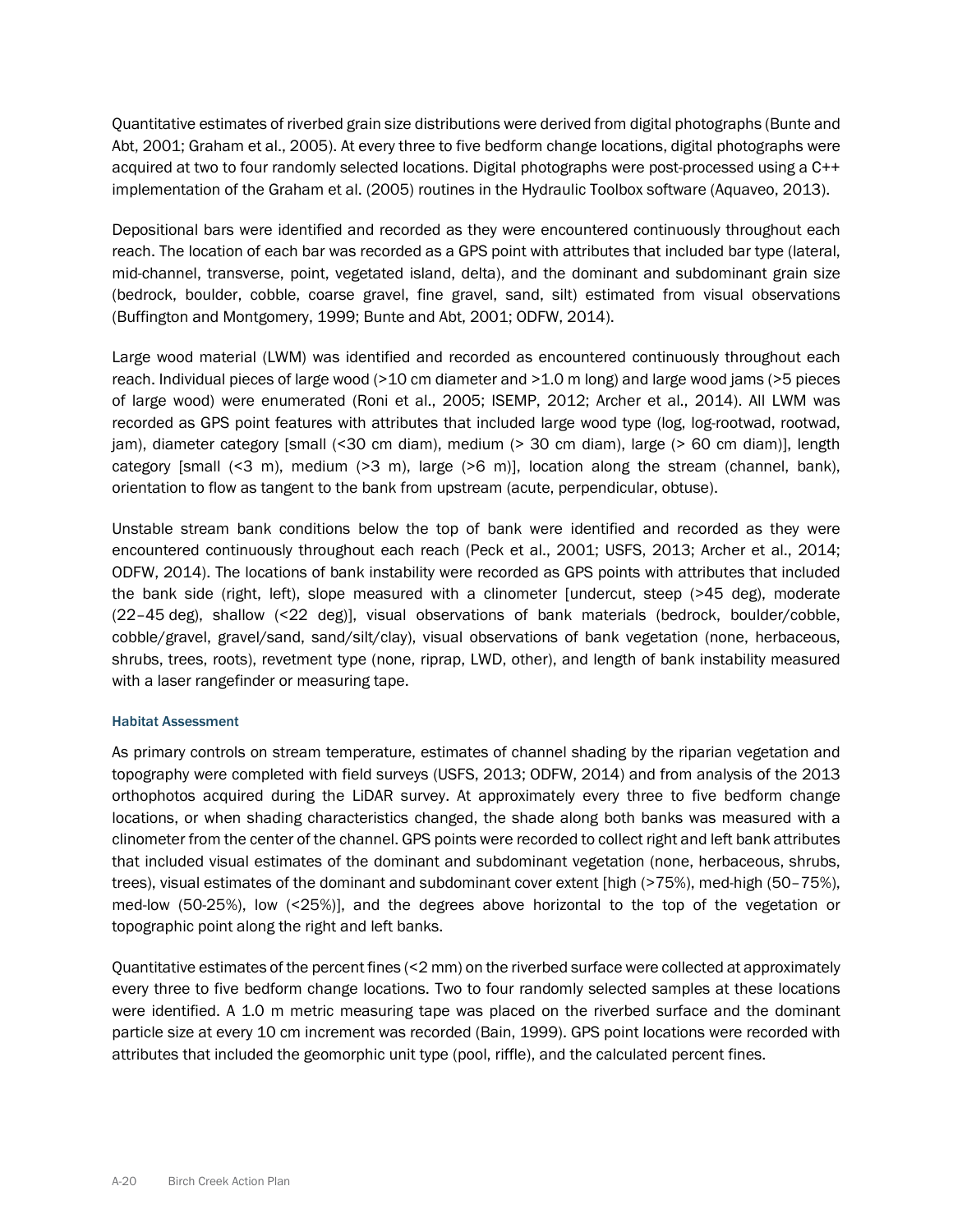Within each primary, bank-to-bank geomorphic unit, the number of secondary pool features created by localized structures (large wood, boulders, undercut banks) was enumerated (Stevenson and Bain, 1999; Peck et al., 2001). These local pools were identified and recorded as encountered continuously throughout each reach. GPS points were recorded for each local pool with attributes indicating the pool-forming feature (wood, boulder, bank, other).

Similarly, local habitat cover elements (large wood, vegetation, boulders, undercut banks) were enumerated within primary geomorphic units (Stevenson and Bain, 1999; Peck et al., 2001; ISEMP, 2012; ODFW, 2014). These local cover elements were identified and recorded as encountered continuously throughout each reach. GPS points were recorded for each cover element with attributes indicating the cover type (wood, vegetation, boulder, bank, other).

Fish passage barriers were identified and recorded as encountered continuously throughout each reach (Robison et al., 1999; WDFW, 2009). The locations were recorded as GPS point features with attributes including feature type (culvert, non-culvert crossing, fishway, dam, diversion, natural barrier, other), passage barrier significance (major, moderate, minor), reason (water surface drop, slope, velocity, depth, obstruction, other).

# Non-Sampled Reaches

Geomorphic and habitat surveys of all reaches were not possible, due to landowners denying access to the tributaries. The spatial extent of the reach surveys is summarized in Table A-12. In order to include non-sampled reaches in the restoration strategy, it is necessary to develop some data summaries in order to complete the functional scoring for these reaches.

| <b>Stream</b>    | <b>Reach Code</b> | Tier           | <b>Sampled Distance</b><br>(m) | <b>Total Reach Length</b><br>(m) | % of Reach Sampled  |
|------------------|-------------------|----------------|--------------------------------|----------------------------------|---------------------|
| <b>Birch</b>     | <b>B1</b>         | $\mathbf 1$    | 7800                           | 7800                             | 100                 |
| <b>Birch</b>     | <b>B2</b>         | $\mathbf{1}$   | 5910                           | 5910                             | 100                 |
| <b>Birch</b>     | B <sub>3</sub>    | $\mathbf{1}$   | 4760                           | 5460                             | 87                  |
| <b>Birch</b>     | <b>B4</b>         | $\mathbf{1}$   | 2120                           | 2120                             | 100                 |
| <b>Birch</b>     | B <sub>5</sub>    | $\mathbf{1}$   | 5004                           | 5804                             | 86                  |
| <b>Bridge</b>    | BG1               | 2              | 0                              | 5500                             | 0                   |
| Bear             | BR1               | $\mathbf{1}$   | $\mathbf 0$                    | 6100                             | $\mathbf{O}$        |
| Bear             | BR <sub>2</sub>   | $\mathbf{1}$   | $\mathbf 0$                    | 2900                             | $\mathsf{O}\xspace$ |
| <b>Bear</b>      | BR <sub>3</sub>   | $\mathbf{1}$   | $\mathbf 0$                    | 3060                             | $\mathsf{O}\xspace$ |
| Bear             | BR4               | $\mathbf{1}$   | $\mathsf{O}\xspace$            | 4760                             | $\mathsf{O}$        |
| <b>Bear</b>      | BR <sub>5</sub>   | $\mathbf{1}$   | $\mathbf 0$                    | 4500                             | $\mathsf{O}$        |
| <b>Bear</b>      | BR <sub>6</sub>   | $\mathbf{1}$   | $\mathbf 0$                    | 3790                             | $\mathbf{O}$        |
| California Gulch | CG1               | $\overline{2}$ | 700                            | 1650                             | 42                  |
| California Gulch | CG2               | $\overline{2}$ | 0                              | 2598                             | $\mathbf 0$         |
| East Birch       | EB1               | $\mathbf{1}$   | 4600                           | 6100                             | 75                  |

TABLE A-12. SUMMARY OF THE GEOMORPHIC AND HABITAT SURVEY EXTENT FOR EACH REACH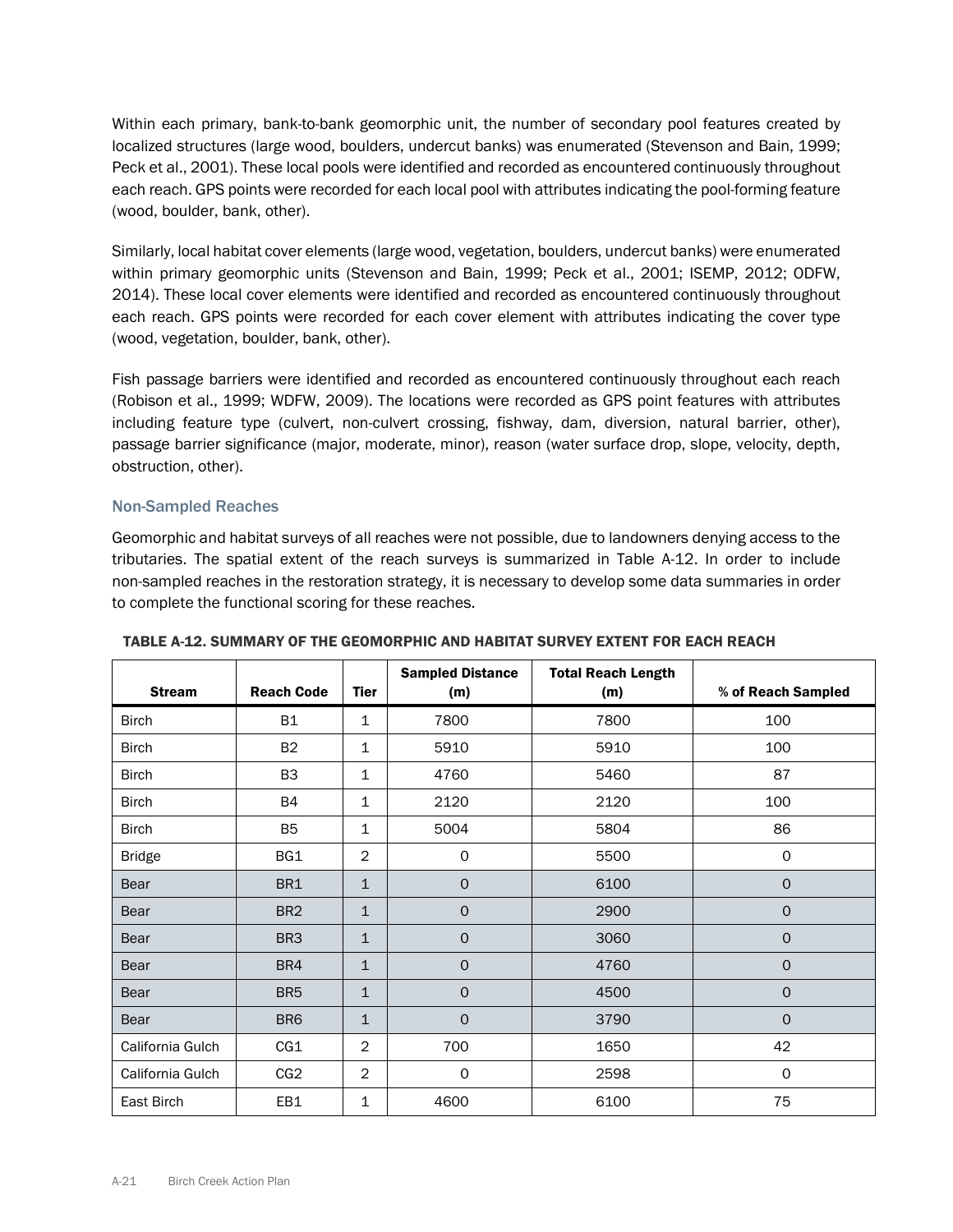| <b>Stream</b>  | <b>Reach Code</b> | <b>Tier</b>    | <b>Sampled Distance</b><br>(m) | <b>Total Reach Length</b><br>(m) | % of Reach Sampled |
|----------------|-------------------|----------------|--------------------------------|----------------------------------|--------------------|
| East Birch     | EB <sub>2</sub>   | 1              | 2690                           | 4290                             | 63                 |
| East Birch     | EB3               | $\mathbf{1}$   | 1960                           | 3060                             | 64                 |
| East Birch     | EB4               | $\mathbf{1}$   | 3220                           | 3220                             | 100                |
| East Birch     | EB <sub>5</sub>   | $\mathbf{1}$   | 50                             | 1450                             | 3                  |
| East Birch     | EB6               | $\mathbf{1}$   | 1900                           | 7380                             | 26                 |
| East Birch     | EB7               | 1              | 2260                           | 2260                             | 100                |
| East Birch     | EB8               | $\mathbf{1}$   | 1140                           | 3100                             | 37                 |
| Lower Pearson  | LP1               | $\overline{2}$ | 0                              | 1536                             | $\mathsf{O}$       |
| Owings         | 01                | $\overline{2}$ | 2100                           | 3085                             | 68                 |
| Pearson        | P1                | $\mathbf{1}$   | 1410                           | 1410                             | 100                |
| Pearson        | P <sub>2</sub>    | $\mathbf{1}$   | 6380                           | 6380                             | 100                |
| Pearson        | P <sub>3</sub>    | 1              | 4460                           | 4460                             | 100                |
| Pearson        | P4                | 1              | 1560                           | 1560                             | 100                |
| Pearson        | P <sub>5</sub>    | 1              | 5790                           | 5790                             | 100                |
| <b>Stewart</b> | ST <sub>1</sub>   | $\overline{2}$ | 0                              | 2440                             | $\mathsf{O}$       |
| <b>Stewart</b> | ST <sub>2</sub>   | $\overline{c}$ | 200                            | 3220                             | 6                  |
| Stewart        | ST <sub>3</sub>   | $\overline{2}$ | $\mathsf{O}$                   | 3585                             | 0                  |
| <b>Stanley</b> | SY <sub>1</sub>   | $\overline{c}$ | 20                             | 2780                             | $\mathbf{1}$       |
| Stanley        | SY <sub>2</sub>   | $\overline{2}$ | $\mathsf{O}\xspace$            | 3270                             | 0                  |
| <b>Stanley</b> | SY3               | $\overline{c}$ | $\mathsf{O}$                   | 2040                             | 0                  |
| West Birch     | WB1               | 1              | 3350                           | 3350                             | 100                |
| West Birch     | WB <sub>2</sub>   | $\mathbf 1$    | $\Omega$                       | 5060                             | $\mathbf{O}$       |
| West Birch     | WB3               | $\mathbf{1}$   | 2450                           | 3740                             | 66                 |
| West Birch     | WB4               | $\mathbf 1$    | 1750                           | 4340                             | 40                 |
| West Birch     | WB5               | 1              | 2800                           | 3160                             | 89                 |
| West Birch     | WB <sub>6</sub>   | $\mathbf 1$    | 30                             | 2030                             | $\mathbf 1$        |
| West Birch     | WB7               | $\mathbf{1}$   | 1010                           | 4730                             | 21                 |
| West Birch     | WB8               | $\mathbf{1}$   | 20                             | 1690                             | $\mathbf{1}$       |

Notes:

Shaded rows indicate reaches that were not sampled or under sampled (less than 50% of the reach length) because of landowner access denial.

The data for some functional parameters (Appendix B) in the non-sampled reaches are available from the hydrology and hydraulic modeling efforts. These parameters include: flow duration, floodplain connectivity, flow dynamics and sediment transport competency. The methods for estimating these functional parameters are the same for both sampled and non-sampled reaches.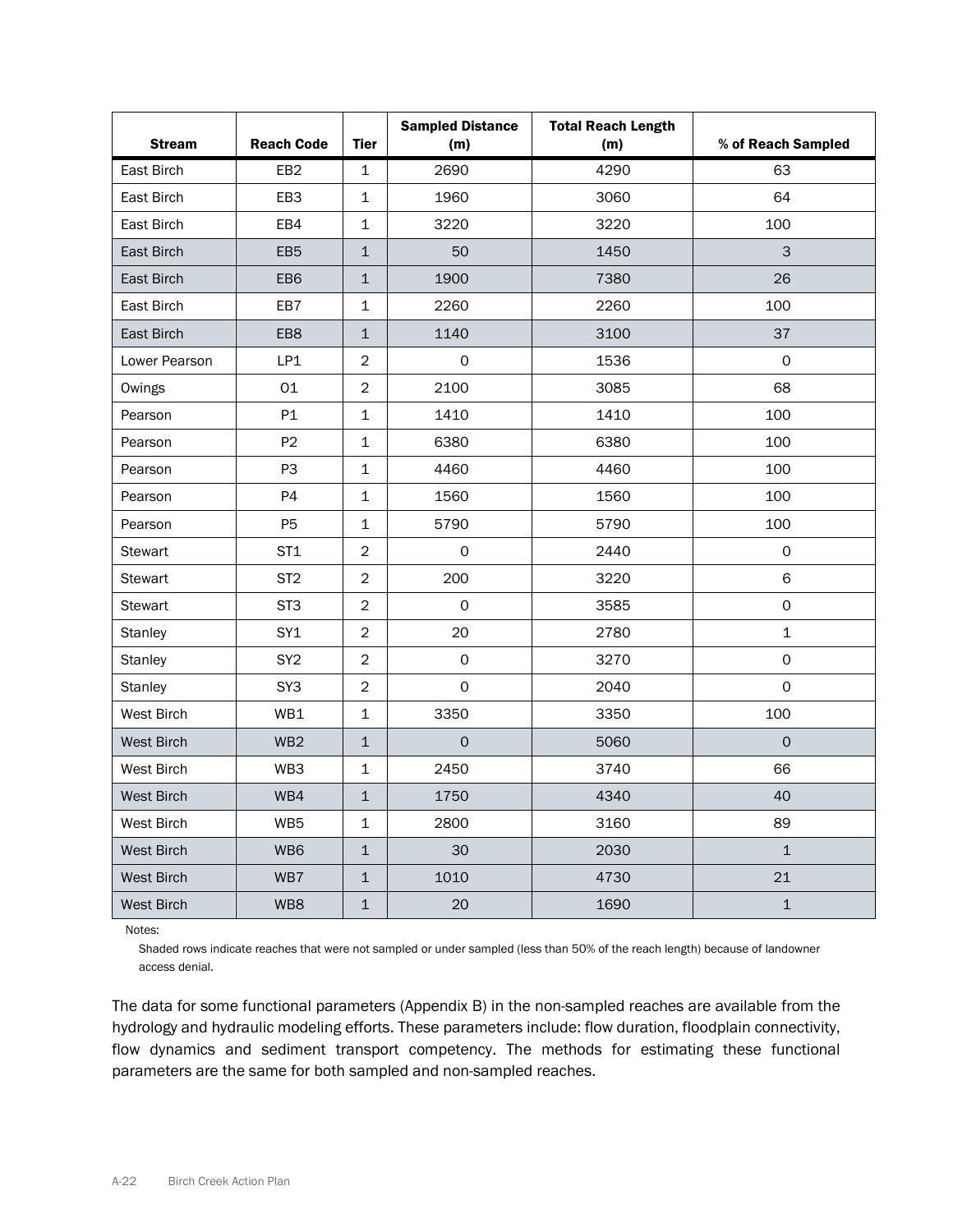The data for the water quality-temperature parameter (riparian % shade; relative % of dominant vegetation type) in the non-sampled reaches were acquired through aerial photo interpretation in ArcGIS of the 2013 orthophotos. Sampling points (n=584) were established at 100-m intervals along the reaches, and the length of the open riparian canopy was measured at each point. These measurements were used along with the reach-averaged bankfull width (derived from hydraulic modeling) to estimate the percent of the channel covered by riparian shade. The dominant vegetation type (trees, shrubs, herbaceous) in the riparian zone was also recorded.

Based on our review of the 2013 LiDAR data and orthophotos, data for the remaining functional parameters (LWD transport and storage; bank migration/lateral stability; bed form diversity; bed material characterization) in the non-sampled reaches could not be acquired through aerial photo interpretation, modeling or spatial analysis. The following is the approach for developing estimates for the habitat, substrate and wood metrics in Tier 1 non-sampled reaches (Table A-12):

- If the reach was sampled less than 50% but more than 10% of its length, then apply the sampling results to the remainder of the reach. This applies to:
	- **East Birch: EB6, EB8**
	- **West Birch: WB4, WB7**
- If the reach was sampled less than 10% of its length, then apply the summary results from the most geomorphically similar reach. This applies to:
	- Bear Creek, all reaches (BR1-BR6)
	- **East Birch: EB5**
	- West Birch: WB2, WB6, WB8

Based on geology, topography, elevation and vegetation, we identified reaches that are most geomorphically similar to each of the non-sampled reaches (Table A-13). The data summaries from the source reaches were applied to the non-sampled reaches as indicated in Table A-13. The data summaries apply to the following functional parameters:

- LWD transport and storage
- Bank migration/lateral stability
- Bed form diversity
- Bed material characterization

#### TABLE A-13. SUMMARY OF RECOMMENDED SOURCE REACH DATA FOR NON-SAMPLED REACHES

| <b>Non-Sampled Stream</b> | <b>Non-Sampled Reach Code</b> | <b>Source Stream</b> | <b>Source Reach Code</b> |
|---------------------------|-------------------------------|----------------------|--------------------------|
| Bear                      | BR1                           | West Birch           | WB <sub>3</sub>          |
| Bear                      | BR <sub>2</sub>               | Owings               | 01                       |
| Bear                      | BR <sub>3</sub>               | Pearson              | P <sub>1</sub>           |
| Bea                       | BR4                           | Pearson              | P <sub>2</sub>           |
| Bear                      | BR <sub>5</sub>               | Pearson              | P3                       |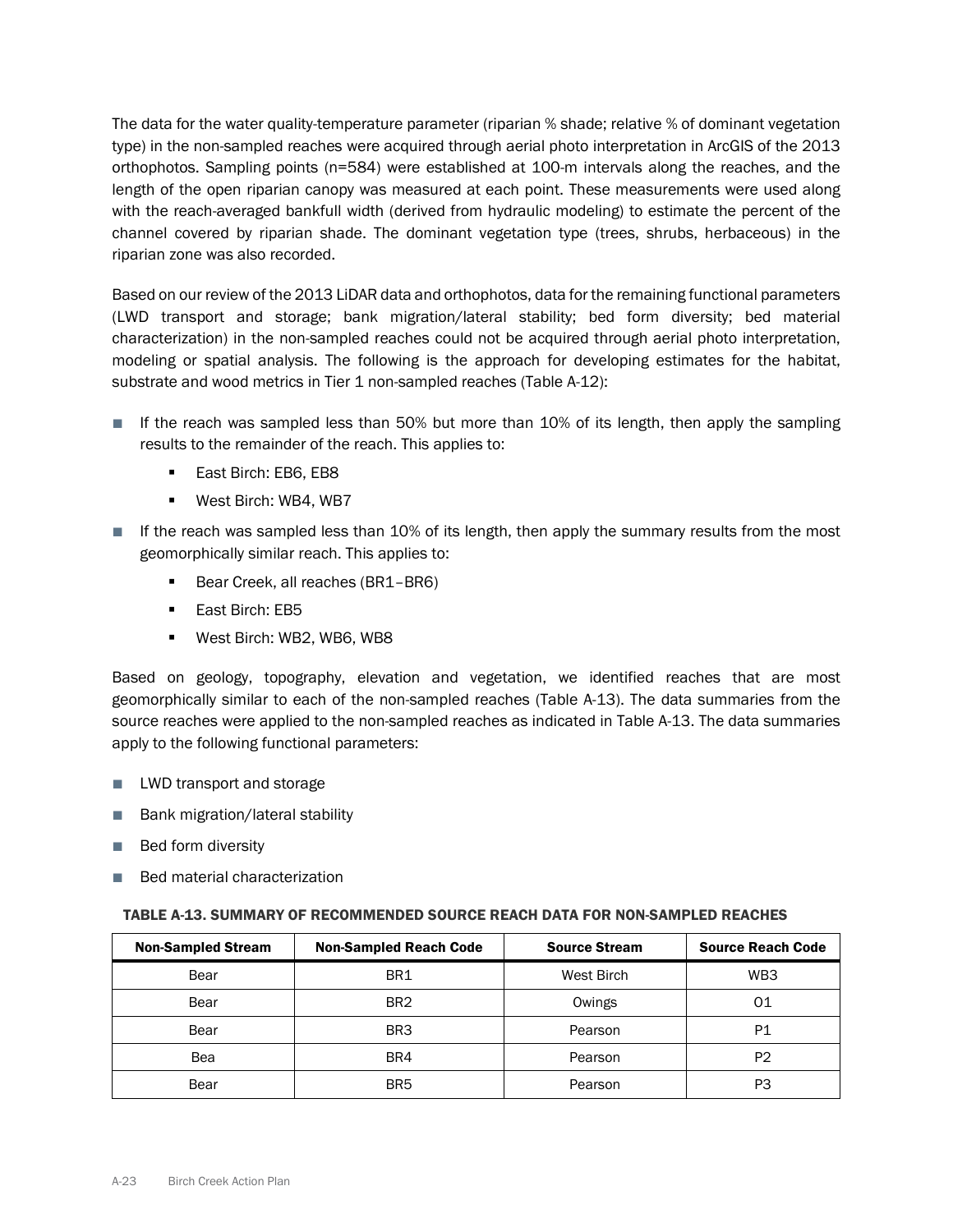| <b>Non-Sampled Stream</b> | <b>Non-Sampled Reach Code</b> | <b>Source Stream</b> | <b>Source Reach Code</b> |
|---------------------------|-------------------------------|----------------------|--------------------------|
| Bear                      | BR <sub>6</sub>               | Pearson              | P5                       |
| East Birch                | EB <sub>5</sub>               | East Birch           | EB4                      |
| West Birch                | WB <sub>2</sub>               | East Birch           | EB <sub>2</sub>          |
| West Birch                | WB6                           | West Birch           | WB <sub>5</sub>          |
| West Birch                | WB8                           | West Birch           | WB7                      |

### Data Summary

Summary data analyses were completed for the reach-based geomorphic and habitat assessments. The spatial data from the field work is contained in an ArcGIS geodatabase. These data were extracted from the geodatabase and summarized in spreadsheet tables and figures specific to each tributary. Data summaries included the metrics in Table A-14.

| <b>Feature Class</b>                           | <b>Metrics</b>                                                               |  |  |
|------------------------------------------------|------------------------------------------------------------------------------|--|--|
|                                                | Length of unstable bank<br>П                                                 |  |  |
| <b>Bank Condition Below Bankfull Elevation</b> | Length of bank revetment                                                     |  |  |
|                                                | Number of pools<br>T.                                                        |  |  |
|                                                | Number of bedforms<br>m.                                                     |  |  |
|                                                | Length of pools<br>u.                                                        |  |  |
| Bedform Change Location                        | Dominant grain sizes relative frequency from<br>the survey                   |  |  |
|                                                | Sub-dominant grain sizes relative frequency<br>ш<br>from the survey          |  |  |
| Depositional Bar                               | Number of bars; total and by type<br>П                                       |  |  |
|                                                | Number of jams, total and by diameter and<br>T.<br>length categories         |  |  |
| Large Wood                                     | Number of logs, total and by diameter and<br>m.<br>length categories         |  |  |
|                                                | Number of log-rootwads, total and by diameter<br>n.<br>and length categories |  |  |
|                                                | Number of local pools<br>T.                                                  |  |  |
| Local Pool                                     | Pool type relative frequency from the survey                                 |  |  |
| Cover                                          | Number; total and by type<br>П                                               |  |  |

# TABLE A-14. GEOMORPHIC AND HABITAT DATA ANALYSIS BY REACH AND UNIT LENGTHS1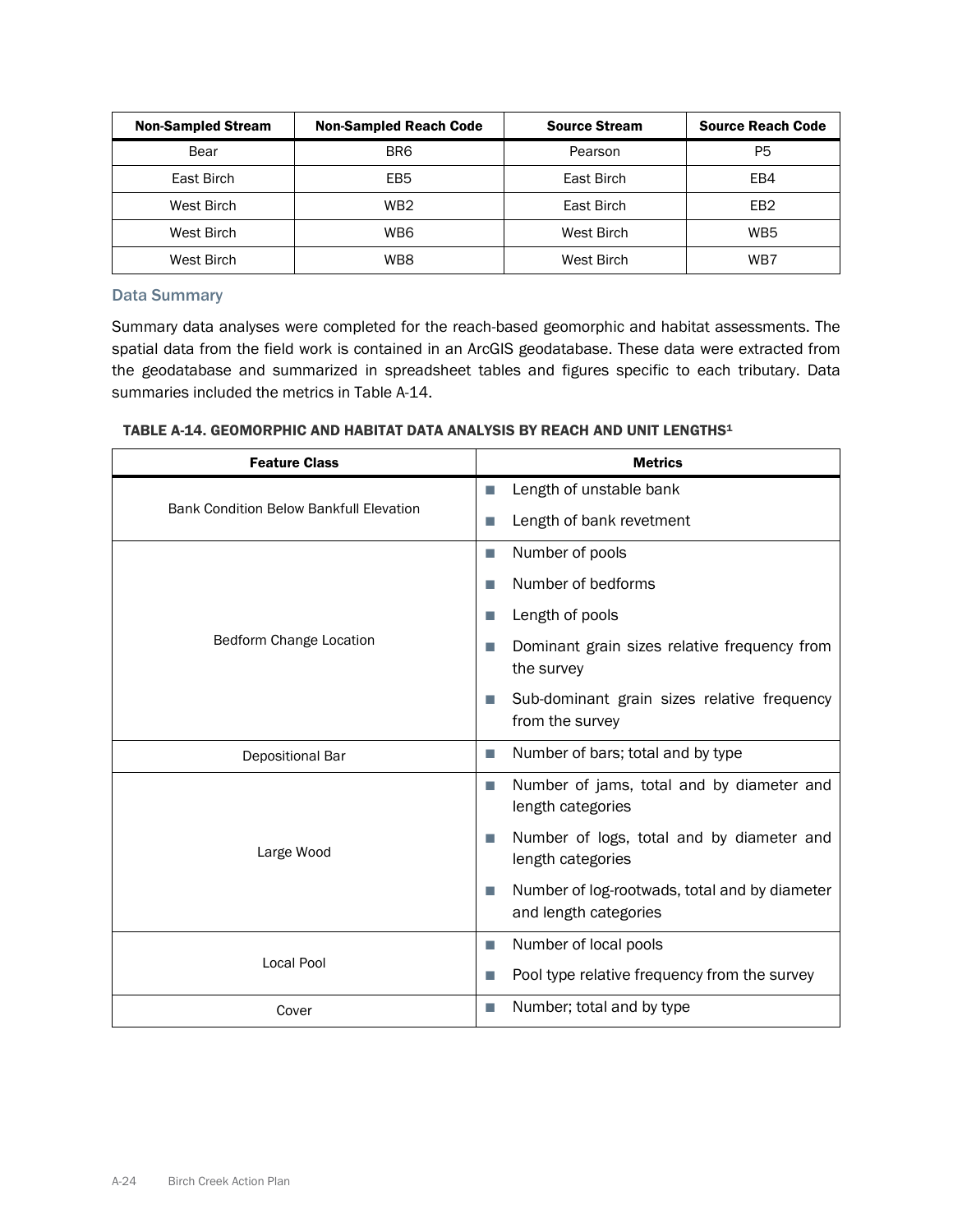| <b>Feature Class</b>           | <b>Metrics</b>                                                                 |
|--------------------------------|--------------------------------------------------------------------------------|
|                                | Summary statistics (e.g., mean, range, SD) of<br>T.<br>percent fines           |
| <b>Substrate Percent Fines</b> | Summary statistics (e.g., mean, range, SD) of<br>percent fines by channel unit |
|                                | Summary statistics (e.g., mean, range, SD) of<br>shade                         |
| Riparian Vegetation            | Dominant veg relative frequency from the<br>survey                             |
|                                | Sub-dominant veg relative frequency from the<br>survey                         |
| Passage Barrier                | Number of passage barriers; total, by type, and<br>H<br>by significance        |

Note:

<sup>1</sup> e.g., per 100 m, per 1000 m

### FISHERIES ASSESSMENT

#### Approach

The Birch Creek Technical Team (BCTT) established and coordinated a Fisheries Workgroup (Workgroup) to conduct data discovery and technical review. The Workgroup convened in Mission Oregon at the initiation of the project, and during four technical review sessions. PFC worked directly with Workgroup participants in between technical review sessions to develop and review data and information needed to conduct the diagnosis.

Birch Creek salmon populations face multiple demographic pressures from multiple sources. The most explicit analyses (Jager et al., 1997) have shown that flow and its influence on temperature are only predictive of performance at their extremes. The remaining variance in restoration potential is associated with the combinations of degraded environmental attributes in the current condition.

The complexities of this problem requires both a multivariate approach, and an ecosystem approach that recognizes the complexity of the system and its history. Patient-Template Analysis (PTA) is an approach to the diagnosis of an ecosystem and focal population(s) that are depleted relative to their potential (Lichatowich et al., 1995). The approach recognizes the relationship between ecosystem health and habitat complexity. Salmon are highly migratory and self-organizing. To be sustained, salmon populations must spawn, rear, and migrate in specific locations during specific periods of time.

For depleted salmon populations, the diagnosis must also be sensitive to the range of life history diversity which directly impacts a population's sensitivity to environmental conditions. The comparison of Patient-Template or Current-Historic performance allows for an Observed/Expected analysis which can be used to identify restoration potential through diagnosis of degraded and lost habitat in specific terms regarding the life history diversity that is impacted.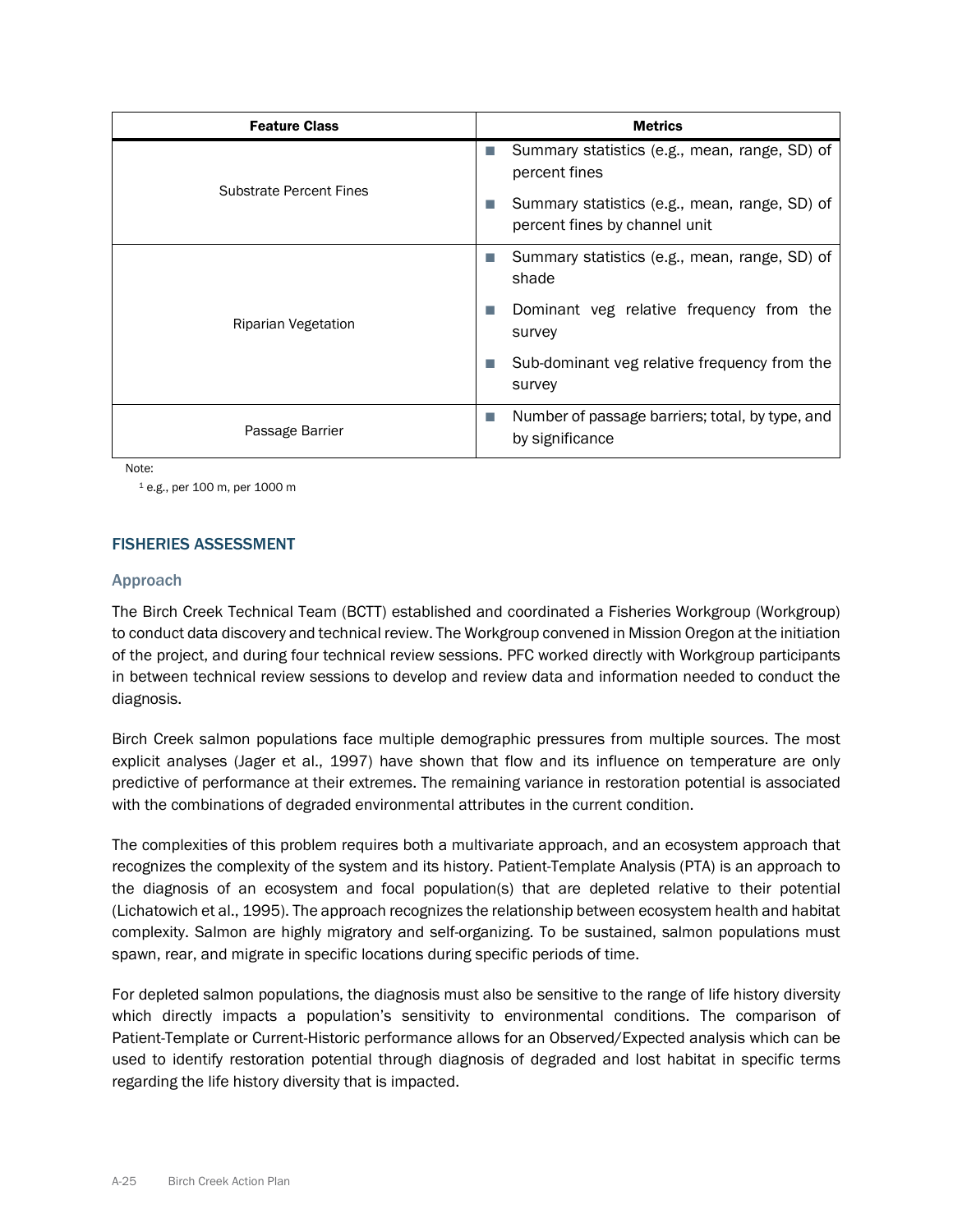The diagnosis was conducted using a series of equations and matrices structured based on the life history stage transitions for segments of the population (Caswell, 1978). Recruitment to the spawning population is represented as the final stage transition, estimated for salmon based on the Beverton-Holt stock-recruitment function (Moussalli and Hilborn, 1986). Regional Assessment of Supplementation Project (1992) developed the general implementation of these matrices for supplemented salmon populations in the Columbia Basin, from which numerous assessments and tools have been developed. The matrices include the following elements (taken generally from [Lichatowich et al., 1995] page 14):

- Geography—A spatially explicit matrix of the aquatic network and its annual maximum environmental conditions under Patient and Template scenarios
- Time—Seasonal (monthly) variance in environmental conditions and habitat connectivity
- Biology–Population segment state transitions which quantitatively approximate the life history of the target population and explain the exposure of different segments to conditions which vary in space and time

The matrices are structured based on the following general procedures:

- 1. Watershed Examination-The watershed is broken into sub-watersheds of appropriate size for the management system, within which the tributaries are divided into environmentally distinct reaches. These are identified based on similarities and differences in environmental conditions, the presence of passage obstructions or water withdrawals, and the geography of government and management boundaries. Segments may be as small as one meter or as long as is practical depending on the complexity of the watershed and the resources available for the diagnosis.
- 2. Life History Simulation—The life history is simulated based on the life history stage transitions specific to the population under consideration and the geography of the watershed. This results in a matrix of space-time transitions that describe the timing of segments of the population throughout their life cycle and migration. The transitions can be calculated across the entire life cycle to diagnose adult performance, and at finer scales to diagnose the discrete stages, stream reaches, and time periods.
- 3. Patient-Template Assessment-The environmental matrix describing conditions in reaches at times produced in step 1 is rotated against the matrix describing the biology produced in step 2 for both the Patient and Template conditions. Any number of independent and dependent variables may be then populated for points in time and space for each segment of the population depending upon the information available and the specific models being used.
- 4. Patient-Template Analysis–The Patient and Template matrices are compared by swapping the individual rows of the Patient scenario with the Template scenario, and estimating performance of the new partially swapped matrix. The change in performance represents the sensitivity of the population segment to limiting factors, reaches, and stages.

#### Watershed Examination

The Birch Creek geography was reviewed for distinct reaches in 2003 during the most recent Subbasin planning effort (NPCC, 2005). The previously developed geographic information was inherited in GIS format—from the Subbasin Planning Data and Document Archive. Spatial information was imported into ArcMap for review and editing by PFC.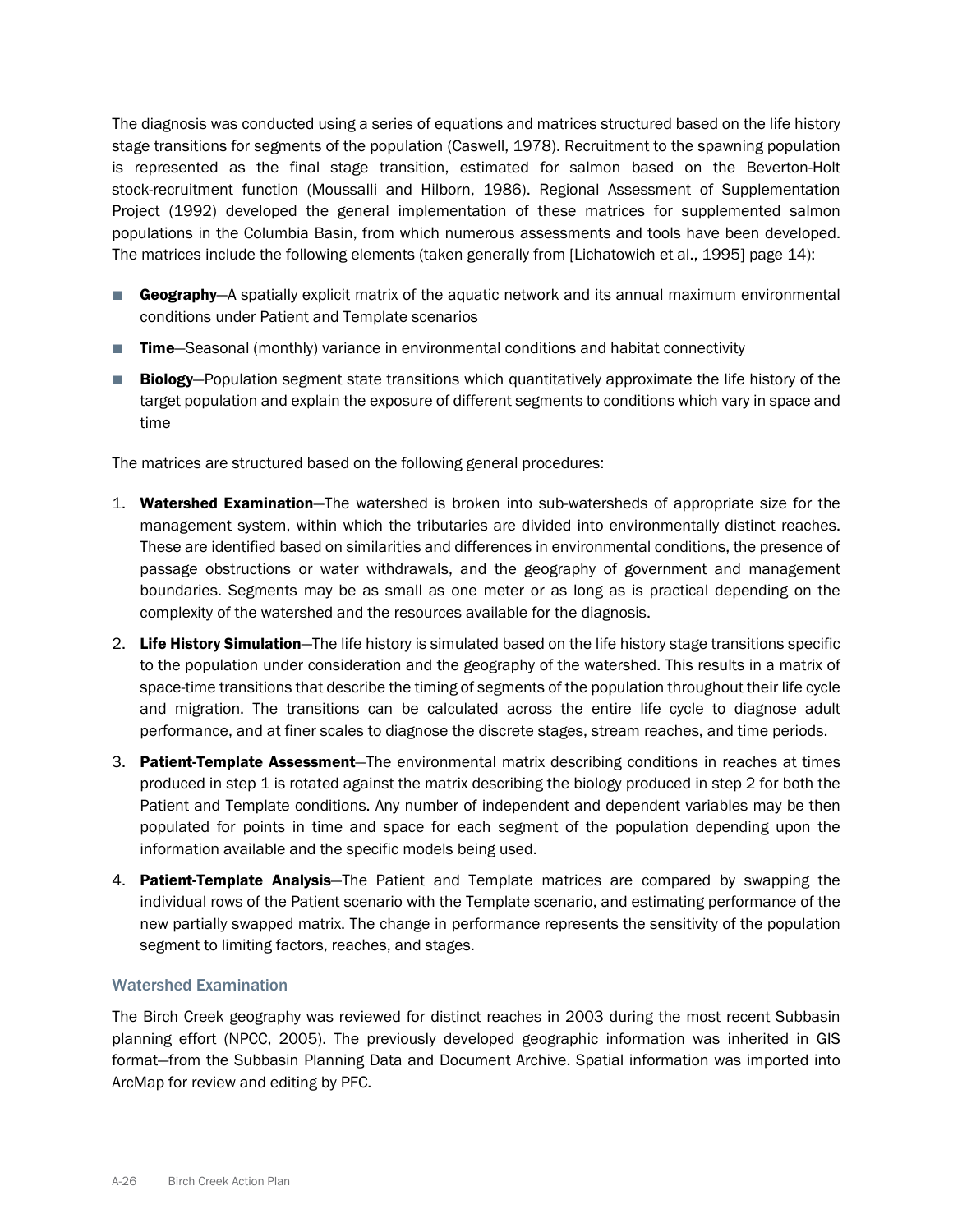The watershed level geography was reviewed by the Workgroup to provide a quality assessment of the watershed boundaries. United States Geological Survey Hydrologic Unit Codes (Seaber et al., 1984), and population structure of Birch Creek salmon and steelhead were overlain on the previously developed geography to determine if the watershed delineation was compatible with best available scientific information. The previously developed geometry was adjusted spatially as needed to conform to the known channel position, and was modified as needed to conform to the Tier 1 and Tier 2 Reach Breaks developed by the BCTT.

Environmental conditions were evaluated for distinct reaches and obstructions to determine conditions under current and historic scenarios. The environmental attribute definitions used in the prior assessment of the Birch Creek Watershed were inherited as straw-man attribute definitions for the current diagnosis (Lestelle, 2004; NPCC, 2005). Environmental attribute values developed during Subbasin planning were inherited as the null hypothesis for each reach, month, and attribute combination. Each of these were reviewed, and then adjusted based on new information for each attribute, reach, and month combination for which new information was discovered. Best available information was expanded to reaches that lacked information by evaluating the nearest neighbor information and adopting based on professional judgment.

Environmental data was inherited from the BCTT, and from the geomorphic and habitat assessment field surveys. Information was summarized for each survey reach, and transformed into an environmental attribute index based on a set of environmental attribute model definitions. Environmental Attribute Definitions were first imported from the prior diagnosis (Lestelle, 2004) and reviewed by the Workgroup. These definitions were adjusted and modified to incorporate the available environmental information conducted during the geomorphic and habitat assessments (Table A-15). The survey specific methods and environmental attributes were reviewed to develop analogues for previously defined attributes. Existing attribute definitions were inherited for each analogue (Lestelle, 2004). Attributes were redefined as needed to integrate existing data collection and data processing methodologies. Summary Statistics (point mean, mode, median, variance, standard deviation, and skewness) of each environmental attribute was calculated for each sampling. These values were used to generate three matrices:

- 1. Gradient-Contains summary statistics for the slope of each diagnostic reach. Gradient is constant in all months
- 2. Habitat—Contains the wetted stream length distance, surface area, volume, and percentage of reach for each habitat type and month
- 3. Environmental Attributes—Contains the point estimate, mean of each environmental attribute for each reach and month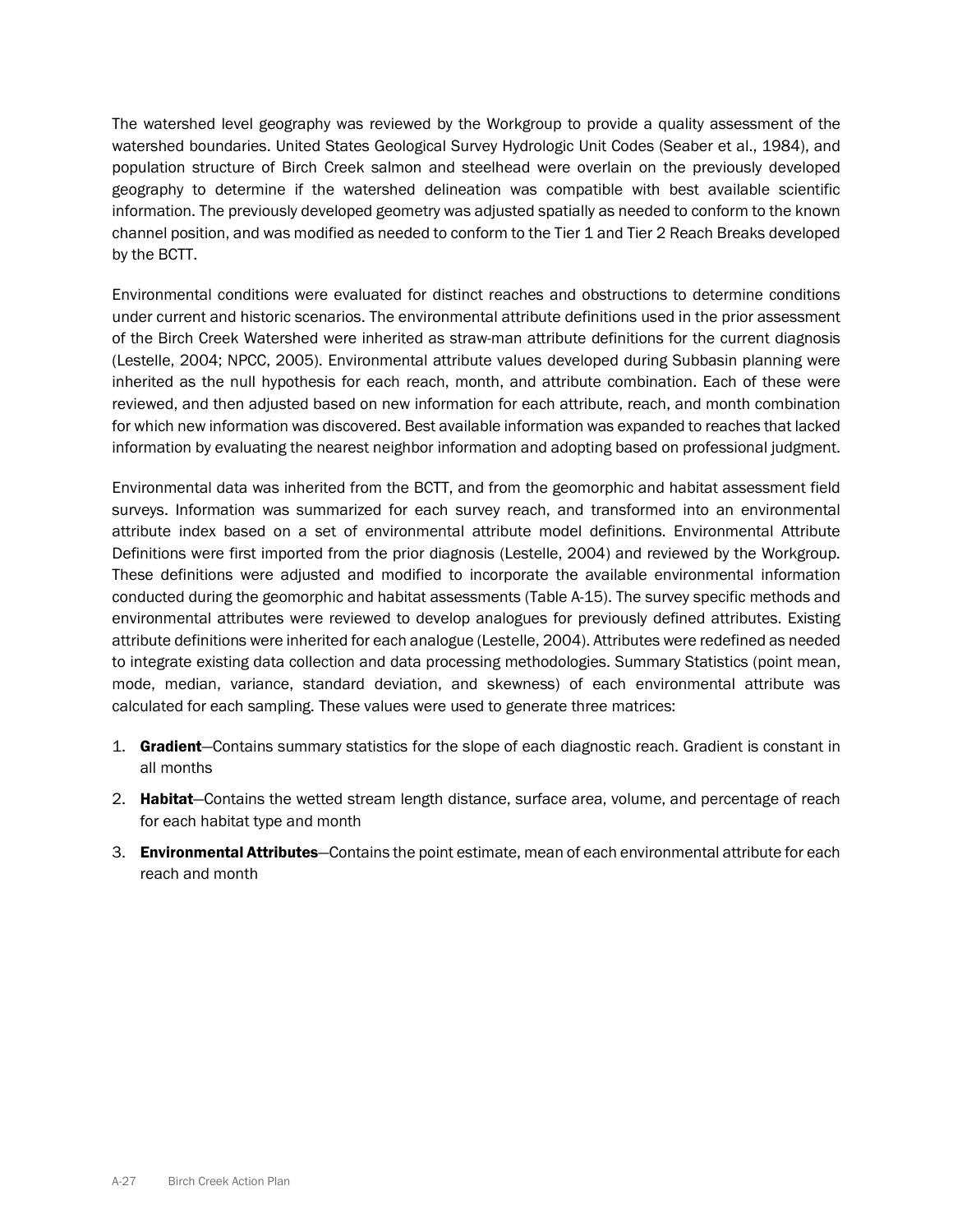# TABLE A-15. ENVIRONMENTAL ATTRIBUTE MODEL DEFINITIONS USED TO CALCULATE ENVIRONMENTAL ATTRIBUTE INDICES BASED ON GEOMORPHIC AND WATER QUALITY SURVEY DATA

| <b>Attribute</b><br>Category   | <b>Environmental</b><br><b>Attribute</b> | <b>Attribute Definitions</b>                                                                                                                                                                                                                                                                                                                                                                                                                                                                                                                                                                                                    | <b>Model</b>                                                                                                                                                           |
|--------------------------------|------------------------------------------|---------------------------------------------------------------------------------------------------------------------------------------------------------------------------------------------------------------------------------------------------------------------------------------------------------------------------------------------------------------------------------------------------------------------------------------------------------------------------------------------------------------------------------------------------------------------------------------------------------------------------------|------------------------------------------------------------------------------------------------------------------------------------------------------------------------|
| Channel                        | Bedscour                                 | Average depth of bed scour in salmonid spawning areas (i.e., in pool-<br>tailouts and small cobble-gravel riffles) during the annual peak flow<br>event over approximately a 10-year period. The range of annual scour<br>depth over the period could vary substantially. Particle sizes of<br>substrate modified from Platts and others (1983) based on information<br>in Gordon and others (1991): gravel (0.2 to 2.9-inch diameter), small<br>cobble (2.9 to 5-inch diameter), large cobble (5 to 11.9-inch diameter),<br>boulder (>11.9-inch diameter).                                                                     | If D50 is greater than 1.2, and d50 grain size is<br>greater than 2.5, then $y = -0.0035x4 - 0.006x3 +$<br>$0.2795x2 - 0.0303x + 0.0053$ where $x = D85$<br>grain size |
| Habitat<br>Complexity          | <b>Benthos</b><br><b>Diversity</b>       | Measure of the diversity and production of the benthic<br>macroinvertebrate community                                                                                                                                                                                                                                                                                                                                                                                                                                                                                                                                           | =([@Sediment]*X1+[@BedformDiversity]*X2+[@L<br>ogJamsPer1000m]*X3)+B                                                                                                   |
| Sediment                       | <b>Fine Sediment</b><br>(intra-gravel)   | Percentage of fine sediment within salmonid spawning substrates,<br>located in pool-tailouts, glides, and small cobble-gravel riffles.<br>Definition of "fine sediment" here depends on the particle size of<br>primary concern in the focus watershed.                                                                                                                                                                                                                                                                                                                                                                         | $y = 0.0056x5 - 0.0688x4 + 0.3075x3 - 0.5906x2$<br>$+ 0.5411x + 0.0027$ where X = percent fines in<br>riffles                                                          |
| Flow High                      | Flow High                                | The extent of relative change in average peak annual discharge<br>compared to an undisturbed watershed of comparable size, geology,<br>orientation, topography, and geography (or as would have existed in the<br>pristine state). Evidence of change in peak flow can be empirical where<br>sufficiently long data series exists, can be based on indicator metrics<br>(such as TQmean, see Konrad 2000b), or inferred from patterns<br>corresponding to watershed development. Relative change in peak<br>annual discharge here is based on changes in the peak annual flow<br>expected on average once every 2 years (Q2yr). | $y = 0.0473x4 - 0.7786x3 + 4.6136x2 - 12.085x$<br>$+ 13.325$ where X = 5y:20yr top width ratio                                                                         |
| Gradient                       | Gradient                                 | slope of channel                                                                                                                                                                                                                                                                                                                                                                                                                                                                                                                                                                                                                | Gradient                                                                                                                                                               |
| <b>Habitat Type</b><br>Cascade | Cascade                                  |                                                                                                                                                                                                                                                                                                                                                                                                                                                                                                                                                                                                                                 | 0.176470588                                                                                                                                                            |
| <b>Habitat Type</b><br>Riffle  | Riffle                                   |                                                                                                                                                                                                                                                                                                                                                                                                                                                                                                                                                                                                                                 | 0.176470588                                                                                                                                                            |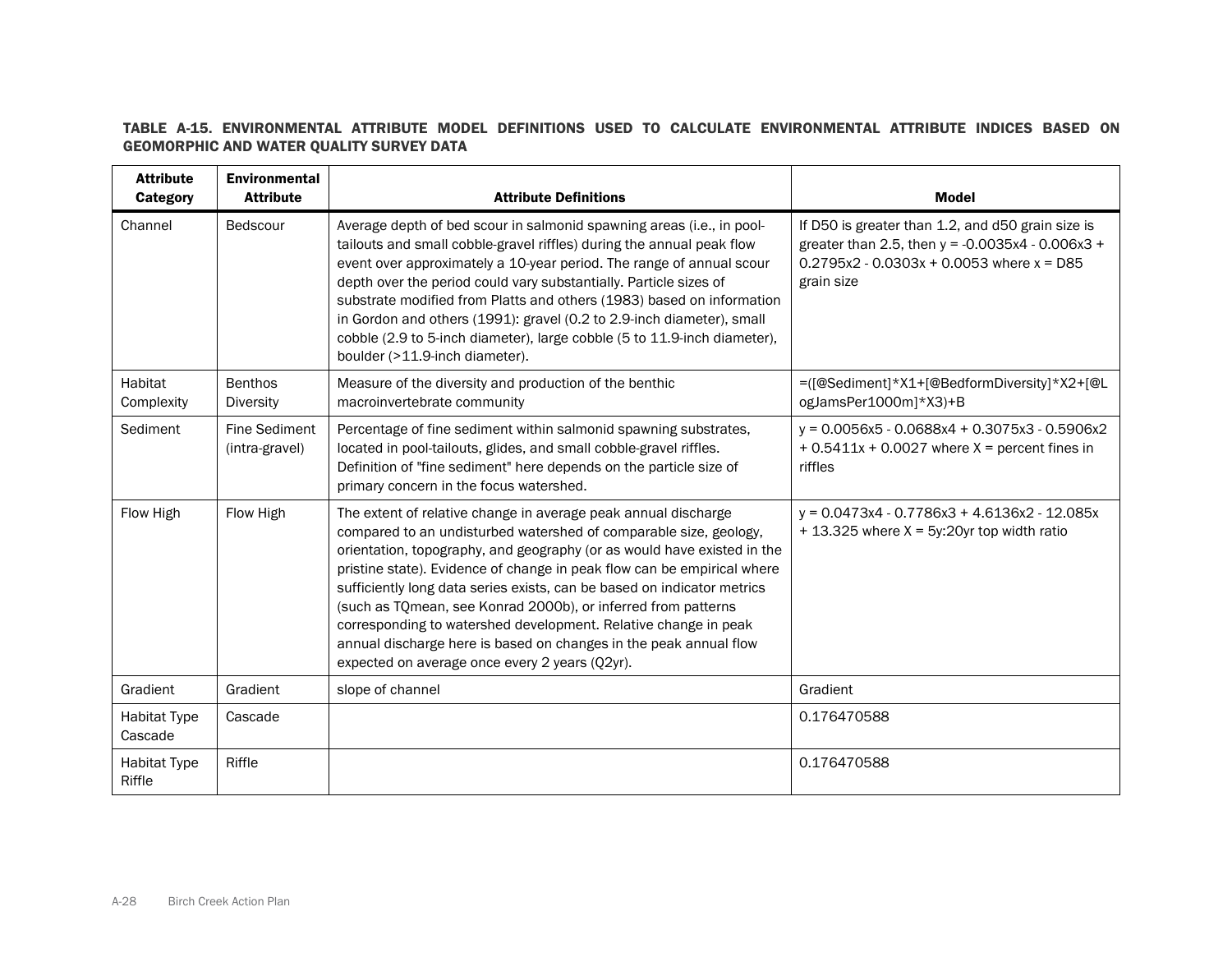| <b>Attribute</b><br><b>Category</b>         | <b>Environmental</b><br><b>Attribute</b> | <b>Attribute Definitions</b>                                                                                                                                                                                                                                                                                                                                         | <b>Model</b>                                                                     |
|---------------------------------------------|------------------------------------------|----------------------------------------------------------------------------------------------------------------------------------------------------------------------------------------------------------------------------------------------------------------------------------------------------------------------------------------------------------------------|----------------------------------------------------------------------------------|
| <b>Habitat Type</b><br>Cobbles              | Step                                     |                                                                                                                                                                                                                                                                                                                                                                      | 0.411764706                                                                      |
| <b>Habitat Type</b><br>Pool Tailouts        | Pool                                     |                                                                                                                                                                                                                                                                                                                                                                      | $\mathbf 1$                                                                      |
| <b>Habitat Type</b><br><b>Primary Pools</b> | <b>Run</b>                               |                                                                                                                                                                                                                                                                                                                                                                      | 0.470588235                                                                      |
| Passage                                     | Passage                                  | Probability of passage by direction, month, and life stage                                                                                                                                                                                                                                                                                                           | Percent Passage by life stage                                                    |
| Riparian<br>Function                        | Riparian<br>Function                     | A measure of the percent of the reach within riparian function has been<br>degraded                                                                                                                                                                                                                                                                                  | ((Percent unstable plus 0.33 * percent)<br>revetted)+(Percent Riparian Shade))/2 |
| Temp                                        | Temperature -<br>Daily<br>Maximum        | Maximum water temperatures within the stream reach during a month                                                                                                                                                                                                                                                                                                    | (Lestelle 2004)                                                                  |
| Habitat<br>Complexity                       | Wood                                     | The amount of wood (large woody debris or LWD) within the reach.<br>Dimensions of what constitutes LWD are defined here as pieces > 0.1<br>m diameter and > 2 m in length. Numbers and volumes of LWD<br>corresponding to index levels are based on Peterson and others<br>(1992), May and others (1997), Hyatt and Naiman (2001), and Collins<br>and others (2002). | $y = -0.3328x + 4.6425$ where $X = log$<br>jams/1000m                            |
| Key Habitat<br>Quantity                     | Width                                    | <b>Wetted Widths</b>                                                                                                                                                                                                                                                                                                                                                 | Width (meters)                                                                   |
| Key Habitat<br>Quantity                     | Channel<br>Length                        | Wetted Length of Channel                                                                                                                                                                                                                                                                                                                                             | Length (meters)                                                                  |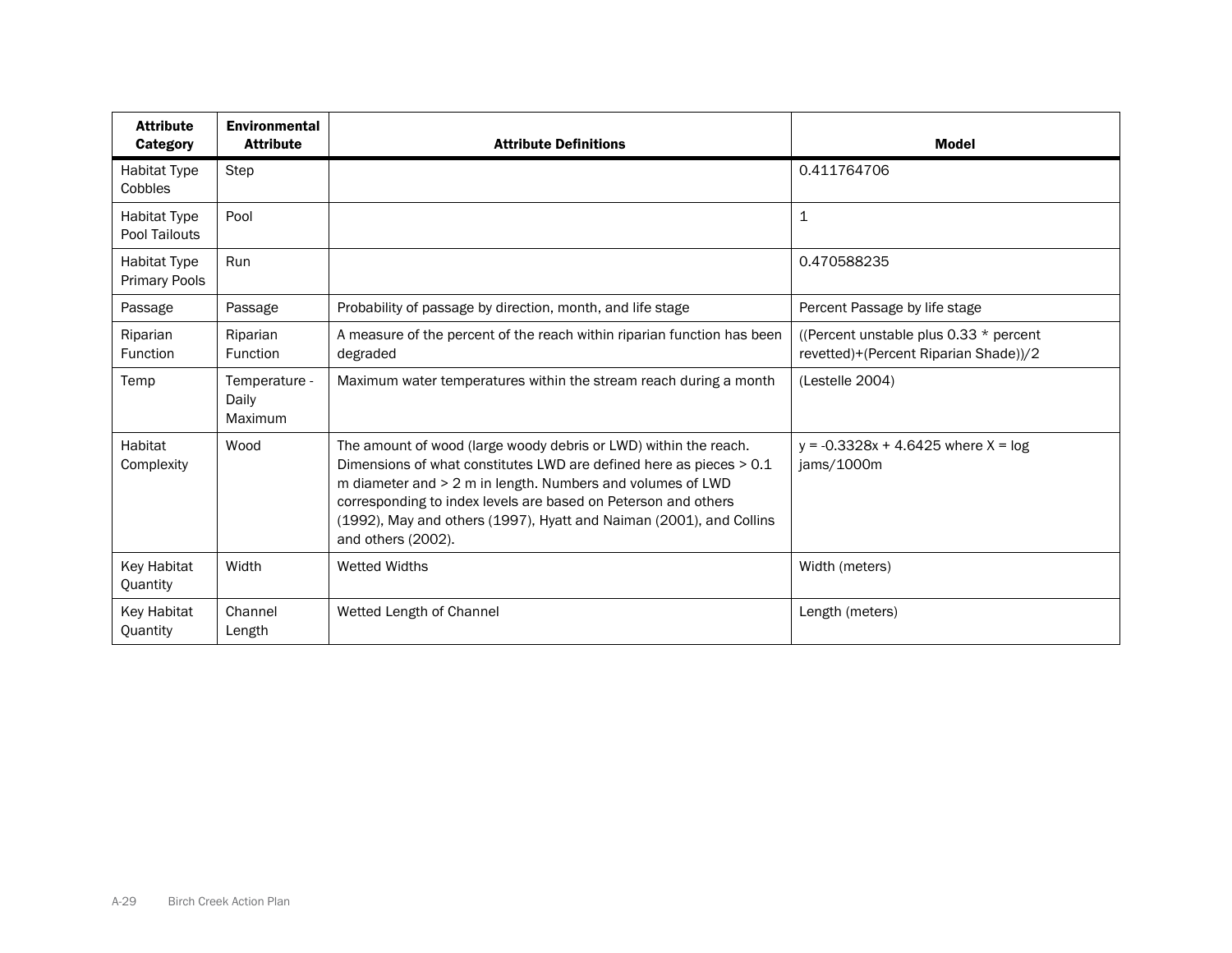Water quality conditions were evaluated quantitatively based on existing routines. The frequency of monthly exceedances in daily maximum temperature was used to estimate the monthly Temperature Maximum attribute from each data set using protocols developed for the US Bureau of Reclamation (Mobrand-Jones & Stokes, 2005). Attribute estimates for specific points along the mainstem were applied to the diagnostic reach they reside on, and were extrapolated to nearest neighbors using metric-based nearest neighbor analysis in linear space (Micó et al., 1992). Temperature estimates for the tributaries to Birch Creek were assigned manually and reviewed by the Workgroup.

Flow data was inherited from the hydrologic analysis for this project. Daily flow data was post processed to estimate the frequency of high and low flows, and then transformed using techniques developed for the US Bureau of Reclamation to provide estimates of Flow High and Flow Low attributes for each sampling location (Watson and Blair, 2005). Attribute estimates were applied to the diagnostic reaches for which they were generated, and were extrapolated to nearest neighbors using metric-based nearest neighbor analysis in linear space (Micó et al., 1992). Flow attributes for tributaries to Birch Creek were developed by hand based on the relative contribution of each subwatershed using Streamstats (Ries III et al., 2008) and previously published regression models for estimating flow frequencies at ungaged streams (Sanborn and Bledsoe, 2006).

# Life History Simulation

Life history simulations were inherited from the previous diagnosis to provide life history hypotheses (NPCC, 2005). The range of life stage timing and locations were estimated from the previously produced life history simulations, and evaluated against best available field information. Field based estimates of life stage timing and locations were reviewed by the Workgroup for adult (Contor, 2013, 2014, 2015) and juvenile (Hanson et al., 2009; Hanson and Schultz, 2010, 2011; Hanson and Jewett, 2013; Hanson et al., 2014, 2015) steelhead, and used to revise the life history hypotheses.

Previously generated life history simulations that were outside of the hypothesized ranges of life stage timing and distribution were removed from the Life History matrix. Additional life history simulations were conducted to ensure that one life history simulation was seeded in each linear stream meter of spawning habitat for each spawning week for each life history type. Life histories were simulated using Agent Analyst© (Johnston, 2013) in ArcMap. Agents were generated to simulate life histories across the life cycle for each life history type, spawning reach, spawning week, and linear meter of spawning habitat within the reach using the life history hypotheses similar to the prior analysis (Blair et al., 2009).

# Patient Template Assessment

Environmental Sensitivities from the prior analysis were inherited for each Life Stage, Environmental Type, and analogous Environmental Attribute. This matrix was reviewed by the Workgroup, and updated using a modified Delphi Method (Helmer and Rescher, 1959; USFWS, 1987; Creswell, 2013). The final set of Environmental Sensitivities was used to estimate instantaneous Performance (Productivity and Capacity) for each record in the Life History matrix under the Patient and Template conditions using Microsoft Excel and the equations that were documented for the prior analysis (Blair et al., 2009). Changes in Capacity and Productivity for life stages in the Columbia River, Columbia Estuary, and ocean were approximated based on published survival studies (Hanson et al., 2009; Hanson and Schultz, 2010, 2011; Hanson and Jewett, 2013; Hanson et al., 2014, 2015).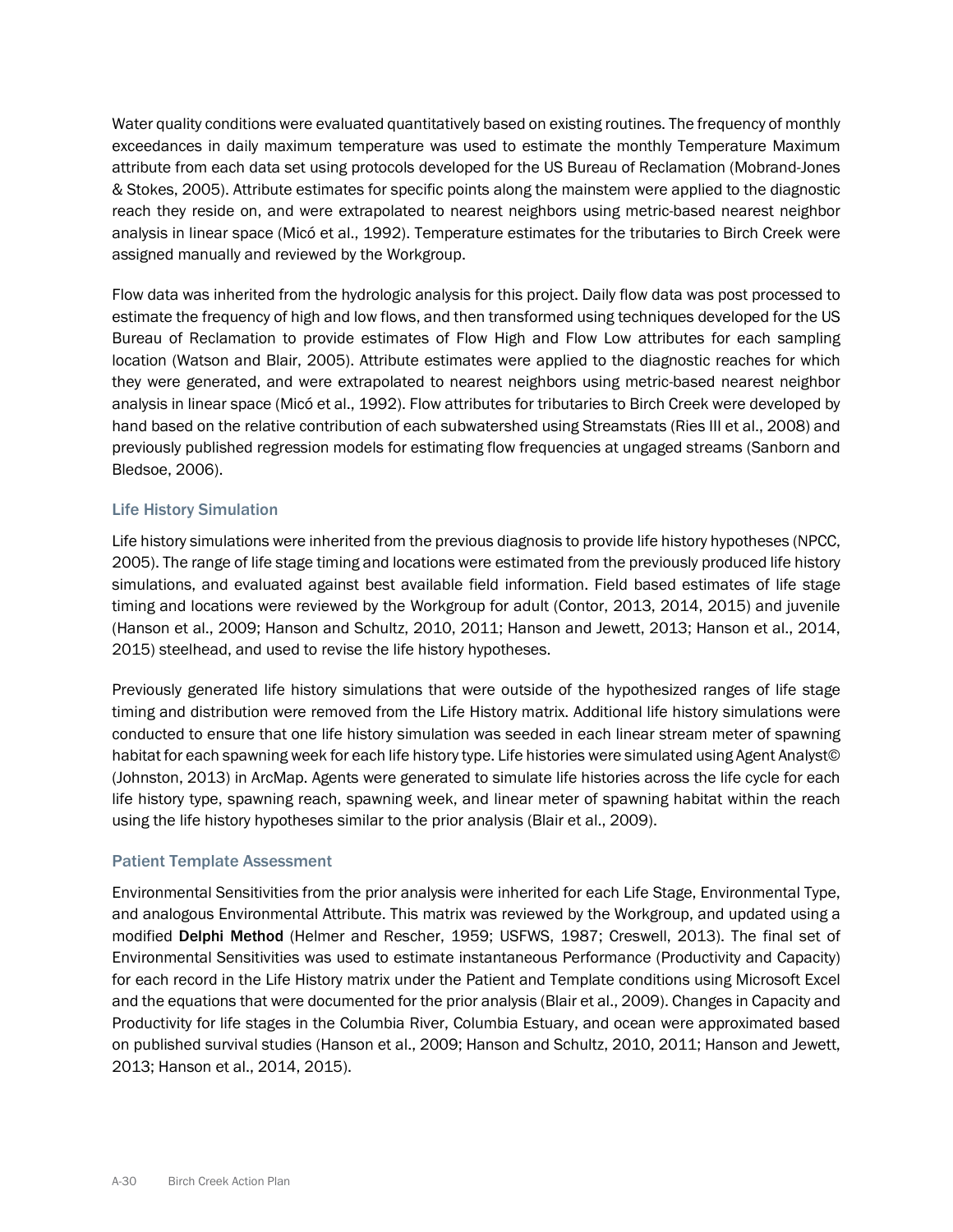Obstructions to migration were evaluated independently of the physical or biological condition of the diagnostic reaches. Estimates of the influence of each obstruction on productivity above (for upstream migration) and below (for downstream migration) for each life stage and month were inherited from the prior analysis. Best available information was reviewed for each obstruction against previously published passage criteria for steelhead (Robison et al., 1999). Inlet Depth, Outlet Depth, Minimum Channel Depth, Outlet Drop, Jump Pool, and Channel Gradient were evaluated to determine passage condition based on Adult and Juvenile steelhead and Chinook.

Each passage attribute was estimated based on fish passage requirements based on a review of (Robison et al., 1999) and (Fisheries, 2001). Passage was estimated to be unimpaired (100%), slightly impaired (90%), likely impaired (50%), or impaired (0% passage) (Table A-16). Each Workgroup participant reviewed each obstruction to estimate the passage parameters based across the relative hydrograph for Birch Creek to provide a monthly estimate of each parameter. These were evaluated using the Delphi Method, and a final ranking was selected for each. The variance for each ranking was recording as an index of uncertainty surrounding the professional judgment. A final passage estimate was determined for each life stage and month based on the minimum estimate of the final scores. The influence of each obstruction was estimated in terms of the impacts to the population's overall Productivity and Capacity based on a comparison under Patient and unimpeded conditions: even if a natural barrier historically existed. A total of 72 barriers were identified and shown in Table A-17.

| <b>Parameter</b>                    | <b>Definition</b>                                                      | 100% Passage           | 90% Passage<br>(Some Concern) | 50% Passage<br>(Uncertain<br>Passage) | 0% Passage<br>(Limited<br>Passage) |
|-------------------------------------|------------------------------------------------------------------------|------------------------|-------------------------------|---------------------------------------|------------------------------------|
| Inlet Depth (A)                     | Depth of water at<br>structure inlet                                   | 7 inches or<br>greater | 5-7 inches                    | $1-5$ inches                          | dewatering                         |
| Juveniles                           |                                                                        | 4 inches or<br>greater | 3-4 inches                    | $1-3$ inches                          | 1 inch or less                     |
| <b>Outlet Depth (A)</b>             | Depth of water at<br>outfall                                           | Full<br>backwatering   | 7-6 inches                    | $6-1$ inches                          | dewatering                         |
| Juveniles                           |                                                                        | Full<br>backwatering   | $4-3$ inches                  | 3-1 inches                            | 1 inch or less                     |
| <b>Minimum Channel</b><br>Depth (A) | Depth of water in<br>structure<br>channel                              | 7 inches or<br>greater | 5-7 inches                    | $1-5$ inches                          | dewatering                         |
| <b>Juveniles</b>                    |                                                                        | 4 inches or<br>greater | 3-4 inches                    | $1-3$ inches                          | 1 inch or less                     |
| Entrance Jump (A)                   | Distance of jump<br>relative to pool<br>depth at 20<br>degrees Celsius | Less than 1 foot       | $1 - 3$ feet                  | $3-6$ feet                            | $6-12$ feet                        |
| Juveniles                           |                                                                        | Less than 6<br>inches  | $6-12$ inches                 | $1-2$ feet                            | $2-6$ feet                         |

TABLE A-16. PASSAGE CRITERIA FOR ADULT (A) AND JUVENILE SALMON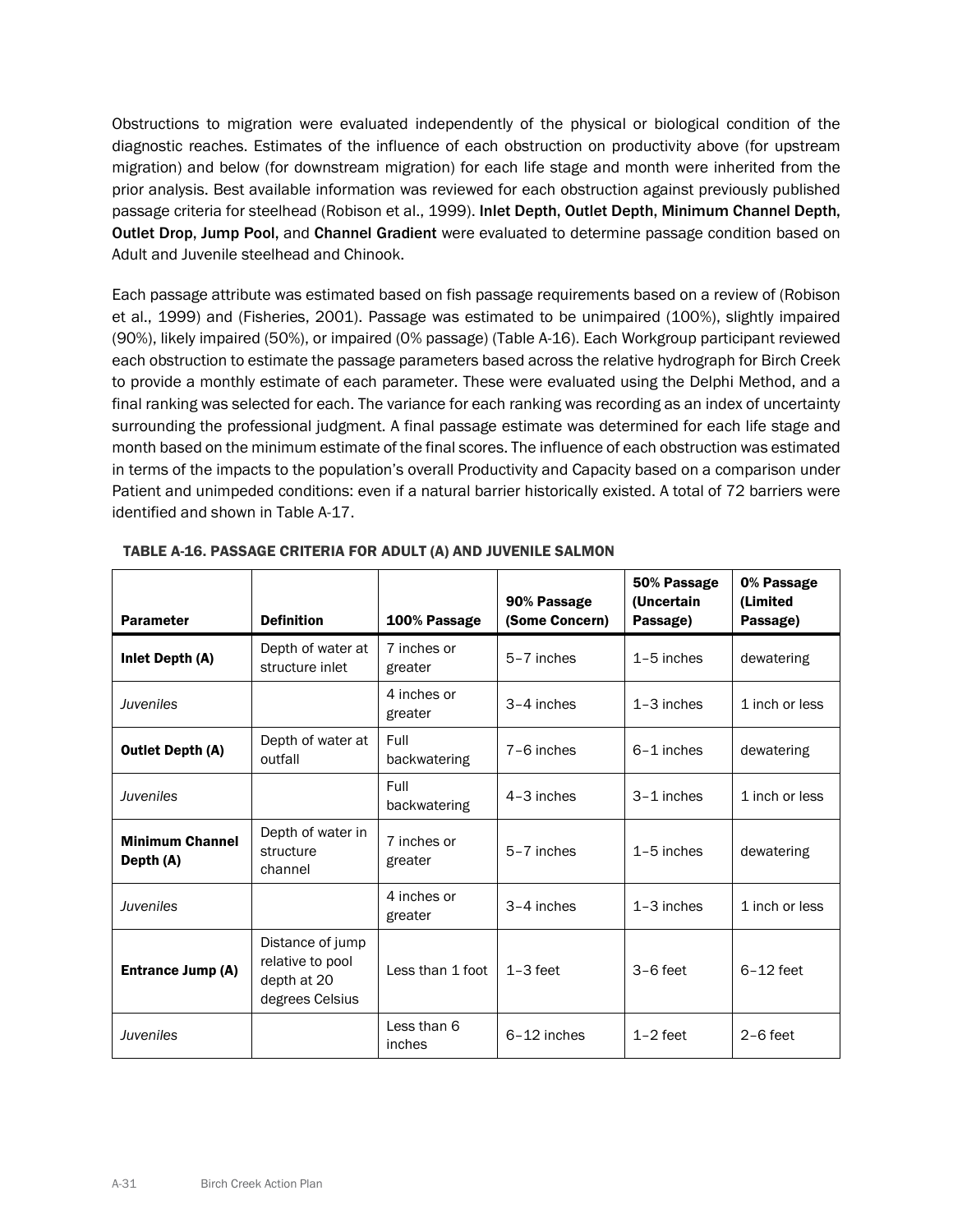| <b>Parameter</b>               | <b>Definition</b>                                     | 100% Passage                                                 | 90% Passage<br>(Some Concern)                                        | 50% Passage<br>(Uncertain<br>Passage)                                                                            | 0% Passage<br>(Limited<br>Passage)                                                            |
|--------------------------------|-------------------------------------------------------|--------------------------------------------------------------|----------------------------------------------------------------------|------------------------------------------------------------------------------------------------------------------|-----------------------------------------------------------------------------------------------|
| <b>Channel Gradient</b><br>(A) | Gradient along<br>wetted channel<br>through structure | Less than 0.5%                                               | $0.5 - 2%$                                                           | $2 - 4%$                                                                                                         | $4 - 8%$                                                                                      |
| Juveniles                      |                                                       | Less than 0.5%                                               | $0.5 - 1%$                                                           | $1 - 3%$                                                                                                         | $3 - 6%$                                                                                      |
| Jump Pool (A)                  | Pool depth at<br>jump position                        | 1.5 times jump<br>height or 2 ft at<br>1 foot from<br>Outlet | 1.5 times jump<br>height or 2 ft at<br>less than 3 ft<br>from Outlet | Less than 1.5<br>times jump<br>height or but<br>less than 1.5<br>times jump<br>height<br>distance from<br>Outlet | Less than 2ft<br>and greater<br>than $1.5$<br>times jump<br>height from<br>Outlet             |
| Juveniles                      |                                                       | 1.5 times jump<br>height at 6<br>inches from<br>Outlet       | 1.5 times jump<br>height at less<br>than 1 ft from<br>Outlet         | Less than 1.5<br>times jump<br>height or 1 ft<br>from Outlet                                                     | Less than 1<br>times jump<br>height and<br>more than 1<br>times jump<br>height from<br>Outlet |

Note:

Based on review of criteria from (Fisheries, 2001), (Agrawal et al., 2005), and (Robison et al., 1999).

# Patient Template Analysis

The Patient-Template analysis followed the general approach used for the prior assessment (Lichatowich et al., 1995). Limitations to the performance of each life stage were evaluated by iteratively swapping elements of the Patient and Template matrices, and estimating performance at various levels of aggregation. Performance was calculated for each diagnosis based on the algorithms used in the prior assessment (Mobrand Biometrics, 2005).

The following diagnoses were conducted to determine the limitations of different components of the population on the Productivity, Capacity, Life History Diversity, and Equilibrium Abundance of the population of the population as a whole:

- 1. Life Stage Analysis—The percent change in performance for the population after swapping the elements for a life stage from the Patient Performance matrix with the comparable elements from the Template Performance matrix, and recalculating the performance for the Patient Performance matrix
- 2. Population Limiting Factors Analysis-The percent change in population performance estimated by swapping the elements for an Environmental Attribute in the Patient Environmental Attribute matrix with the comparable elements from the Template Environmental Attribute matrix, recalculating the Patient Performance matrix, and then recalculating the performance of the population
- 3. **Reach Limiting Factors Analysis**—The percent change in performance of the population's life stages that are exposed to a reach estimated by swapping the elements for an Environmental Attribute and Reach in the Patient Environmental Attribute matrix with the comparable elements from the Template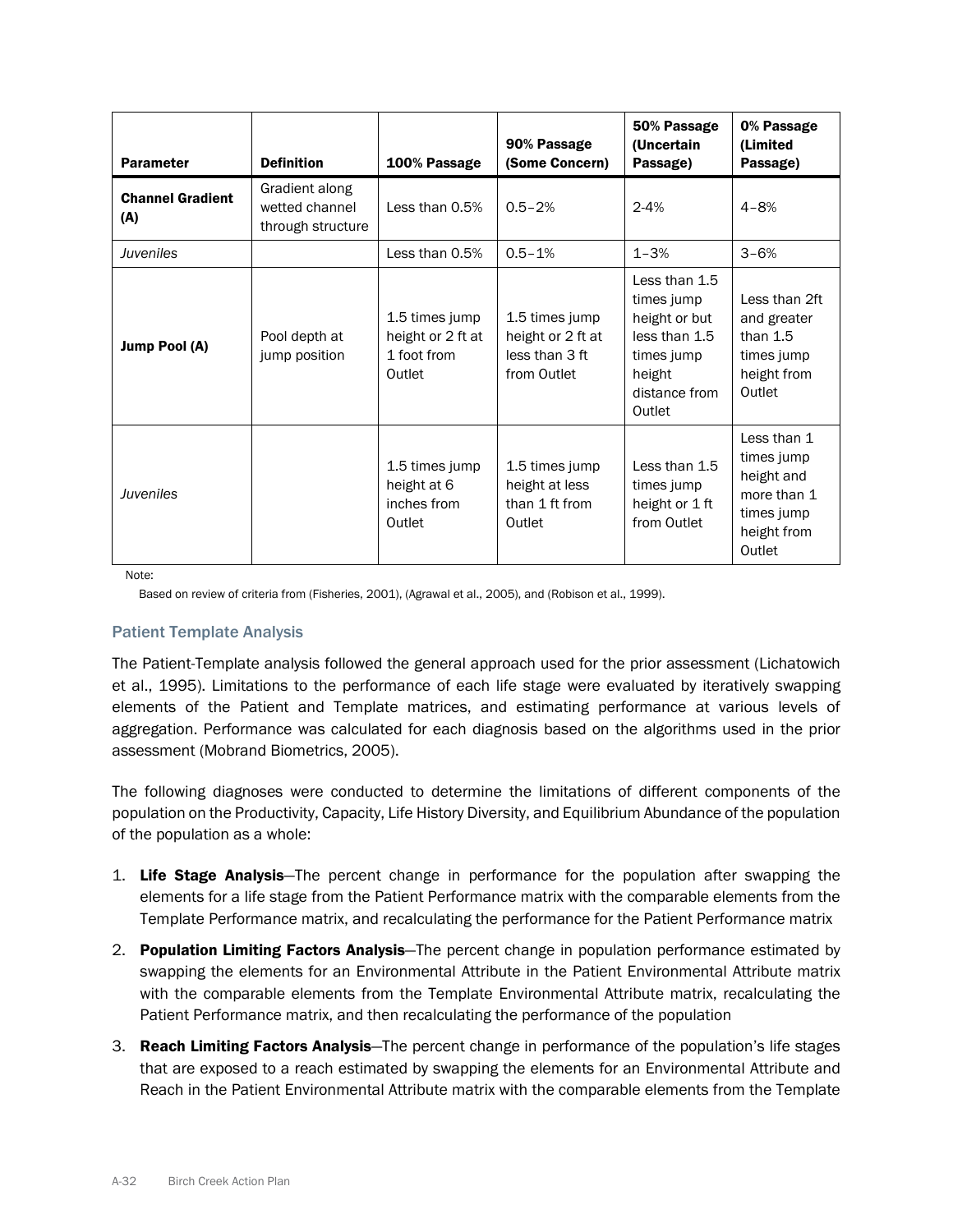Environmental Attribute matrix, recalculating the Patient Performance matrix, and then recalculating the performance of the population

4. Reach Restoration Analysis-The percent change in performance for the population after swapping the elements for a reach in the Patient Performance matrix with the comparable elements from the Template Performance matrix, and recalculating the performance for the Patient Performance matrix

Reach Protection Analysis-The percent change in performance for the population after swapping the elements for a reach in the Patient Performance matrix with zeroes and re-calculating performance for the Patient Performance matrix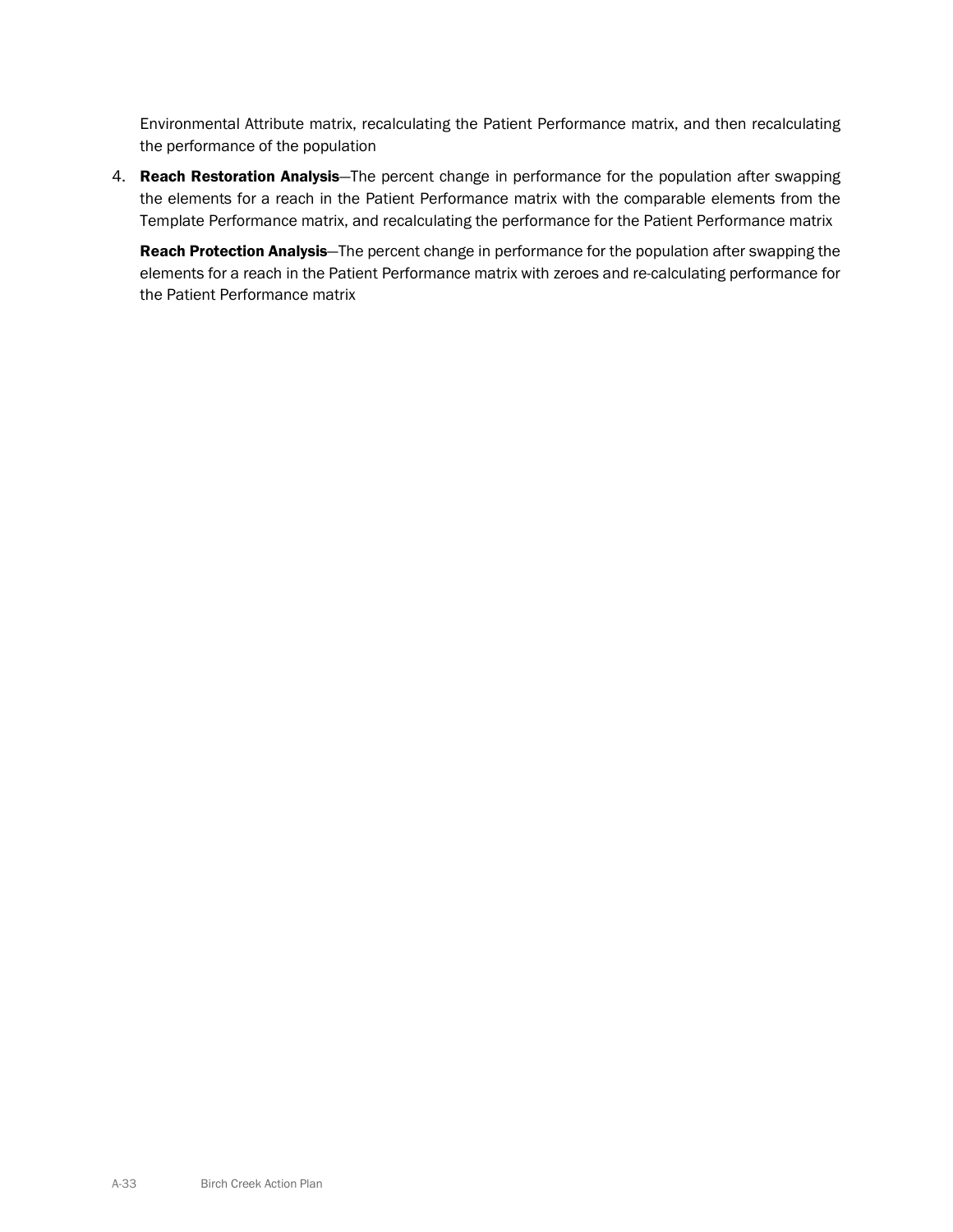# Table A-17. Fish Passage Barriers Identified in the Birch Creek Watershed

| <b>Object</b> |                     | Geomorphic      |                                                                               | <b>Step</b> | Pool         | <b>Scour Pool</b> | <b>River</b> |             |              | <b>Upstream</b> | <b>Upstream</b>     |                     |                      |         |
|---------------|---------------------|-----------------|-------------------------------------------------------------------------------|-------------|--------------|-------------------|--------------|-------------|--------------|-----------------|---------------------|---------------------|----------------------|---------|
| ID            | <b>Stream Name</b>  | Reach           | <b>Obstruction Description</b>                                                | Height      | <b>Depth</b> | Length            | Mile         | East        | <b>North</b> | Capacity        | <b>Productivity</b> | <b>Upstream Neq</b> | <b>Weighted Neq</b>  | Risk    |
|               |                     |                 | Whitney Dam. Pool length estimated by GIS measure in 2015                     | 2.30        |              |                   |              |             |              |                 |                     |                     |                      |         |
|               | 28 Birch Creek      | <b>B1</b>       | field collection.<br>Dimensions derived from 2015 field survey photos and GIS |             | 4.8          | 15                | 2.78         | 355884.4523 | 5054302.993  | 1024.509498     | 3.141305528         | 698.3681887         | 1396.736377 Major    |         |
|               |                     |                 | measure. Rock weir below withdrawal. Notch appears to                         |             |              |                   |              |             |              |                 |                     |                     |                      |         |
|               | 27 Birch Creek      | <b>B1</b>       | allow passage.                                                                | 0.50        | 1.0          | 100               | 3.72         | 356863.1758 | 5053504.566  | 1024.509498     | 3.141305528         | 698.3681887         |                      | 0 Minor |
|               | 29 Birch Creek      | <b>B1</b>       | Small rock weir with debris racking.                                          | 0.00        | 0.0          |                   | 2.68         | 355830.252  | 5054404.329  | 1024.509498     | 3.141305528         | 698.3681887         |                      | 0 Minor |
|               |                     |                 |                                                                               |             |              |                   |              |             |              |                 |                     |                     |                      |         |
|               |                     |                 | Dimensions estimated from 2015 field survey photos and                        |             |              |                   |              |             |              |                 |                     |                     |                      |         |
|               | 63 Birch Creek      | B1              | GIS measure. Boulder grouping with shallow flow in notch.                     | 1.50        | 2.0          | 100               | 1.78         | 354759.3279 | 5055323.006  | 1024.509498     | 3.141305528         | 698.3681887         | 698.3681887 Moderate |         |
|               |                     |                 | Pool length estimated from 2015 field survey GIS measure                      |             |              |                   |              |             |              |                 |                     |                     |                      |         |
|               | 26 Birch Creek      | <b>B1</b>       | and aerial photograph.                                                        | 0.00        | 0.0          | 17                | 4.97         | 357118.6686 | 5053277.414  | 1024.509498     | 3.141305528         | 698.3681887         | 698.3681887 Moderate |         |
|               |                     |                 | Pool length estimated from 2015 field survey photos. Old                      |             |              |                   |              |             |              |                 |                     |                     |                      |         |
|               |                     |                 | concrete bridge footing and abutment, 2 meter elevation                       |             |              |                   |              |             |              |                 |                     |                     |                      |         |
|               | 80 Birch Creek      | B2              | drop to streambed invert.                                                     | 1.90        | 3.4          | 17                | 8.65         | 359517.3480 | 5047820.735  | 1024.509498     | 3.141305528         | 698.3681887         | 1396.736377 Major    |         |
|               |                     |                 | Hummel/Garton Diversion. Concrete apron extends 15 feet                       |             |              |                   |              |             |              |                 |                     |                     |                      |         |
|               |                     |                 | upstream and 20 feet downstream. 3 feet maximum drop                          |             |              |                   |              |             |              |                 |                     |                     |                      |         |
|               |                     |                 | over concrete, sloped backside mixed flat concrete and                        |             |              |                   |              |             |              |                 |                     |                     |                      |         |
|               | 41 Birch Creek      | <b>B2</b>       | cobble accumulation.                                                          | 1.25        | 4.7          | 75                | 9.96         | 359962.4422 | 5045564.908  | 1024.509498     | 3.141305528         | 698.3681887         | 1396.736377 Major    |         |
|               | 19 East Birch Creek | EB <sub>5</sub> | Channel spanning log weir.                                                    | 0.80        | 2.6          | <b>UKN</b>        | 10.16        | 364175.001  | 5028653.006  | 1024.509498     | 3.141305528         | 698.3681887         |                      | 0 Minor |
|               |                     |                 | Two boulder steps of high significance, built as grade control                |             |              |                   |              |             |              |                 |                     |                     |                      |         |
|               | 75 Birch Creek      | <b>B5</b>       | for removal of prior upstream obstruction.                                    | 0.00        | 0.0          | <b>UKN</b>        | 15.85        | 357011.4479 | 5038877.001  | 941.527687      | 3.295666339         | 655.8410948         | 1311.68219 Major     |         |
|               | 76 Birch Creek      | <b>B5</b>       | Boulder weir for irrigation diversion.                                        | 0.00        | 0.0          | <b>UKN</b>        | 15.40        | 357239.7205 | 5039516.912  | 941.527687      | 3.295666339         | 655.8410948         | 1311.68219 Major     |         |
|               | 77 Birch Creek      | <b>B5</b>       | Boulder weir for irrigation diversion.                                        | 0.00        | 0.0          | <b>UKN</b>        | 15.30        | 357227.8105 | 5039677.867  | 941.527687      | 3.295666339         | 655.8410948         | 1311.68219 Major     |         |
|               | 78 Birch Creek      | <b>B5</b>       | Boulder step.                                                                 | 0.00        | 0.0          | <b>UKN</b>        | 14.92        | 357391.085  | 5040188.786  | 941.527687      | 3.295666339         | 655.8410948         | 1311.68219 Major     |         |
|               | 79 Birch Creek      | <b>B5</b>       | Gravel pushup in channel.                                                     | 0.00        | 0.0          |                   | 13.05        | 358835.6894 | 5042237.861  | 941.527687      | 3.295666339         | 655.8410948         | 1311.68219 Major     |         |
|               | 88 Birch Creek      | <b>B5</b>       | Two boulder steps of moderate significance.                                   | 0.00        | 0.0          | <b>UKN</b>        | 15.81        | 357034.6048 | 5038921.239  | 941.5276877     | 3.295666339         | 655.8410948         | 655.8410948 Moderate |         |
|               | 16 Bridge Creek     | BG1             | Culvert at Yellow Jacket Road.                                                |             |              | <b>UKN</b>        | 3.52         | 351320.1000 | 5027700.000  | 44.65183324     | 1.637615313         | 17.38545823         |                      | 0 Minor |
|               | 52 California Gulch | CG1             | Large rock and steepened riffle.                                              | 0.00        | 0.0          |                   | 0.30         | 358748.5234 | 5029485.169  | 43.07258746     | 1.354198193         | 11.26587876         |                      | 0 Minor |
|               | 54 East Birch Creek | EB1             | Vehicle ford and livestock trail.                                             | 0.00        | 0.0          |                   | 2.13         | 357098.9301 | 5035360.087  | 584.5326796     | 3.251708564         | 404.7709734         |                      | 0 Minor |
|               | 55 East Birch Creek | EB1             | Rock weir.                                                                    | 0.00        | 0.0          | <b>UKN</b>        | 0.70         | 356783.7948 | 5037518.213  | 584.5326796     | 3.251708564         | 404.7709734         |                      | 0 Minor |
|               |                     |                 |                                                                               |             |              |                   |              |             |              |                 |                     |                     |                      |         |
|               |                     |                 | Four boulder steps. Pool length estimated from GIS data.                      |             |              |                   |              |             |              |                 |                     |                     |                      |         |
|               | 56 East Birch Creek | EB1             | Elevation difference of 0.6 feet from water surface to crest.                 | 1.50        | 0.0          | 0                 | 0.05         | 356668.865  | 5038373.247  | 584.5326796     | 3.251708564         | 404.7709734         |                      | 0 Minor |
|               |                     |                 | Irrigation withdrawal. Dimensions estimated using 2015 field                  |             |              |                   |              |             |              |                 |                     |                     |                      |         |
|               | 57 East Birch Creek | EB1             | survey GIS data.                                                              | 2.00        | 3.0          | 40                | 3.35         | 357175.2917 | 5033624.258  | 584.5326796     | 3.251708564         | 404.7709734         | 404.7709734 Moderate |         |
|               | 58 East Birch Creek | EB1             | Bedrock cascade.                                                              | 0.00        | 0.0          |                   | 3.24         | 357205.5255 | 5033765.997  | 584.5326796     | 3.251708564         | 404.7709734         | 404.7709734 Moderate |         |
|               | 59 East Birch Creek | EB1             | Vehicle ford with subsurface flow.                                            | 0.00        | 0.0          |                   | 3.2C         | 357191.5005 | 5033826.986  | 584.5326796     | 3.251708564         | 404.7709734         | 404.7709734 Moderate |         |
|               | 38 East Birch Creek | EB <sub>2</sub> | Vehicle ford.                                                                 | 0.00        | 0.0          |                   | 5.78         | 358459.5975 | 5030552.736  | 543.7092573     | 3.269592603         | 377.4165954         |                      | 0 Minor |
|               | 53 California Gulch | CG1             | Vehicle ford with large rock drop at downstream edge.                         | 0.00        | 0.0          |                   | 0.01         | 358951.3764 | 5029894.139  | 543.7092573     | 3.269592603         | 377.4165954         |                      | 0 Minor |
|               |                     |                 | Rock weir. Pool depth and length estimated from 2015 field                    |             |              |                   |              |             |              |                 |                     |                     |                      |         |
|               | 36 East Birch Creek | EB <sub>2</sub> | survey GIS and photo.                                                         | 1.30        | 2.0          | 15                | 6.23         | 358872.4737 | 5030001.313  | 543.7092573     | 3.269592603         | 377.4165954         | 377.4165954 Moderate |         |
|               |                     |                 | Vehicle ford with subsurface flow. Dimensions estimated                       |             |              |                   |              |             |              |                 |                     |                     |                      |         |
|               | 37 East Birch Creek | EB <sub>2</sub> | from 2015 field survey GIS and photos.                                        | 1.50        | 1.0          | 65                | 6.03         | 358666.9135 | 5030203.426  | 543.7092573     | 3.269592603         | 377.4165954         | 377.4165954 Moderate |         |
|               | 39 East Birch Creek | EB <sub>2</sub> | Irrigation diversion. Plastic lined pushup dam.                               | 0.80        | 1.2          | 30                | 5.77         | 358414.9377 | 5030573.531  | 543.7092573     | 3.269592603         | 377.4165954         | 377.4165954 Moderate |         |
|               | 40 East Birch Creek | EB <sub>2</sub> | Subsurface flow through large rock substrate.                                 | 1.20        | 1.5          | 35                | 4.05         | 357564.6293 | 5032645.636  | 543.7092573     | 3.269592603         | 377.4165954         | 377.4165954 Moderate |         |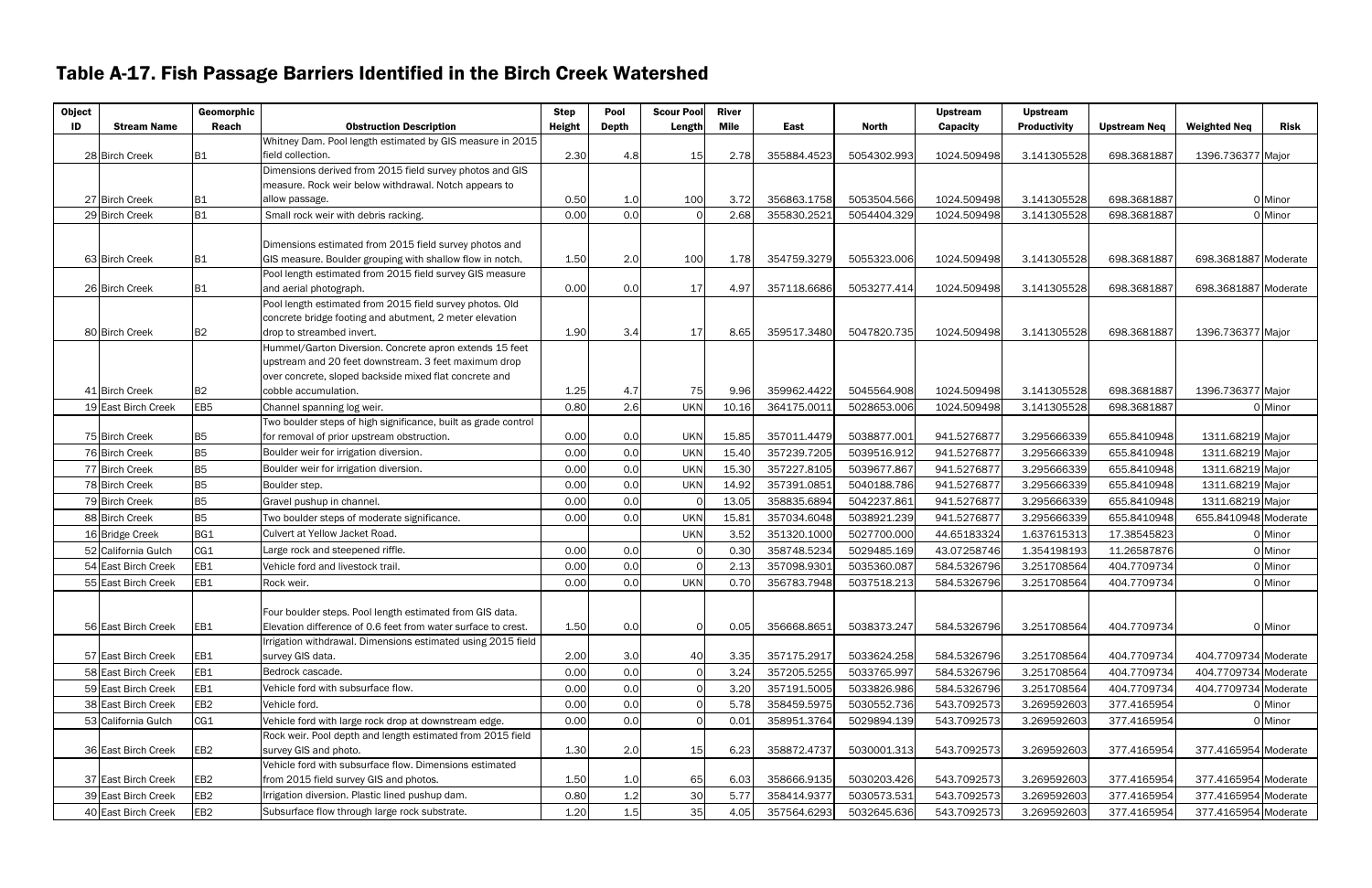| <b>Object</b> |                     | Geomorphic      |                                                                                                                                                                     | <b>Step</b>   | Pool         | <b>Scour Pool</b> | <b>River</b> |             |             | <b>Upstream</b> | <b>Upstream</b>     |                     |                      |         |
|---------------|---------------------|-----------------|---------------------------------------------------------------------------------------------------------------------------------------------------------------------|---------------|--------------|-------------------|--------------|-------------|-------------|-----------------|---------------------|---------------------|----------------------|---------|
| ID            | <b>Stream Name</b>  | Reach           | <b>Obstruction Description</b>                                                                                                                                      | <b>Height</b> | <b>Depth</b> | Length            | Mile         | East        | North       | <b>Capacity</b> | <b>Productivity</b> | <b>Upstream Neq</b> | <b>Weighted Neq</b>  | Risk    |
|               | 20 East Birch Creek | EB6             | Channel spanning log weir.                                                                                                                                          | 0.50          | 1.0          | <b>UKN</b>        | 11.06        | 365842.001: | 5028269.006 | 176.3739066     | 3.346829242         | 123.6751001         |                      | 0 Minor |
|               | 21 East Birch Creek | EB6             | Log weir across 1/2 the channel width.                                                                                                                              | 0.00          | 0.0          | <b>UKN</b>        | 11.30        | 365842.001  | 5028269.006 | 176.3739066     | 3.346829242         | 123.6751001         |                      | 0 Minor |
|               |                     |                 | Undermined and failing log weir with a majority of water going                                                                                                      |               |              |                   |              |             |             |                 |                     |                     |                      |         |
|               | 22 East Birch Creek | EB <sub>6</sub> | under log.                                                                                                                                                          | 1.30          | 2.1          | C                 | 11.30        | 365477.0011 | 5028284.006 | 176.3739066     | 3.346829242         | 123.6751001         |                      | 0 Minor |
|               | 23 East Birch Creek | EB6             | Channel spanning log weir.                                                                                                                                          | 1.70          | 1.2          | <b>UKN</b>        | 14.95        | 370605.001  | 5025929.006 | 67.80825601     | 3.005265142         | 45.24510341         |                      | 0 Minor |
|               | 35 East Birch Creek | EB <sub>6</sub> | Vehicle ford.                                                                                                                                                       | 1.70          | 1.2          | $\Omega$          | 15.08        | 370771.5143 | 5025923.256 | 67.80825601     | 3.005265142         | 45.24510341         |                      | 0 Minor |
|               | 33 East Birch Creek | EB7             | Vehicle ford.                                                                                                                                                       | 2.00          | 0.0          | $\Omega$          | 16.14        | 372394.7230 | 5026428.728 | 30.48315941     | 2.342443375         | 17.46975651         |                      | 0 Minor |
|               | 34 East Birch Creek | EB7             | Channel spanning debris jam with 2 foot drop.                                                                                                                       | 2.00          | 1.5          | 30                | 15.62        | 371614.8210 | 5026304.933 | 30.48315941     | 2.342443375         | 17.46975651         |                      | 0 Minor |
|               | 31 East Birch Creek | EB8             | Subsurface flow.                                                                                                                                                    | 1.00          | 0.0          |                   | 16.78        | 372994.4554 | 5025706.088 | 13.27312674     | 2.342443375         | 7.606767037         |                      | 0 Minor |
|               | 32 East Birch Creek | EB8             | Tributary crosses road to the main channel. Dimensions are<br>estimated from 2015 field survey GIS measure.                                                         | 0.00          | 0.0          | 20                | 16.53        | 372889.2053 | 5026089.083 | 13.27312674     | 2.342443375         | 7.606767037         | 7.606767037 Moderate |         |
|               | 83 Pearson Creek    | P1              | Boulder weir under bridge with notch.                                                                                                                               | 0.00          | 0.0          | <b>UKN</b>        | 0.30         | 364999.082  | 5027886.917 | 161.2136189     | 4.096893072         | 121.8634049         |                      | 0 Minor |
|               | 60 Pearson Creek    | P <sub>2</sub>  | Boulder and bedrock pool. Length estimated with 2015 field<br>survey GIS measure and photo. Over 4 foot elevation drop,<br>trapped fish in pool. No flow at outlet. | 4.00          | 1.0          | 8                 | 4.30         | 365228.7669 | 5021887.582 | 145.7155655     | 4.807435734         | 115.4051103         | 230.8102205 Major    |         |
|               | 81 Pearson Creek    | P <sub>2</sub>  | Rock weir without a plunge pool.                                                                                                                                    | 0.30          | 0.0          | $\Omega$          | 2.30         | 364760.8602 | 5024850.975 | 145.7155655     | 4.807435734         | 115.4051103         |                      | 0 Minor |
|               | 82 Pearson Creek    | <b>P2</b>       | Subsurface flow through large substrate.                                                                                                                            | 0.00          | 0.0          | $\Omega$          | 1.90         | 364509.4170 | 5025411.478 | 145.7155655     | 4.807435734         | 115.4051103         |                      | 0 Minor |
|               | 61 Pearson Creek    | P <sub>2</sub>  | Boulder and bedrock pool. Pool length estimated from 2015<br>field survey GIS measure and photo. Subsurface flow below<br>main drop with water in bottom of pool.   | 2.00          | 0.5          |                   | 4.26         | 365216.7722 | 5021898.094 | 145.7155655     | 4.807435734         | 115.4051103         | 115.4051103 Moderate |         |
|               |                     |                 |                                                                                                                                                                     |               |              |                   |              |             |             |                 |                     |                     |                      |         |
|               | 62 Pearson Creek    | P <sub>2</sub>  | Boulder structure dimensions estimated from 2015 field<br>survey photos. Subsurface flow with active side channel.                                                  | 4.00          | 0.0          | $\Omega$          | 4.20         | 365148.3428 | 5021965.792 | 145.7155655     | 4.807435734         | 115.4051103         | 115.4051103 Moderate |         |
|               | 89 Pearson Creek    | P3              | Culvert (CMP) on Pearson Creek Road. Dimensions estimated<br>from 2015 field survey photos.                                                                         |               |              | 1.5               | 6.69         | 363500.0689 | 5019544.185 | 96.76352776     | 4.768716027         | 76.47221094         |                      | 0 Minor |
|               | 86 Pearson Creek    | P3              | A set of three large boulder drops that may be a grade control<br>structure. Dimensions estimated from 2015 field survey<br>photos.                                 | 2.00          | 1.2          | 20                | 5.48         | 364708.3367 | 5020924.180 | 96.76352776     | 4.768716027         | 76.47221094         |                      | 0 Minor |
|               |                     |                 | Large boulder drop with a 1.5 foot elevation difference.                                                                                                            |               |              |                   |              |             |             |                 |                     |                     |                      |         |
|               |                     |                 | Dimensions estimated from 2015 field survey photos. Deep                                                                                                            |               |              |                   |              |             |             |                 |                     |                     |                      |         |
|               | 87 Pearson Creek    | P <sub>3</sub>  | plunge pool at outfall.                                                                                                                                             |               |              | <b>UKN</b>        | 6.00         | 364186.0812 | 5020213.004 | 96.76352776     | 4.768716027         | 76.47221094         | 76.47221094 Moderate |         |
|               |                     |                 | Boulder drop with moderate plunge pool. Dimensions<br>estimated from 2015 field survey photos. Estimated 1 foot                                                     |               |              |                   |              |             |             |                 |                     |                     |                      |         |
|               | 85 Pearson Creek    | P3              | drop above inlet and perched 1 foot outlet.                                                                                                                         | 1.00          | 1.2          | 35                | 5.51         | 364621.4541 | 5020908.640 | 96.76352776     | 4.768716027         | 76.47221094         | 76.47221094 Moderate |         |
|               | 66 Pearson Creek    | <b>P5</b>       | Culvert, not perched and slope appears low.                                                                                                                         | 0.00          | 0.0          |                   | 10.90        | 359502.0630 | 5016697.694 | 31.81901837     | 4.691276615         | 25.0364257          |                      | 0 Minor |
|               | 67 Pearson Creek    |                 | Culvert with sediment deposition upstream of pipe.<br>Approximately 0.5 foot drop at inlet.                                                                         |               |              | C                 |              |             |             | 31.81901837     | 4.691276615         | 25.0364257          |                      |         |
|               |                     | P <sub>5</sub>  | Boulder and bedrock drop of approximately 1 foot. Fish noted                                                                                                        | 0.50          | 0.0          |                   | 10.85        | 359572.5579 | 5016681.917 |                 |                     |                     |                      | 0 Minor |
|               | 68 Pearson Creek    | <b>P5</b>       | in pool, one approaching 6 inches.                                                                                                                                  | 1.00          | 1.5          | 12                | 10.60        | 359964.4583 | 5016617.383 | 31.81901837     | 4.691276615         | 25.0364257          |                      | 0 Minor |
|               |                     |                 |                                                                                                                                                                     |               |              |                   |              |             |             |                 |                     |                     |                      |         |
|               | 69 Pearson Creek    | P5              | Boulder and bedrock drop of approximately 2 foot drop.                                                                                                              | 2.00          | 1.0          |                   | 10.59        | 359977.8747 | 5016612.285 | 31.81901837     | 4.691276615         | 25.0364257          |                      | 0 Minor |
|               | 70 Pearson Creek    | <b>P5</b>       | Channel spanning log with approximately 2 foot drop.                                                                                                                | 1.00          | $1.0\,$      |                   | 10.59        | 359986.067  | 5016616.600 | 31.81901837     | 4.691276615         | 25.0364257          |                      | 0 Minor |
|               | 65 Pearson Creek    | <b>P5</b>       | Log and rock debris blockage in channel.                                                                                                                            | 0.00          | 0.0          | $\Omega$          | 11.20        | 359102.1174 | 5016836.572 | 31.81901837     | 4.691276615         | 25.0364257          | 25.0364257 Moderate  |         |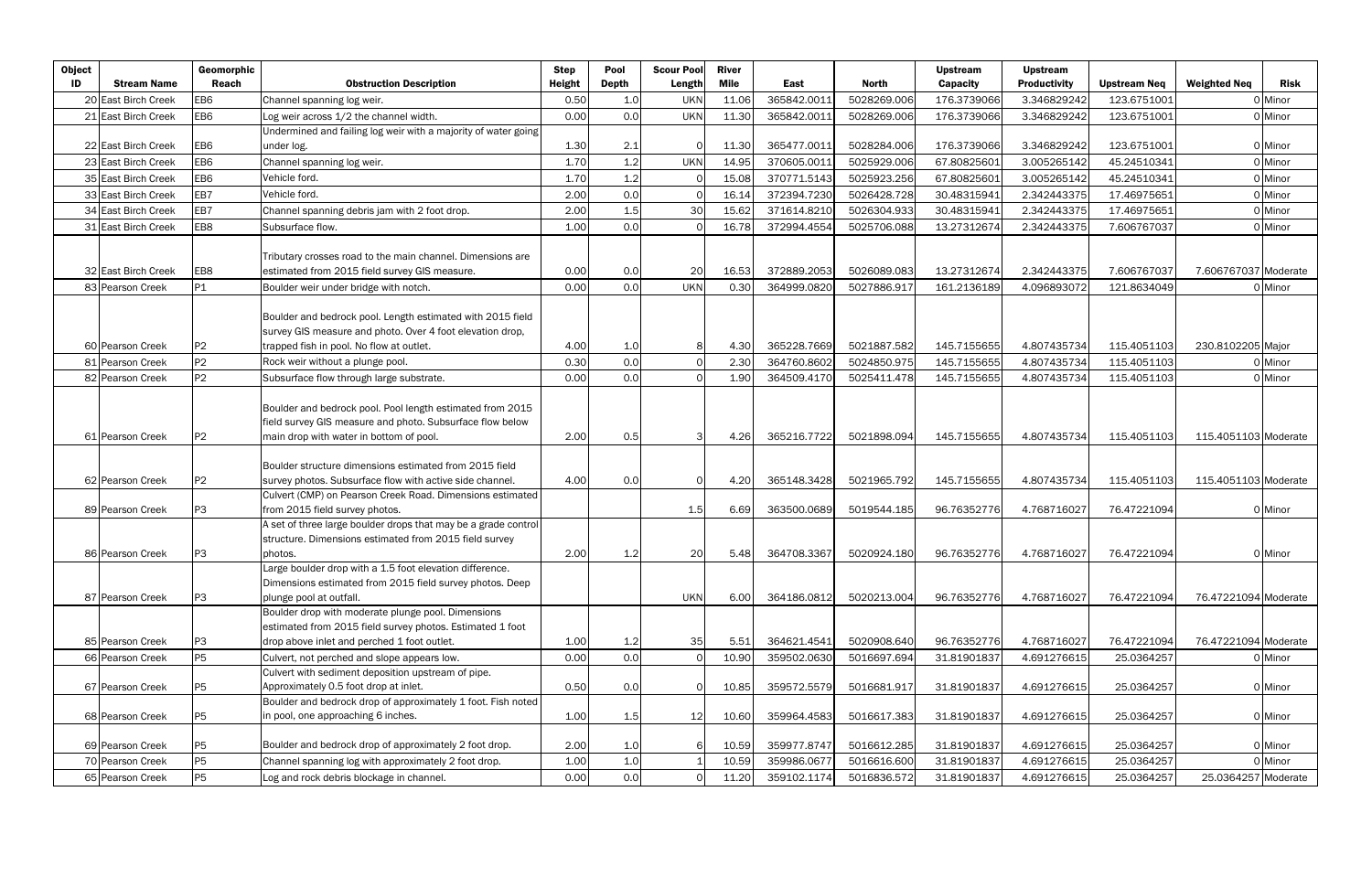| <b>Object</b> |                     | Geomorphic      |                                                               | <b>Step</b> | Pool         | <b>Scour Pool</b> | <b>River</b> |             |              | <b>Upstream</b> | <b>Upstream</b>     |                     |                      |             |
|---------------|---------------------|-----------------|---------------------------------------------------------------|-------------|--------------|-------------------|--------------|-------------|--------------|-----------------|---------------------|---------------------|----------------------|-------------|
| ID            | <b>Stream Name</b>  | Reach           | <b>Obstruction Description</b>                                | Height      | <b>Depth</b> | Length            | Mile         | East        | <b>North</b> | <b>Capacity</b> | <b>Productivity</b> | <b>Upstream Neg</b> | <b>Weighted Neq</b>  | <b>Risk</b> |
|               |                     |                 | Culvert of baffled CMP with debris in the inlet. Potentially  |             |              |                   |              |             |              |                 |                     |                     |                      |             |
|               |                     |                 | slightly undersized, moderate plunge pool at outlet, not      |             |              |                   |              |             |              |                 |                     |                     |                      |             |
|               | 30 Pearson Creek    | P <sub>5</sub>  | perched.                                                      | 0.00        | 0.8          | 20                | 8.51         | 362904.9001 | 5016936.491  | 31.81901837     | 4.691276615         | 25.0364257          | 25.0364257 Moderate  |             |
|               | 25 Stanley Creek    | SY <sub>1</sub> | Culvert on County Road 1407.                                  | 0.00        | 1.3          | <b>UKN</b>        | 0.06         | 353771.001  | 5026434.006  | 45.33468526     | 2.769339745         | 28.9644709          |                      | 0 Minor     |
|               |                     |                 | Drop in channel upstream of gauge. Estimated drop of 2 feet   |             |              |                   |              |             |              |                 |                     |                     |                      |             |
|               | 47 West Birch Creek | WB1             | from 2015 field survey photos.                                | 2.00        | 0.0          | <b>UKN</b>        | 0.10         | 356544.9250 | 5038362.100  | 431.9872943     | 3.024859855         | 289.1749608         | 578.3499216 Major    |             |
|               |                     |                 |                                                               |             |              |                   |              |             |              |                 |                     |                     |                      |             |
|               | 24 West Birch Creek | WB1             | Irrigation diversion with a measured length of 4.3 feet.      | 0.80        | 0.8          | $\Omega$          | 1.20         | 355529.0011 | 5036698.006  | 431.9872943     | 3.024859855         | 289.1749608         |                      | 0 Minor     |
|               |                     |                 |                                                               |             |              |                   |              |             |              |                 |                     |                     |                      |             |
|               |                     |                 | Concrete channel with very shallow flow down left side. Step  |             |              |                   |              |             |              |                 |                     |                     |                      |             |
|               | 46 West Birch Creek | WB1             | height estimated from 2015 field survey photo.                | 1.50        | 0.0          | $\Omega$          | 1.12         | 355536.6284 | 5037290.581  | 431.9872943     | 3.024859855         | 289.1749608         | 289.1749608 Moderate |             |
|               | 74 Birch Creek      | B <sub>5</sub>  | Boulder and wood debris in steep portion of channel.          | 1.50        | 2.5          | 40                | 16.20        | 356665.8199 | 5038484.859  | 431.9872943     | 3.024859855         | 289.1749608         | 289.1749608 Moderate |             |
|               |                     |                 | Concrete weir with notch. Step height estimated from 2015     |             |              |                   |              |             |              |                 |                     |                     |                      |             |
|               | 48 West Birch Creek | WB1             | field survey photo.                                           | 1.10        | 2.3          | 40                | 0.05         | 356580.7320 | 5038406.120  | 431.9872943     | 3.024859855         | 289.1749608         | 289.1749608 Moderate |             |
|               |                     |                 |                                                               |             |              |                   |              |             |              |                 |                     |                     |                      |             |
|               | 49 West Birch Creek | WB3             | Vehicle ford with subsurface flow upstream and downstream.    | 0.00        | 0.0          | $\Omega$          | 7.25         | 351720.6750 | 5030018.422  | 235.4810477     | 2.493860952         | 141.0567585         |                      | 0 Minor     |
|               |                     |                 | Wood and substrate deposition caused by small fence across    |             |              |                   |              |             |              |                 |                     |                     |                      |             |
|               | 50 West Birch Creek | WB3             | channel.                                                      | 0.00        | 0.0          | $\Omega$          | 6.61         | 351955.8076 | 5030913.055  | 235.4810477     | 2.493860952         | 141.0567585         |                      | 0 Minor     |
|               |                     |                 |                                                               |             |              |                   |              |             |              |                 |                     |                     |                      |             |
|               | 51 West Birch Creek | WB3             | Vehicle ford with subsurface flow upstream and downstream     | 0.00        | 0.0          | $\Omega$          | 6.38         | 352061.3128 | 5031267.996  | 235.4810477     | 2.493860952         | 141.0567585         |                      | 0 Minor     |
|               |                     |                 | Hascall concrete irrigation diversion at County Road 1407     |             |              |                   |              |             |              |                 |                     |                     |                      |             |
|               |                     |                 | crossing. Structure and pool dimensions estimated from        |             |              |                   |              |             |              |                 |                     |                     |                      |             |
|               |                     |                 | 2015 field survey GIS and photos. Vertical drop of            |             |              |                   |              |             |              |                 |                     |                     |                      |             |
|               | 84 West Birch Creek | WB4             | approximately 3 feet with 1 foot deep pool below.             | 3.00        | 1.0          | 15 <sub>l</sub>   | 8.26         | 352212.7130 | 5028783.994  | 165.9981524     | 2.886130311         | 108.482332          | 108.482332 Moderate  |             |
|               | 71 West Birch Creek | WB5             | Vehicle ford with subsurface flow.                            | 0.00        | 0.0          |                   | 10.82        | 353397.9564 | 5025341.609  | 101.930582      | 2.99537647          | 67.90127613         |                      | 0 Minor     |
|               |                     |                 | Channel spanning log with approximately 2 foot drop. Large    |             |              |                   |              |             |              |                 |                     |                     |                      |             |
|               | 72 West Birch Creek | WB5             | trout stranded in pool below.                                 | 0.00        | 0.0          | <b>UKN</b>        | 10.70        | 353416.5134 | 5025517.824  | 101.930582      | 2.99537647          | 67.90127613         |                      | 0 Minor     |
|               |                     |                 |                                                               |             |              |                   |              |             |              |                 |                     |                     |                      |             |
|               | 44 West Birch Creek | WB5             | Subsurface flow with water visible in places through cobbles. | 0.00        | 0.0          | $\Omega$          | 11.15        | 353311.9011 | 5024823.561  | 101.930582      | 2.99537647          | 67.90127613         |                      | 0 Minor     |
|               |                     |                 |                                                               |             |              |                   |              |             |              |                 |                     |                     |                      |             |
|               | 73 West Birch Creek | WB5             | Vehicle ford with subsurface flow that continues downstream.  | 0.00        | 0.0          | $\Omega$          | 10.50        | 353551.5461 | 5025849.794  | 101.930582      | 2.99537647          | 67.90127613         | 67.90127613 Moderate |             |
|               | 45 West Birch Creek | WB5             | Subsurface flow in large cobble substrate.                    | 0.00        | 0.0          | C                 | 10.98        | 353358.2212 | 5025114.419  | 101.930582      | 2.99537647          | 67.90127613         | 67.90127613 Moderate |             |
|               | 42 West Birch Creek | WB7             | Vehicle ford with subsurface flow.                            | 0.00        | 0.0          |                   | 15.30        | 355235.9949 | 5019314.192  | 78.25371565     | 4.215828334         | 59.69183185         |                      | 0 Minor     |
|               |                     |                 | Subsurface flow in gravel and cobble for approximately 10 to  |             |              |                   |              |             |              |                 |                     |                     |                      |             |
|               | 43 West Birch Creek | WB7             | 15 feet.                                                      | 0.00        | 0.0          | $\Omega$          | 15.22        | 355223.6213 | 5019404.537  | 78.25371565     | 4.215828334         | 59.69183185         |                      | 0 Minor     |
|               |                     |                 |                                                               |             |              |                   |              |             |              |                 |                     |                     |                      |             |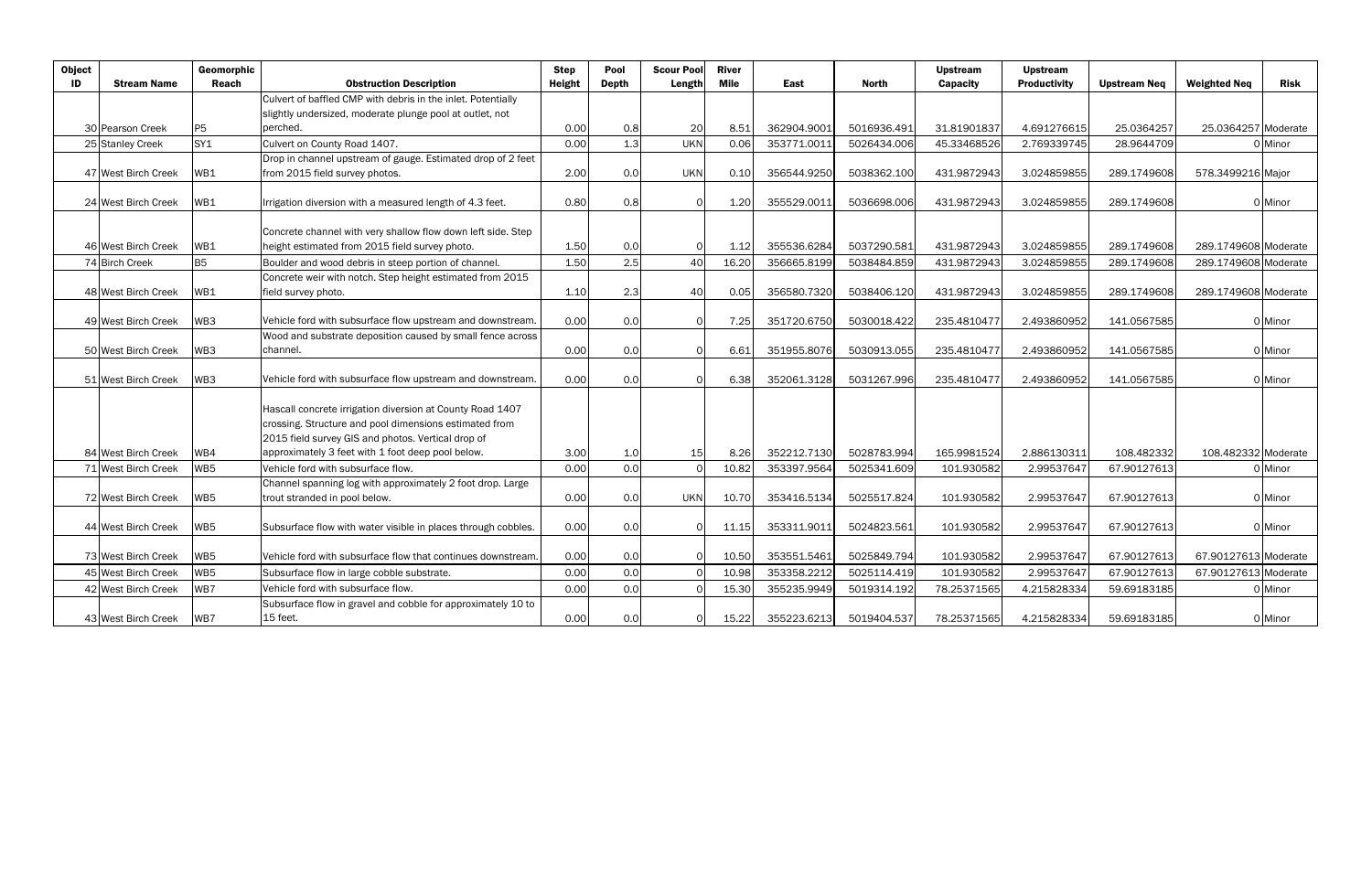# APPENDIX B Functionality Tables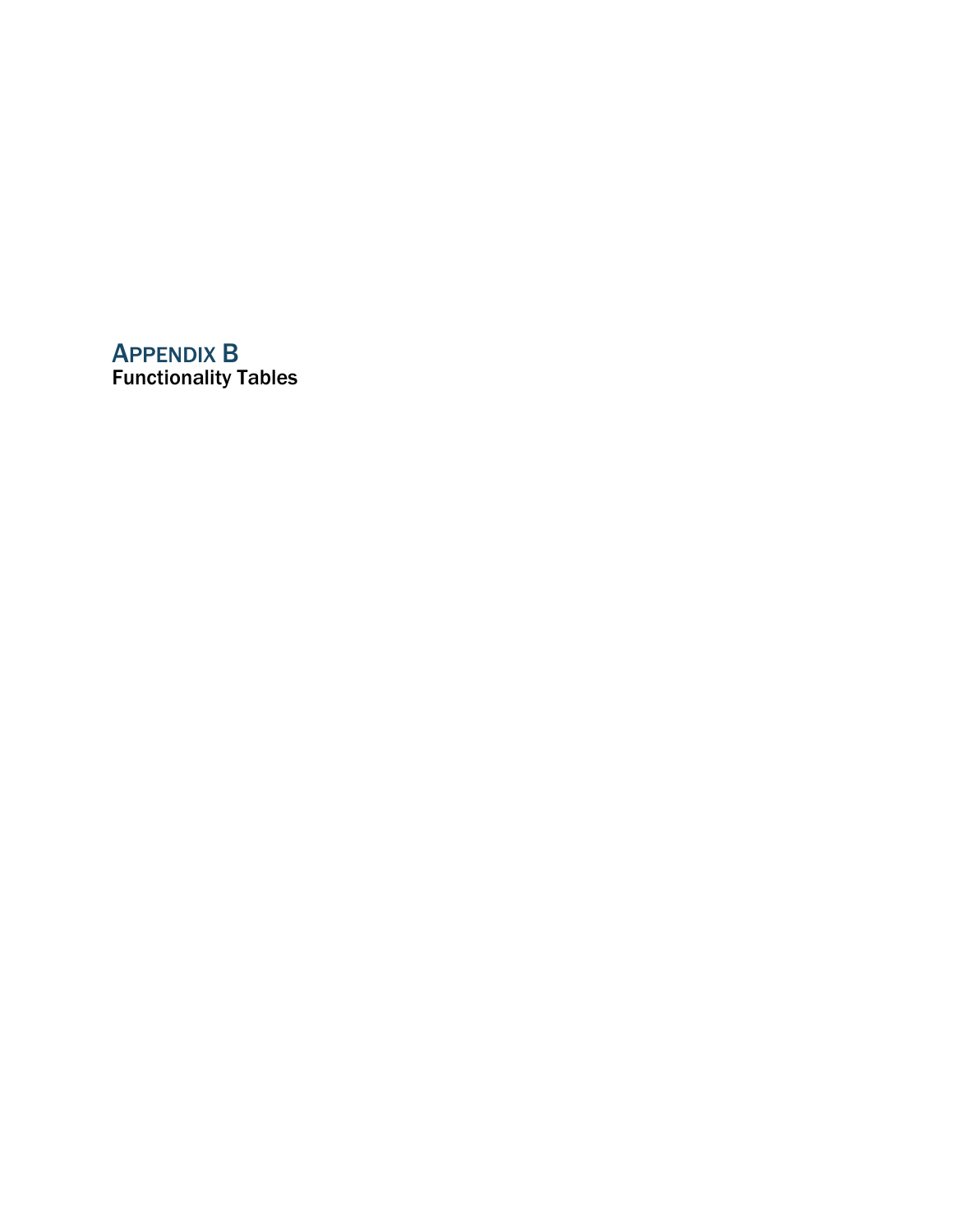# Table B-1. Primary Limiting factors (as stated in 2008 Accords), NOAA Ecological Concerns, River Vision Touchstones, and Reach Functionality Categories and Parameters

| <b>Primary Limiting Factors<sup>1</sup></b> | <b>NOAA Ecological Concerns<sup>2</sup></b> | <b>River Vision Touchstone3</b> | <b>Functional Category</b> | <b>Functional Parameters</b>                         |
|---------------------------------------------|---------------------------------------------|---------------------------------|----------------------------|------------------------------------------------------|
| In-channel Characteristics                  | Bed and Channel Form                        | Primary: Geomorphology          | Geomorphology              | <b>LWD Transport and Storage</b>                     |
|                                             | <b>Instream Structural Complexity</b>       | Secondary: Aquatic Biota        | Hydraulic                  | <b>Bank Migration/Lateral Stability</b>              |
|                                             |                                             |                                 |                            | <b>Bed Form Diversity</b>                            |
|                                             |                                             |                                 |                            | <b>Bed Material Characterization</b>                 |
| Passage/Entrainment                         | Anthropogenic Barriers                      | <b>Primary: Connectivity</b>    | Biology                    | <b>Flow Duration</b>                                 |
|                                             |                                             | Secondary: Aquatic Biota        | Hydraulic                  | <b>Physical Longitudinal Connectivity (Barriers)</b> |
|                                             |                                             |                                 | Geomorphology              |                                                      |
|                                             |                                             |                                 |                            |                                                      |
| Riparian/Floodplain                         | Riparian Vegetation                         | Primary: Riparian Vegetation    | Biology, physicochemical   | <b>Riparian Vegetation</b>                           |
|                                             | <b>LWD Recruitment</b>                      | Secondary: Connectivity         | Geomorphology              | <b>Floodplain Connectivity</b>                       |
|                                             | <b>Floodplain Condition</b>                 | Tertiary: Geomorphology         | Hydraulics                 | Water Quality-Temperature                            |
| Sediment                                    | <b>Increased Sediment Quantity</b>          | Primary: Geomorphology          | Hydraulic                  | <b>Bed Material Characterization</b>                 |
|                                             |                                             | Secondary: Aquatic Biota        | Geomorphology              | <b>Bank Migration/Lateral Stability</b>              |
|                                             |                                             |                                 |                            |                                                      |
| <b>Water Quality</b>                        | Temperature                                 | Primary: Geomorphology          | Physicochemical            | <b>Riparian Vegetation</b>                           |
| Temperature                                 | Decreased Water Quantity                    | Secondary: Riparian Vegetation  | Hydrology                  | <b>Bedform Diversity</b>                             |
|                                             |                                             | <b>Tertiary: Aquatic Biota</b>  | Geomorphology              |                                                      |

Notes:

1Primary Limiting Factors as defined in the 2008 Fish Accords

2NOAA Ecological Concerns Sub-Category Definitions

3Touchstones as defined in the Umatilla River Vision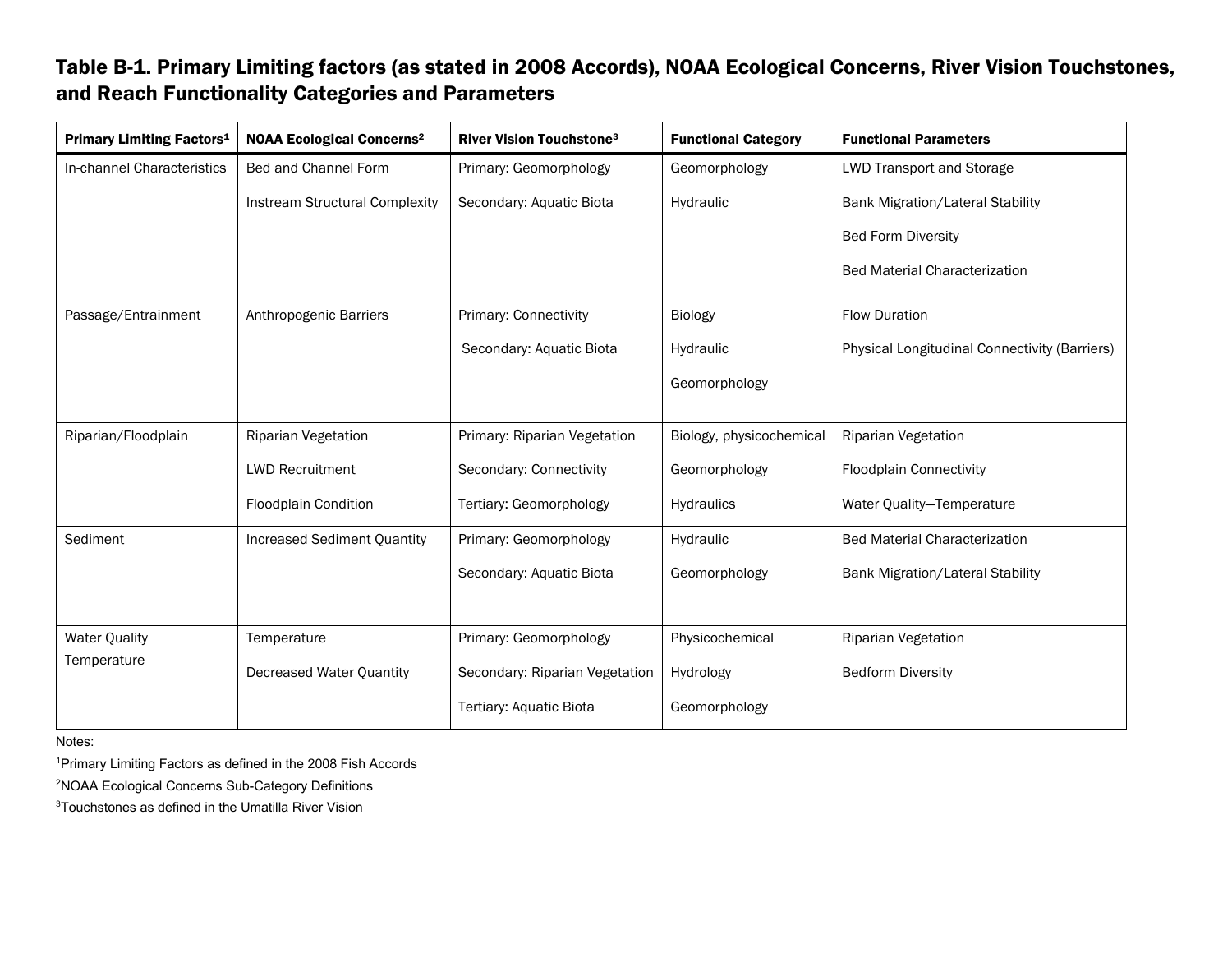|  |  |  |  | <b>Table B-2. Functional Assessment Categories and Definitions</b> |
|--|--|--|--|--------------------------------------------------------------------|
|--|--|--|--|--------------------------------------------------------------------|

| <b>Functional Category</b> | <b>Functional Parameter</b>             | <b>Function Definition</b>                                                            |
|----------------------------|-----------------------------------------|---------------------------------------------------------------------------------------|
| Hydrology                  | <b>Flow Duration</b>                    | Transport of water from the watershed to the channel                                  |
|                            | <b>Floodplain Connectivity</b>          | Transport of water in the channel, on the floodplain, and through                     |
| Hydraulic                  | <b>Flow Dynamics</b>                    | sediments                                                                             |
|                            | <b>Sediment Transport Competency</b>    |                                                                                       |
|                            | <b>LWD Transport and Storage</b>        |                                                                                       |
|                            | <b>Bank Migration/Lateral Stability</b> |                                                                                       |
| Geomorphology              | <b>Bed Form Diversity</b>               | Transport of wood and sediment to create diverse bed forms and<br>dynamic equilibrium |
|                            | <b>Bed Material Characterization</b>    |                                                                                       |
| Physicochemical            | Water Quality-Temperature               | Temperature and oxygen regulation; processing of organic matter<br>and nutrients      |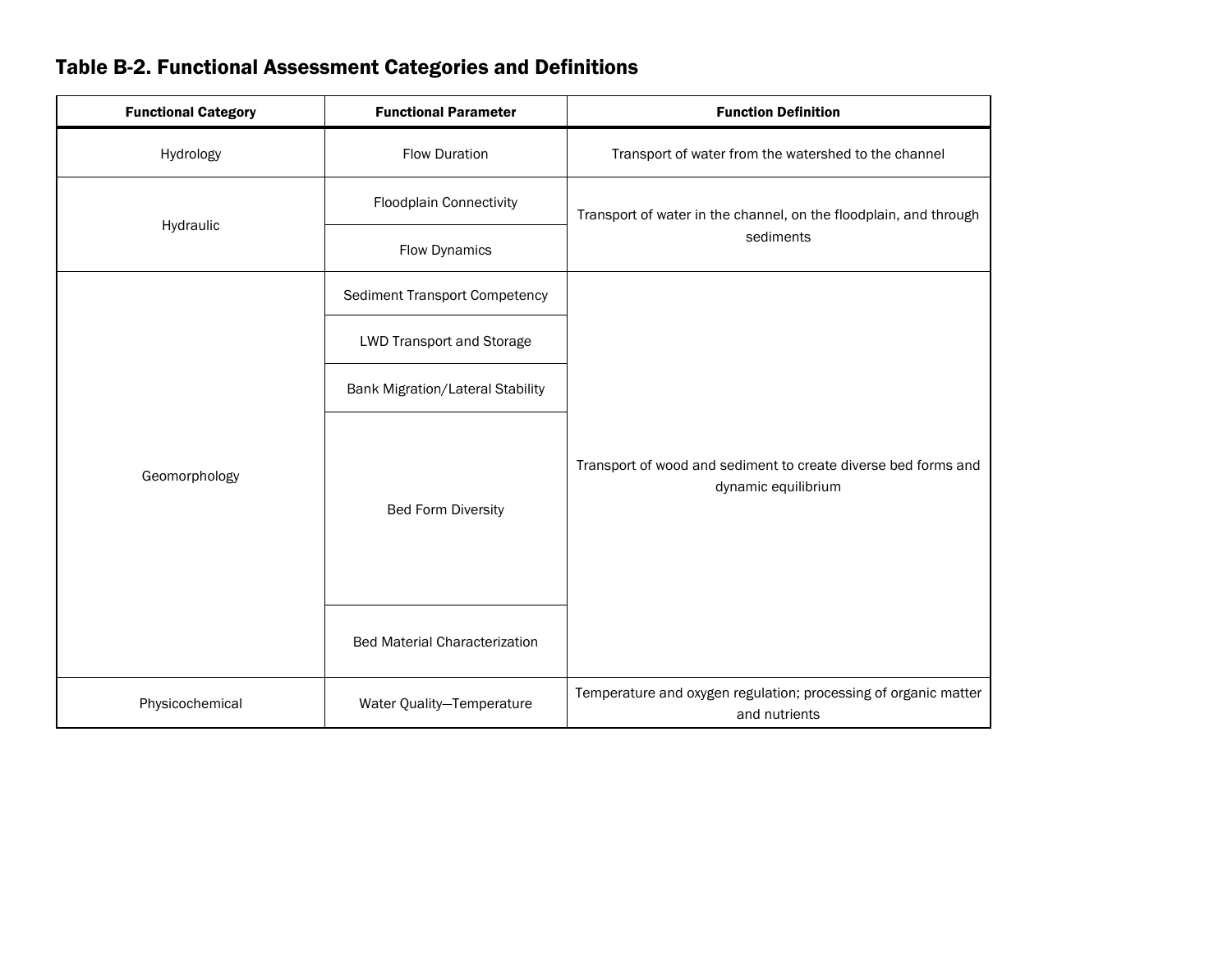#### Functional Category | Functional Parameter | Functional Metric | | Functional Metric Pefinition Hydrology Flow Duration Specific peak discharge The reach-based specific peak discharge is calculated as selected peak discharges (e.g., 2-yr, 100-yr) divided by the reach valley/floodplain area (an adaptation of specific mean annual max flow; Olden and Poff, 2003). Percent of reach dewatered during summer low flow The percent length of the reach without surface water flow during the field survey period of July-August (Archer et al. 2014). Hydraulic Floodplain Connectivity Top-width ratios Ratios of the channel top width for selected flood discharges relative to the top width for the 2-yr recurrence interval discharge (e.g., 5-yr:2-yr), and valley width relative to the 2-yr channel top width (Hall et al., 2007; Schenk et al. 2013; Nagel et al. 2014). Inundated area ratios (100-yr:valley) The ratio of the area inundated by selected flood discharges (e.g., 2-yr, 5-yr, etc.) to the valley/floodplain area (Steiger et al. 1998; Benda et al. 2011; Schenk et al. 2013). Flow Dynamics | Shear stress ratios (channel:total) Ratios of the in-channel shear stress to the total cross-section shear stress for selected flood discharges (e.g., 2-yr, 100-yr) (Nanson and Croke, 1992; Knighton, 1998; Fryirs and Brierley, 2013). Geomorphology Sediment Transport mont deliver is a local lincipient motion (transport stage) For the 2-yr discharge (approximate effective discharge), ratios of the shear stress applied by the flow relative to the critical shear stress required to mobilize selected grain sizes (e.g., D50, D84) (Pitlick, 1992; Parker, 2008; USFS, 2008). LWD Transport and Storage Jams per 100 m The number of large wood accumulations (five or more individual pieces of large wood > 10 cm diameter and > 1.0 m length) per 1000 m of channel length (Roni et al., 2005; ISEMP, 2012; Archer et al., 2014). Logs/log-rootwads per 100 m The number of individual pieces of large wood ( $>$  10 cm diameter and  $>$  1.0 m length) per 100 m of channel length (Roni et al., 2005; ISEMP, 2012; Archer et al., 2014). Bank Migration/Lateral **Stability** Percent of reach with unstable bank The percent of reach length comprised of actively eroding unstable banks with exposed soils or lack of vegetation (Peck et al., 2001; USFS, 2013; Archer et al., 2014; ODFW, 2014). Percent of reach with bank revetment The percent of reach length containing bank revetments (Peck et al., 2001; USFS, 2013; Archer et al., 2014; ODFW, 2014). Bed Form Diversity | Number of geomorphic units per km The number of primary bank-to-bank geomorphic units (pool, riffle, run, step cascade) along the longitudinal channel profile per km of reach length (Peck et al., 2001; ISEMP, 2012; Fryirs and Brierley, 2013; Archer et al., 2014; ODFW, 2014).

# Table B-3. Functional Metric Definitions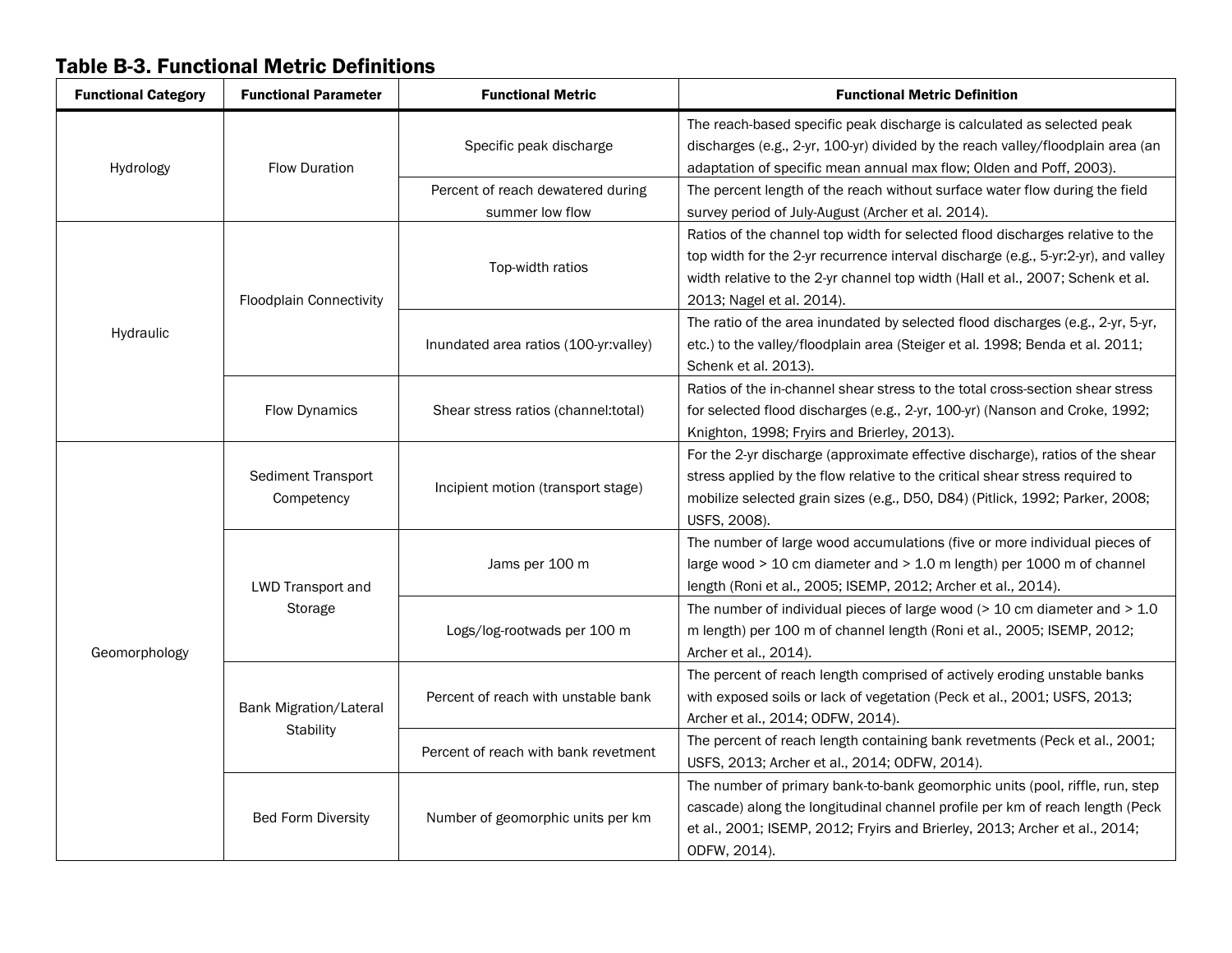| <b>Functional Category</b> | <b>Functional Parameter</b>             | <b>Functional Metric</b>                                  | <b>Functional Metric Definition</b>                                                                                                                                                                                                           |  |  |  |  |  |  |
|----------------------------|-----------------------------------------|-----------------------------------------------------------|-----------------------------------------------------------------------------------------------------------------------------------------------------------------------------------------------------------------------------------------------|--|--|--|--|--|--|
|                            |                                         | Number of pools per km                                    | The number of primary, bank-to-bank, pool geomorphic units along the<br>longitudinal channel profile per km of reach length (Peck et al., 2001;<br>ISEMP, 2012; Fryirs and Brierley, 2013; Archer et al., 2014; ODFW, 2014).                  |  |  |  |  |  |  |
|                            |                                         | Percent of reach length comprised of<br>pools             | The percent of reach length comprised of primary, bank-to-bank, pool<br>geomorphic units along the longitudinal channel profile (Peck et al., 2001;<br>ISEMP, 2012; Fryirs and Brierley, 2013; Archer et al., 2014; ODFW, 2014).              |  |  |  |  |  |  |
|                            |                                         | Pool frequency (bankfull channel widths<br>between pools) | The distance (in number of channel widths) along the longitudinal channel<br>profile between primary, bank-to-bank, pool geomorphic units (Peck et al.,<br>2001; ISEMP, 2012; Fryirs and Brierley, 2013; Archer et al., 2014; ODFW,<br>2014). |  |  |  |  |  |  |
| Geomorphology              | <b>Bed Form Diversity</b>               | Number of local pools per km                              | The number of secondary pool features created by localized structures (large<br>wood, boulders, undercut banks) within primary geomorphic units per km of<br>reach length (Stevenson and Bain, 1999; Peck et al., 2001).                      |  |  |  |  |  |  |
|                            |                                         | Relative percent of local pool types                      | The relative percent of the type of secondary pool features created by<br>localized structures (large wood, boulders, undercut banks) within primary<br>geomorphic units (Stevenson and Bain, 1999; Peck et al., 2001).                       |  |  |  |  |  |  |
|                            |                                         | Number of local cover elements per km                     | The number of local habitat cover elements (large wood, vegetation,<br>boulders, undercut banks) within primary geomorphic units per km of reach<br>length (Stevenson and Bain, 1999; Peck et al., 2001; ISEMP, 2012; ODFW,<br>2014).         |  |  |  |  |  |  |
|                            |                                         | Relative percent of local cover types                     | The relative percent of the type of local habitat cover elements (large wood,<br>vegetation, boulders, undercut banks) within primary geomorphic units<br>(Stevenson and Bain, 1999; Peck et al., 2001; ISEMP, 2012; ODFW, 2014).             |  |  |  |  |  |  |
|                            |                                         | Gravel percent in riffles                                 | The percent surface area of riffle geomorphic units comprised of gravel (2 -<br>62 mm b-axis diameter) (Buffington and Montgomery, 1999; Bunte and Abt,<br>2001; Graham et al., 2005; USFS, 2013; ODFW, 2014).                                |  |  |  |  |  |  |
|                            | <b>Bed Material</b><br>Characterization | Percent fines in riffles                                  | The percent surface area of riffle geomorphic units comprised of sand and<br>smaller material (< 2 mm b-axis diameter) (Buffington and Montgomery,<br>1999; Bunte and Abt, 2001; Peck et al., 2001; USFS, 2013; ODFW, 2014).                  |  |  |  |  |  |  |
|                            |                                         | Depositional bars per km                                  | The number of geomorphic units formed by deposition of coarse sediment<br>(i.e., depositional bars) per km of reach length (Fryirs and Brierley, 2013).                                                                                       |  |  |  |  |  |  |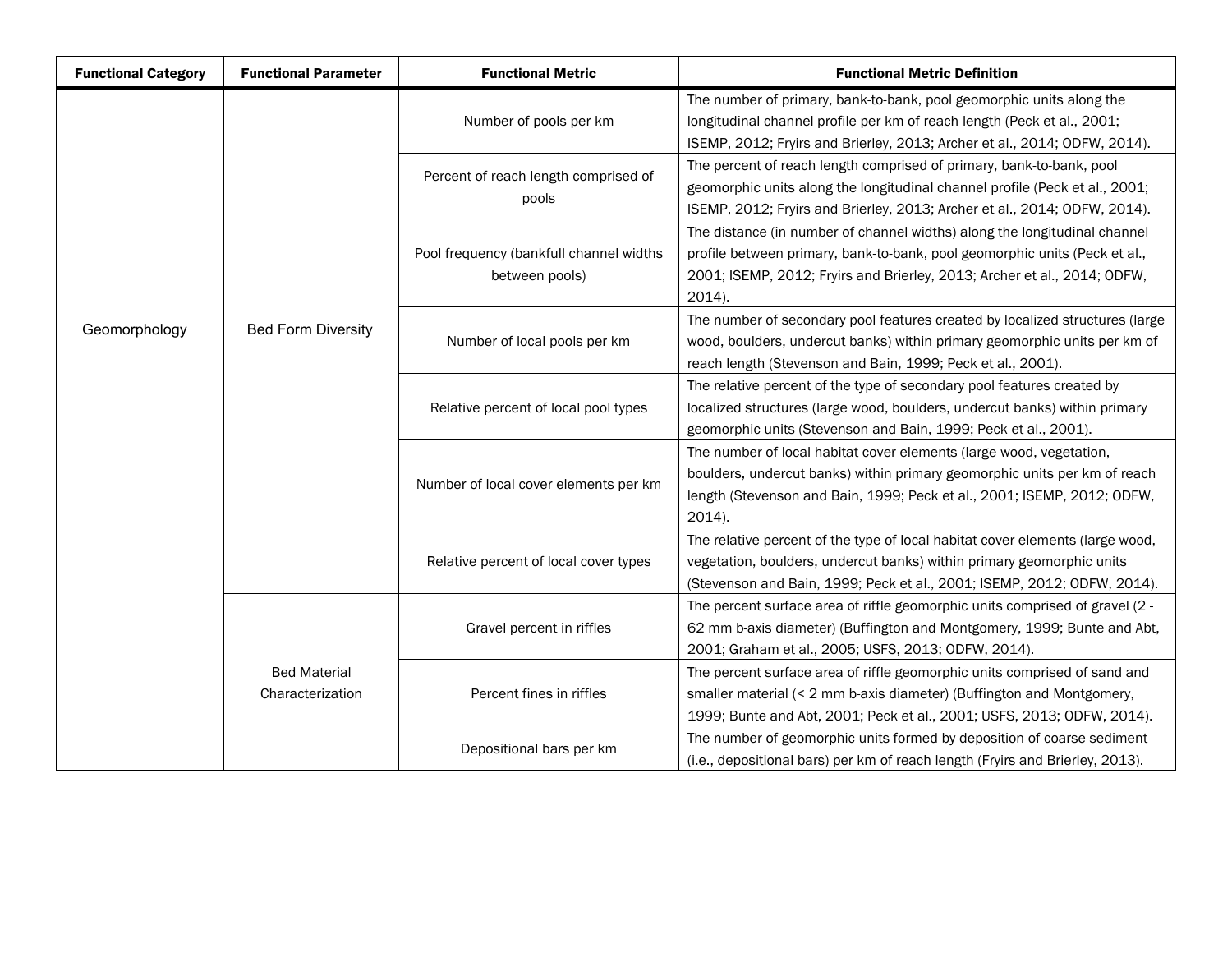| <b>Functional Category</b> | <b>Functional Parameter</b> | <b>Functional Metric</b>                                                                                               | <b>Functional Metric Definition</b>                                                                                                                            |  |  |  |  |
|----------------------------|-----------------------------|------------------------------------------------------------------------------------------------------------------------|----------------------------------------------------------------------------------------------------------------------------------------------------------------|--|--|--|--|
| Physicochemical            | <b>Water Quality</b>        | Riparian percent shade                                                                                                 | The percent of channel width shaded by riparian vegetation or topography,<br>measured at > 10% of the geomorphic units in a reach (USFS, 2013; ODFW,<br>2014). |  |  |  |  |
|                            | Temperature                 | Relative percent of dominant vegetation<br>The relative percent of dominant vegetation types (tree, shrub, herbaceous) |                                                                                                                                                                |  |  |  |  |
|                            |                             | type                                                                                                                   | within the riparian zone (USFS, 2013; ODFW, 2014).                                                                                                             |  |  |  |  |

Notes:

Functional metrics were calculated from available data, measured in accessible reaches, or modeled within the Birch Creek Watershed during 2015. Metrics were summarized at the reach scale for all Tier 1 reaches.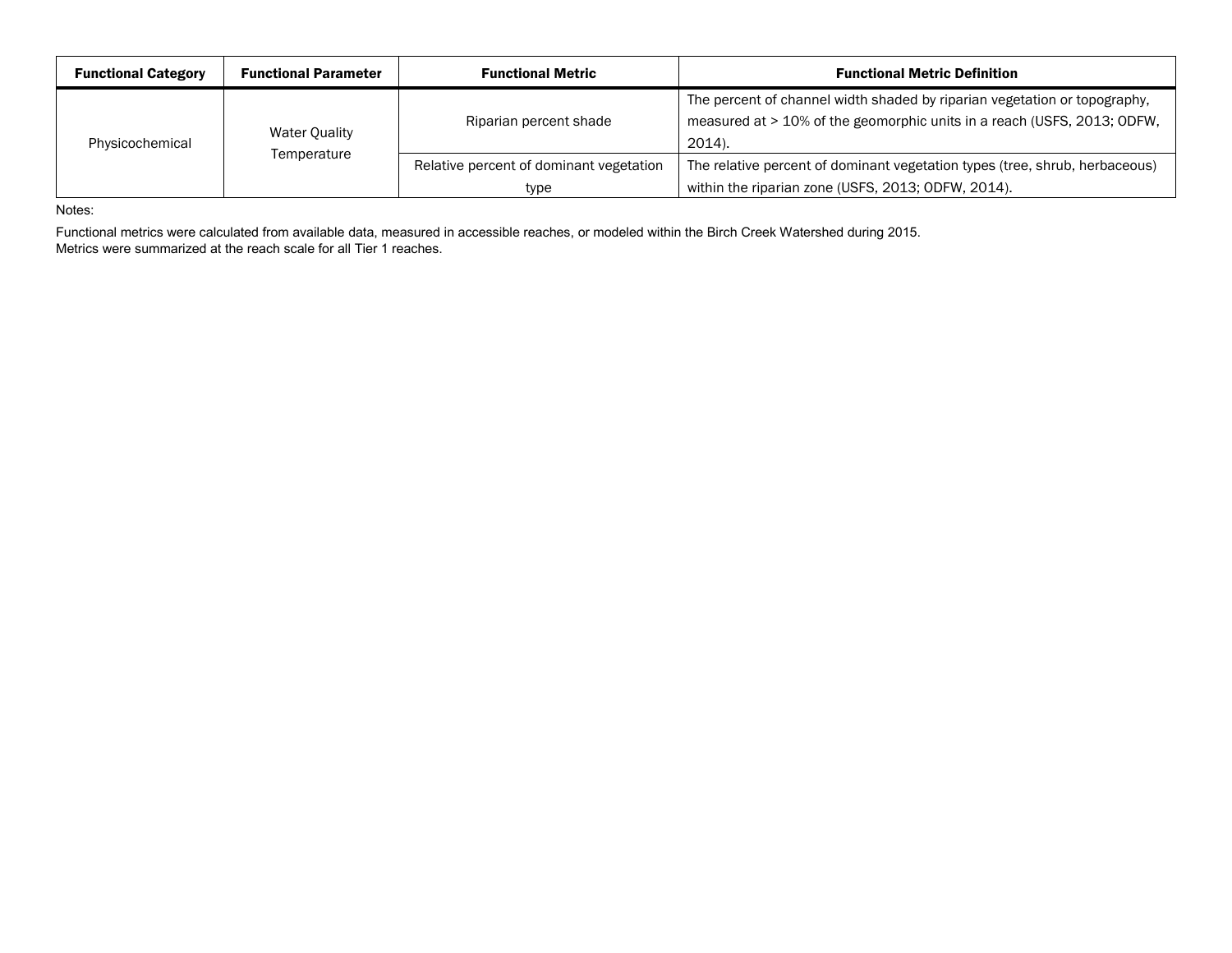# Table B-4. Functional Metric Performance Standards for Scoring

|                                                   | Absent/Dysfunctional                                   |                                                  |                                                  | <b>Abundant/Fully Functional</b>                         | <b>Notes</b>                                                                              |
|---------------------------------------------------|--------------------------------------------------------|--------------------------------------------------|--------------------------------------------------|----------------------------------------------------------|-------------------------------------------------------------------------------------------|
| <b>Functional Metric</b>                          | $0.0 - 0.25$                                           | $0.26 - 0.50$                                    | $0.51 - 0.75$                                    | $0.76 - 1.0$                                             | See also Functional Metric Definitions and References                                     |
| Specific peak discharge                           | ~10                                                    | $10 - 20$                                        | $20 - 30$                                        | >30                                                      | akin to specific discharge diversity; high is more diverse (Olden and Poff, 2003)         |
|                                                   | -10%                                                   | 5% - 10%                                         |                                                  |                                                          |                                                                                           |
| Percent of reach dewatered during summer low flow |                                                        |                                                  | >0% and <5%                                      | 0% dewatered                                             | All streams are perennial, and should have surface flow year-round.                       |
|                                                   | Confinement (Valley:5yr): Entrenchment (5yr:2yr)       | Confinement (Valley:5yr): Entrenchment (5yr:2yr) | Confinement (Valley:5yr): Entrenchment (5yr:2yr) | Confinement (Valley: 5yr): Entrenchment (5yr: 2yr)       |                                                                                           |
| Top-width ratios                                  | Unconfined $>6$ : <2.9                                 | Unconfined >6: 2.9 - 3.2                         | Unconfined >6: 3.2 - 3.5                         | Unconfined $>6$ : $>3.5$                                 | 5yr:2yr is akin to entrenchment ratio, which varies based on confinement (valley:2yr);    |
| (5yr:2yr Entrenchment, by Valley:2yr Confinement) | Partially-confined 4-6: < 2.6                          | Partially-confined 4-6: 2.6 - 2.8                | Partially-confined 4-6: 2.8 - 3.0                | Partially-confined 4-6: >3.0                             | adapted from Nagel et al., 2011; Harman et al., 2012                                      |
|                                                   | Confined <4: $<$ 1.8                                   | Confined <4: 1.8-2.0                             | Confined <4: 2.0 - 2.2                           | Confined <4: $>2.2$                                      |                                                                                           |
| Inundated area ratios                             | <20%                                                   | 20% - 50%                                        | 50% - 80%                                        | >80%                                                     | Use 100-yr Q; Hillman et al., 2002; USBR, 2012; adapted                                   |
| (100yr:Valley)                                    |                                                        | Confinement (Valley:5yr): Shear Stress           | Confinement (Valley: 5yr): Shear Stress          |                                                          |                                                                                           |
|                                                   | Confinement (Valley:5yr): Shear Stress (Channel:Total) | Channel: Total)                                  | (Channel:Total)                                  | Confinement (Valley: 5yr): Shear Stress (Channel: Total) |                                                                                           |
| Shear stress ratios                               | Unconfined >6: <1.5                                    | Unconfined $>6:1.5-2.5$                          | Unconfined >6: 2.5 - 3.0                         | Unconfined $>6$ : $>3.0$                                 | Use 100-yr Q; Steiger et al. 1998; Benda et al. 2011; Schenk et al. 2013                  |
| (Channel: Total for 100yr Q)                      | Partially-confined 4-6: <1.5                           | Partially-confined 4-6: 1.5 - 2.0                | Partially-confined 4-6: 2.0 - 2.5                | Partially-confined 4-6: >2.5                             |                                                                                           |
|                                                   | Confined $<4$ : $<1.2$                                 | Confined <4: 1.2 - 1.8                           | Confined <4: 1.8 - 2.0                           | Confined $<4$ : $>2.0$                                   |                                                                                           |
| Incipient motion                                  |                                                        |                                                  |                                                  |                                                          | akin to the Transport Stage; Nanson and Croke, 1992; Knighton, 1998; Fryirs and Brierley, |
| (Applied Shear: Critical Shear, D84)              | >2.0                                                   | $1.6 - 2.0$                                      | $1.2 - 1.5$                                      | < 1.2                                                    | 2013                                                                                      |
| Jams per km                                       | $\leq 1$                                               | $1 - 2$                                          | $3 - 5$                                          | >6                                                       | USBR, 2012, adapted                                                                       |
| Logs/log-rootwads per 100 m                       | $10$                                                   | $10 - 14$                                        | $15 - 20$                                        | >20                                                      | ODFW benchmark, adapted                                                                   |
| Percent of reach with unstable bank               | >25%                                                   | 16% - 25%                                        | 10% - 15%                                        | 10%                                                      | Peck et al., 2001; USFS, 2013; Archer et al., 2014; ODFW, 2014                            |
| Percent of reach with bank revetment              | >25%                                                   | 16% - 25%                                        | 10% - 15%                                        | <10%                                                     | Peck et al., 2001; USFS, 2013; Archer et al., 2014; ODFW, 2014                            |
|                                                   |                                                        |                                                  |                                                  | nannei width: units/km range:                            |                                                                                           |
|                                                   |                                                        |                                                  |                                                  | <3 m: 48 - 220                                           |                                                                                           |
|                                                   |                                                        |                                                  |                                                  | 3 m: 70 - 120                                            |                                                                                           |
|                                                   |                                                        |                                                  |                                                  | 5 m: 60 - 80                                             |                                                                                           |
| Number of geomorphic units per km                 | 0 - 25% of fully functional                            | 26 - 50% of fully functional                     | 51 - 75% of fully functional                     | 6 m: 48 - 70                                             |                                                                                           |
|                                                   |                                                        |                                                  |                                                  | 8 m: 28 - 60                                             |                                                                                           |
|                                                   |                                                        |                                                  |                                                  | 15 m: 12 - 32                                            |                                                                                           |
|                                                   |                                                        |                                                  |                                                  | 23 m: 4 - 28                                             |                                                                                           |
|                                                   |                                                        |                                                  |                                                  | 30 m: 4 - 22                                             | Hillman et al., 2002, adapted                                                             |
|                                                   |                                                        |                                                  |                                                  | mannei width: pools/km rang                              |                                                                                           |
|                                                   |                                                        |                                                  |                                                  | <3 m: 24 - 114                                           |                                                                                           |
|                                                   |                                                        |                                                  |                                                  | 3 m: 37 - 60                                             |                                                                                           |
|                                                   |                                                        |                                                  |                                                  | 5 m: 30 - 43                                             |                                                                                           |
| Number of pools per km                            | 0 - 25% of fully functional                            | 26 - 50% of fully functional                     | 51 - 75% of fully functional                     | 6 m: 24 - 35                                             |                                                                                           |
|                                                   |                                                        |                                                  |                                                  | 8 m: 14 - 29                                             |                                                                                           |
|                                                   |                                                        |                                                  |                                                  | 15 m: 6 - 16                                             |                                                                                           |
|                                                   |                                                        |                                                  |                                                  | 23 m: 2 - 14                                             |                                                                                           |
|                                                   | Pool-Riffle: <10%                                      | Pool-Riffle: 10% - 22%                           | Pool-Riffle: 22% - 35%                           | 30 m: 2 - 11<br>Pool-Riffle: >35%                        | Hillman et al., 2002; USBR, 2012                                                          |
|                                                   | Step-Pool: <22%                                        | Step-Pool: 22% - 34%                             | Step-Pool: 35% - 50%                             |                                                          |                                                                                           |
| Percent of reach length comprised of pools        | Plane-bed: <5%                                         | Plane-bed: 5% - 14%                              | Plane-bed: 15% - 25%                             | Step-Pool: >50%<br>Plane-bed: >25%                       | ODFW 2014 benchmark, adapted; Harman et al., 2012                                         |
|                                                   | Pool-Riffle: <5 and >20                                | Pool-Riffle: 15 - 20                             | Pool-Riffle: 9 - 14                              | Pool-Riffle: 5 - 8                                       |                                                                                           |
| Pool frequency                                    | Step-Pool: <2 and >10                                  | Step-Pool: 8 - 10                                | Step-Pool: 5 - 7                                 | Step-Pool: 2 - 4                                         |                                                                                           |
| (bankfull channel widths between pools)           | Plane-bed: <4 and >15                                  | Plane-bed: 5 - 7                                 | Plane-bed: 7 - 9                                 | Plane-bed: 10 - 15                                       | ODFW 2014 benchmark, adapted; Harman et al., 2012                                         |
| Number of local pools per km                      | <100                                                   | 100 - 140                                        | 141 - 200                                        | >200                                                     | assume local pools at the same density as LWD; Stevenson and Bain, 1999; Peck et al., 20  |
| Relative % of local pool types                    | 100% of one pool type                                  | 80% - 100% of one pool type                      | 40% - 80% of one pool type                       | equal relative % among pool types                        | e.g., diversity                                                                           |
| Number of local cover elements per km             | $100$                                                  | $100 - 140$                                      | 141 - 200                                        | >200                                                     | assume local cover at the same density as LWD; Stevenson and Bain, 1999; Peck et al., 20  |
| Relative % of local cover types                   | 100% of one cover type                                 | 80% - 100% of one cover type                     | 40% - 80% of one cover type                      | equal relative % among cover types                       | e.g., diversity                                                                           |
| Gravel % in riffles                               | <15%                                                   | 15% - 24%                                        | 25% - 34%                                        | >35%                                                     | ODFW 2014 benchmark, adapted; USBR, 2012                                                  |
|                                                   | Pool-Riffle: >25%                                      | Pool-Riffle: 20 - 25%                            | Pool-Riffle: 12 - 19%                            | Pool-Riffle: <12%                                        |                                                                                           |
| Percent fines in riffles                          | Step-Pool: >20%                                        | Step-Pool: 15 - 20%                              | Step-Pool: 10 - 14%                              | Step-Pool: <10%                                          |                                                                                           |
|                                                   | Plane-bed: >15%                                        | Plane-bed: 10 - 15%                              | Plane-bed: 8 - 9%                                | Plane-bed: <8%                                           | ODFW 2014 benchmark, adapted; USBR, 2012                                                  |
|                                                   |                                                        |                                                  |                                                  | channel width: bars/km range                             |                                                                                           |
|                                                   | 0 - 25% of fully functional or signs of significant    |                                                  |                                                  | <5 m: 5 - 20                                             |                                                                                           |
| Depositional bars per km                          | aggradation caused by excess sediment supply           | 26 - 50% of fully functional                     | 51 - 75% of fully functional                     | 5 m - 15 m: 10 - 40                                      |                                                                                           |
|                                                   |                                                        |                                                  |                                                  | 15 m - 30 m: 20 - 60                                     | Fryirs and Brierley, 2013                                                                 |
|                                                   | channel width: shade%                                  | channel width: shade%                            | channel width: shade%                            | channel width: shade%                                    |                                                                                           |
| Riparian % shade                                  | <12 m: <50%                                            | <12 m: 50% - 55%                                 | <12 m: 55% - 60%                                 | <12 m: >60%                                              |                                                                                           |
|                                                   | >12 m: <40%                                            | >12 m: 40% - 45%                                 | >12 m: 45% - 50%                                 | >12 m: >50%                                              | ODFW 2014 benchmark, adapted                                                              |
| Relative % of dominant vegetation type            | trees comprise <20% of riparian zone                   | rees comprise 20% -39% of riparian zone          | trees comprise 40% - 80% of riparian zone        | trees comprise >80% of riparian zone                     | JSBR 2012, adapted                                                                        |

#### al Metric Definitions and References

omark, adapted; Harman et al., 2012 s at the same density as LWD; Stevenson and Bain, 1999; Peck et al., 2001

r at the same density as LWD; Stevenson and Bain, 1999; Peck et al., 2001; ISEMP, 2012; ODFW, 2014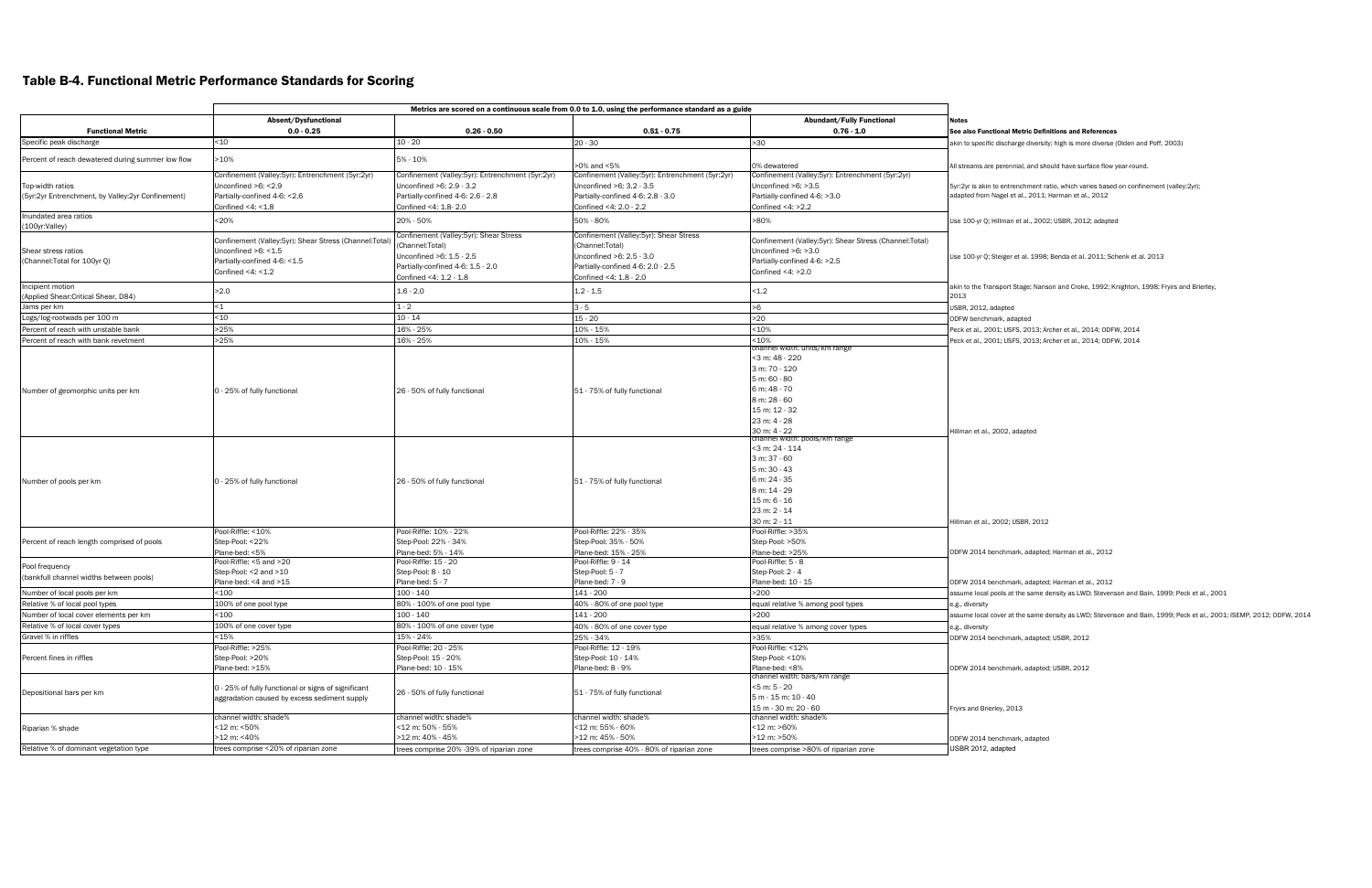# Table B-5. Functional Metric Scores

|                            |                                         |                                                        | <b>Streams and Reaches</b> |           |                    |           |           |       |                 |                 |                         |       |                 |       |       |           |           |                      |           |           |
|----------------------------|-----------------------------------------|--------------------------------------------------------|----------------------------|-----------|--------------------|-----------|-----------|-------|-----------------|-----------------|-------------------------|-------|-----------------|-------|-------|-----------|-----------|----------------------|-----------|-----------|
|                            |                                         |                                                        |                            |           | <b>Birch Creek</b> |           |           |       |                 |                 | <b>East Birch Creek</b> |       |                 |       |       |           |           | <b>Pearson Creek</b> |           |           |
| <b>Functional Category</b> | <b>Functional Parameter</b>             | <b>Functional Metric</b>                               | B1                         | <b>B2</b> | <b>B3</b>          | <b>B4</b> | <b>B5</b> | EB1   | EB <sub>2</sub> | EB <sub>3</sub> | EB4                     | EB5   | EB <sub>6</sub> | EB7   | EB8   | <b>P1</b> | <b>P2</b> | P <sub>3</sub>       | <b>P4</b> | <b>P5</b> |
| Hydrology                  | <b>Flow Duration</b>                    | Specific peak discharge                                | 0.125                      | 0.38      | 0.125              | 0.63      | 0.125     | 0.125 | 0.38            | 0.38            | 0.38                    | 0.88  | 0.125           | 0.125 | 0.125 | 0.88      | 0.125     | 0.38                 | 0.38      | 0.125     |
|                            |                                         | Percent of reach dewatered during summer low flow      | 0.125                      | 0.125     | 0.125              | 0.125     | 0.125     | 0.125 | 1.00            | 0.125           | 0.125                   | 1.00  | 1.00            | 1.00  | 1.00  | 1.00      | 1.00      | 1.00                 | 1.00      | 1.00      |
|                            | <b>Floodplain Connectivity</b>          | Top-width ratios (5-yr:2-yr, Valley:2-yr)              | 0.125                      | 0.125     | 0.125              | 0.125     | 0.88      | 0.38  | 0.125           | 0.125           | 0.63                    | 0.38  | 0.88            | 0.125 | 0.125 | 0.125     | 0.125     | 0.125                | 0.125     | 0.125     |
| Hydraulic                  |                                         | Inundated area ratios (100-yr: Valley)                 | 0.630                      | 0.380     | 0.380              | 0.380     | 0.630     | 0.630 | 0.630           | 0.380           | 0.380                   | 0.380 | 0.380           | 0.380 | 0.125 | 0.630     | 0.380     | 0.380                | 0.380     | 0.380     |
|                            | <b>Flow Dynamics</b>                    | Shear stress ratios (Channel: Total for 100-yr Q)      | 0.38                       | 0.38      | 0.38               | 0.38      | 0.63      | 0.38  | 0.38            | 0.38            | 0.38                    | 0.38  | 0.63            | 0.38  | 0.125 | 0.38      | 0.38      | 0.38                 | 0.38      | 0.38      |
|                            | <b>Sediment Transport Competency</b>    | Incipient motion (Applied: Critical shear, D84)        | 0.63                       | 0.88      | 0.88               | 0.88      | 0.88      | 0.88  | 0.88            | 0.63            | 0.38                    | 0.38  | 0.88            | 0.125 | 0.125 | 0.38      | 0.125     | 0.38                 | 0.38      | 0.63      |
|                            | <b>LWD Transport and Storage</b>        | Jams per km                                            | 0.125                      | 0.38      | 0.125              | 0.38      | 0.125     | 0.38  | 0.88            | 0.38            | 0.38                    | 0.38  | 0.88            | 0.63  | 0.63  | 0.38      | 0.63      | 0.88                 | 0.125     | 0.63      |
|                            |                                         | Logs/log-rootwads per 100 m                            | 0.125                      | 0.125     | 0.125              | 0.125     | 0.125     | 0.125 | 0.125           | 0.125           | 0.125                   | 0.125 | 0.125           | 0.125 | 0.125 | 0.125     | 0.125     | 0.125                | 0.125     | 0.125     |
|                            | <b>Bank Migration/Lateral Stability</b> | Percent of reach with unstable bank                    | 0.38                       | 0.125     | 0.63               | 0.125     | 0.63      | 0.125 | 0.38            | 0.38            | 0.88                    | 0.88  | 0.125           | 0.63  | 0.38  | 0.38      | 0.38      | 0.88                 | 0.88      | 0.63      |
|                            |                                         | Percent of reach with bank revetment                   | 0.88                       | 0.88      | 0.88               | 0.38      | 0.88      | 0.38  | 0.88            | 0.88            | 0.88                    | 0.88  | 0.88            | 0.88  | 0.88  | 0.63      | 0.88      | 0.88                 | 0.88      | 0.88      |
|                            |                                         | Number of geomorphic units per km                      | 0.88                       | 0.88      | 0.88               | 0.88      | 0.88      | 0.88  | 0.88            | 0.88            | 0.88                    | 0.88  | 0.88            | 0.125 | 0.38  | 0.63      | 0.38      | 0.63                 | 0.125     | 0.125     |
|                            |                                         | Number of pools per km                                 | 0.88                       | 0.88      | 0.88               | 0.88      | 0.63      | 0.88  | 0.63            | 0.88            | 0.88                    | 0.88  | 0.63            | 0.125 | 0.38  | 0.38      | 0.125     | 0.63                 | 0.125     | 0.125     |
| Geomorphology              |                                         | Percent of reach length comprised of pools             | 0.88                       | 0.88      | 0.88               | 0.88      | 0.63      | 0.88  | 0.63            | 0.63            | 0.88                    | 0.88  | 0.38            | 0.125 | 0.125 | 0.38      | 0.125     | 0.125                | 0.125     | 0.125     |
|                            | <b>Bed Form Diversity</b>               | Pool frequency (bankfull channel widths between pools) | 0.125                      | 0.125     | 0.125              | 0.125     | 0.88      | 0.125 | 0.125           | 0.38            | 0.125                   | 0.125 | 0.63            | 0.125 | 0.125 | 0.88      | 0.125     | 0.125                | 0.125     | 0.125     |
|                            |                                         | Number of local pools per km                           | 0.125                      | 0.125     | 0.125              | 0.125     | 0.125     | 0.125 | 0.125           | 0.125           | 0.125                   | 0.125 | 0.125           | 0.125 | 0.125 | 0.125     | 0.125     | 0.125                | 0.125     | 0.125     |
|                            |                                         | Relative % of local pool types                         | 0.63                       | 0.125     | 0.63               | 0.125     | 0.63      | 0.63  | 0.63            | 0.63            | 0.63                    | 0.63  | 0.63            | 0.63  | 0.63  | 0.63      | 0.63      | 0.63                 | 0.63      | 0.88      |
|                            |                                         | Number of local cover elements per km                  | 0.125                      | 0.125     | 0.125              | 0.125     | 0.125     | 0.125 | 0.125           | 0.125           | 0.125                   | 0.125 | 0.125           | 0.125 | 0.125 | 0.125     | 0.125     | 0.125                | 0.125     | 0.125     |
|                            |                                         | Relative % of local cover types                        | 0.88                       | 0.63      | 0.88               | 0.63      | 0.63      | 0.63  | 0.63            | 0.88            | 0.88                    | 0.88  | 0.63            | 0.63  | 0.63  | 0.88      | 0.63      | 0.38                 | 0.63      | 0.63      |
|                            |                                         | Gravel % in riffles                                    | 0.88                       | 0.88      | 0.63               | 0.38      | 0.125     | 0.88  | 0.88            | 0.88            | 0.38                    | 0.38  | 0.88            | 0.88  | 0.88  | 0.38      | 0.125     | 0.88                 | 0.88      | 0.88      |
|                            | <b>Bed Material Characterization</b>    | Percent fines in riffles                               | 0.88                       | 0.88      | 0.88               | 0.88      | 0.88      | 0.38  | 0.125           | 0.38            | 0.38                    | 0.38  | 0.38            | 0.125 | 0.125 | 0.125     | 0.38      | 0.38                 | 0.38      | 0.125     |
|                            |                                         | Depositional bars per km                               | 0.125                      | 0.125     | 0.38               | 0.63      | 0.63      | 0.125 | 0.38            | 0.38            | 0.38                    | 0.38  | 0.38            | 0.63  | 0.63  | 0.38      | 0.38      | 0.38                 | 0.125     | 0.38      |
| Physicochemical            | Water Quality - Temperature             | Riparian % shade                                       | 0.125                      | 0.125     | 0.125              | 0.125     | 0.125     | 0.125 | 0.125           | 0.125           | 0.125                   | 0.125 | 0.125           | 0.125 | 0.125 | 0.63      | 0.125     | 0.125                | 0.125     | 0.125     |
|                            |                                         | Relative % of dominant vegetation type                 | 0.125                      | 0.125     | 0.63               | 0.63      | 0.63      | 0.63  | 0.63            | 0.38            | 0.63                    | 0.63  | 0.88            | 0.63  | 0.88  | 0.63      | 0.88      | 0.88                 | 0.88      | 0.63      |

|                            |                                         |                                                        | <b>Streams and Reaches</b> |                 |                 |       |                 |                   |       |       |            |                 |                 |       |                 |       |
|----------------------------|-----------------------------------------|--------------------------------------------------------|----------------------------|-----------------|-----------------|-------|-----------------|-------------------|-------|-------|------------|-----------------|-----------------|-------|-----------------|-------|
|                            |                                         |                                                        |                            |                 |                 |       |                 | <b>Bear Creek</b> |       |       |            |                 |                 |       |                 |       |
| <b>Functional Category</b> | <b>Functional Parameter</b>             | <b>Functional Metric</b>                               | <b>WB1</b>                 | WB <sub>2</sub> | WB <sub>3</sub> | WB4   | WB <sub>5</sub> | WB6               | WB7   | WB8   | <b>BR1</b> | BR <sub>2</sub> | BR <sub>3</sub> | BR4   | BR <sub>5</sub> | BR6   |
| Hydrology                  | <b>Flow Duration</b>                    | Specific peak discharge                                | 0.63                       | 0.38            | 0.125           | 0.125 | 0.38            | 0.88              | 0.125 | 0.63  | 0.38       | 0.63            | 0.63            | 0.38  | 0.125           | 0.125 |
|                            |                                         | Percent of reach dewatered during summer low flow      | 1.00                       | 1.00            | 0.125           | 0.125 | 0.125           | 0.125             | 1.00  | 1.00  | 0.125      | 1.00            | 1.00            | 1.00  | 1.00            | 1.00  |
|                            | <b>Floodplain Connectivity</b>          | Top-width ratios (5-yr:2-yr, Valley:2-yr)              | 0.38                       | 0.38            | 0.88            | 0.125 | 0.125           | 0.125             | 0.125 | 0.125 | 0.125      | 0.88            | 0.88            | 0.38  | 0.125           | 0.63  |
| Hydraulic                  |                                         | Inundated area ratios (100-yr: Valley)                 | 0.630                      | 0.630           | 0.380           | 0.380 | 0.380           | 0.630             | 0.380 | 0.380 | 0.630      | 0.380           | 0.630           | 0.630 | 0.380           | 0.380 |
|                            | <b>Flow Dynamics</b>                    | Shear stress ratios (Channel: Total for 100-yr 0)      | 0.38                       | 0.38            | 0.63            | 0.38  | 0.38            | 0.38              | 0.38  | 0.125 | 0.88       | 0.63            | 0.63            | 0.63  | 0.38            | 0.63  |
|                            | <b>Sediment Transport Competency</b>    | Incipient motion (Applied: Critical shear, D84)        | 0.88                       | 0.88            | 0.88            | 0.63  | 0.63            | 0.88              | 0.88  | 0.63  | 0.88       | 0.88            | 0.63            | 0.88  | 0.63            | 0.125 |
|                            | <b>LWD Transport and Storage</b>        | Jams per km                                            | 0.63                       | 0.88            | 0.63            | 0.63  | 0.63            | 0.63              | 0.88  | 0.88  | 0.63       | 0.38            | 0.38            | 0.63  | 0.88            | 0.63  |
|                            |                                         | Logs/log-rootwads per 100 m                            | 0.125                      | 0.125           | 0.125           | 0.125 | 0.125           | 0.125             | 0.125 | 0.125 | 0.125      | 0.125           | 0.125           | 0.125 | 0.125           | 0.125 |
|                            | <b>Bank Migration/Lateral Stability</b> | Percent of reach with unstable bank                    | 0.125                      | 0.38            | 0.38            | 0.125 | 0.125           | 0.125             | 0.38  | 0.38  | 0.38       | 0.88            | 0.38            | 0.38  | 0.88            | 0.63  |
|                            |                                         | Percent of reach with bank revetment                   | 0.63                       | 0.88            | 0.88            | 0.88  | 0.88            | 0.88              | 0.88  | 0.88  | 0.88       | 0.88            | 0.63            | 0.88  | 0.88            | 0.88  |
|                            |                                         | Number of geomorphic units per km                      | 0.88                       | 0.88            | 0.63            | 0.88  | 0.88            | 0.88              | 0.38  | 0.125 | 0.63       | 0.125           | 0.63            | 0.38  | 0.63            | 0.125 |
|                            |                                         | Number of pools per km                                 | 0.88                       | 0.88            | 0.63            | 0.88  | 0.88            | 0.88              | 0.38  | 0.125 | 0.63       | 0.125           | 0.38            | 0.125 | 0.63            | 0.125 |
| Geomorphology              |                                         | Percent of reach length comprised of pools             | 0.88                       | 0.63            | 0.63            | 0.88  | 0.63            | 0.63              | 0.38  | 0.38  | 0.63       | 0.125           | 0.38            | 0.125 | 0.125           | 0.125 |
|                            | <b>Bed Form Diversity</b>               | Pool frequency (bankfull channel widths between pools) | 0.88                       | 0.125           | 0.88            | 0.38  | 0.38            | 0.38              | 0.125 | 0.125 | 0.88       | 0.125           | 0.88            | 0.125 | 0.125           | 0.125 |
|                            |                                         | Number of local pools per km                           | 0.125                      | 0.125           | 0.125           | 0.125 | 0.125           | 0.125             | 0.125 | 0.125 | 0.125      | 0.125           | 0.125           | 0.125 | 0.125           | 0.125 |
|                            |                                         | Relative % of local pool types                         | 0.63                       | 0.63            | 0.63            | 0.63  | 0.63            | 0.63              | 0.63  | 0.63  | 0.63       | 0.125           | 0.63            | 0.63  | 0.63            | 0.88  |
|                            |                                         | Number of local cover elements per km                  | 0.125                      | 0.125           | 0.125           | 0.125 | 0.125           | 0.125             | 0.125 | 0.125 | 0.125      | 0.125           | 0.125           | 0.125 | 0.125           | 0.125 |
|                            |                                         | Relative % of local cover types                        | 0.63                       | 0.63            | 0.63            | 0.63  | 0.63            | 0.63              | 0.63  | 0.63  | 0.63       | 0.38            | 0.88            | 0.63  | 0.38            | 0.63  |
|                            |                                         | Gravel % in riffles                                    | 0.88                       | 0.88            | 0.38            | 0.63  | 0.38            | 0.38              | 0.38  | 0.38  | 0.38       | 0.88            | 0.38            | 0.125 | 0.88            | 0.88  |
|                            | <b>Bed Material Characterization</b>    | Percent fines in riffles                               | 0.63                       | 0.125           | 0.38            | 0.125 | 0.38            | 0.38              | 0.63  | 0.63  | 0.38       | 0.125           | 0.125           | 0.38  | 0.38            | 0.125 |
|                            |                                         | Depositional bars per km                               | 0.125                      | 0.63            | 0.125           | 0.125 | 0.38            | 0.38              | 0.38  | 0.38  | 0.125      | 0.125           | 0.38            | 0.38  | 0.38            | 0.38  |
| Physicochemical            |                                         | Riparian % shade                                       | 0.125                      | 0.125           | 0.125           | 0.125 | 0.125           | 0.125             | 0.125 | 0.125 | 0.125      | 0.125           | 0.63            | 0.125 | 0.125           | 0.125 |
|                            | Water Quality - Temperature             | Relative % of dominant vegetation type                 | 0.125                      | 0.63            | 0.38            | 0.63  | 0.63            | 0.63              | 0.88  | 0.88  | 0.38       | 0.63            | 0.63            | 0.88  | 0.88            | 0.63  |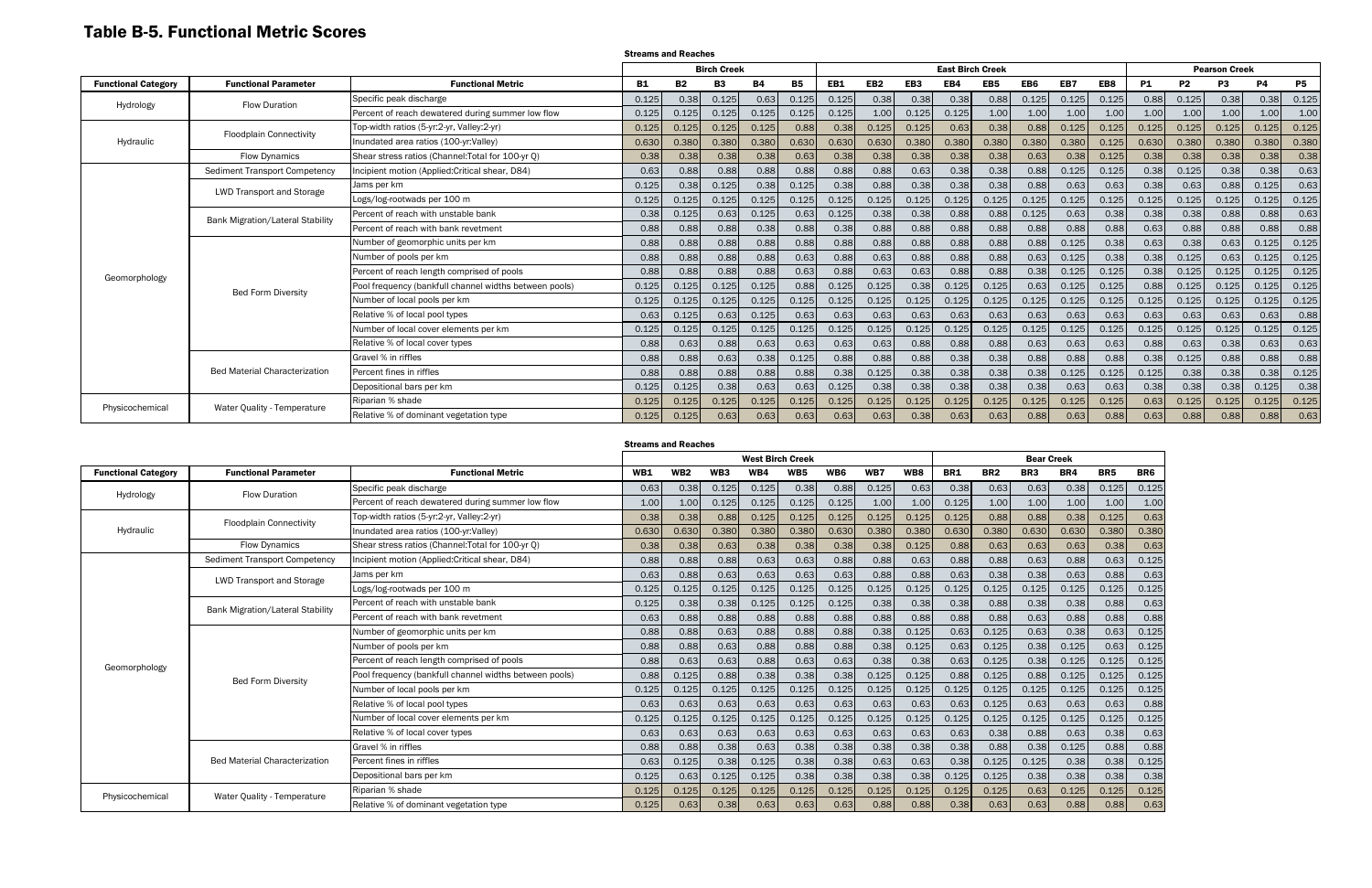# Table B-6. Functional Parameter Scores

|                            |                                         |                                                        | <b>Streams and Reaches</b> |           |                    |           |           |      |                 |      |                         |                 |      |      |      |           |           |                      |           |           |
|----------------------------|-----------------------------------------|--------------------------------------------------------|----------------------------|-----------|--------------------|-----------|-----------|------|-----------------|------|-------------------------|-----------------|------|------|------|-----------|-----------|----------------------|-----------|-----------|
|                            |                                         |                                                        |                            |           | <b>Birch Creek</b> |           |           |      |                 |      | <b>East Birch Creek</b> |                 |      |      |      |           |           | <b>Pearson Creek</b> |           |           |
| <b>Functional Category</b> | <b>Functional Parameter</b>             | <b>Functional Metric</b>                               | <b>B1</b>                  | <b>B2</b> | <b>B3</b>          | <b>B4</b> | <b>B5</b> | EB1  | EB <sub>2</sub> | EB3  | EB4                     | EB <sub>5</sub> | EB6  | EB7  | EB8  | <b>P1</b> | <b>P2</b> | P <sub>3</sub>       | <b>P4</b> | <b>P5</b> |
| Hydrology                  | <b>Flow Duration</b>                    | Specific peak discharge                                |                            |           |                    |           |           |      |                 |      |                         |                 |      |      |      |           |           |                      |           |           |
|                            |                                         | Percent of reach dewatered during summer low flow      | 0.13                       | 0.25      | 0.13               | 0.38      | 0.13      | 0.13 | 0.69            | 0.25 | 0.25                    | 0.94            | 0.56 | 0.56 | 0.56 | 0.94      | 0.56      | 0.69                 | 0.69      | 0.56      |
|                            | <b>Floodplain Connectivity</b>          | Top-width ratios (5-yr:2-yr, Valley:2-yr)              |                            |           |                    |           |           |      |                 |      |                         |                 |      |      |      |           |           |                      |           |           |
| Hydraulic                  |                                         | Inundated area ratios (100-yr:Valley)                  | 0.38                       | 0.25      | 0.25               | 0.25      | 0.76      | 0.51 | 0.38            | 0.25 | 0.51                    | 0.38            | 0.63 | 0.25 | 0.13 | 0.38      | 0.25      | 0.25                 | 0.25      | 0.25      |
|                            | <b>Flow Dynamics</b>                    | Shear stress ratios (Channel: Total for 100-yr Q)      | 0.38                       | 0.38      | 0.38               | 0.38      | 0.63      | 0.38 | 0.38            | 0.38 | 0.38                    | 0.38            | 0.63 | 0.38 | 0.13 | 0.38      | 0.38      | 0.38                 | 0.38      | 0.38      |
|                            | Sediment Transport Competency           | Incipient motion (Applied: Critical shear, D84)        | 0.63                       | 0.88      | 0.88               | 0.88      | 0.88      | 0.88 | 0.88            | 0.63 | 0.38                    | 0.38            | 0.88 | 0.13 | 0.13 | 0.38      | 0.13      | 0.38                 | 0.38      | 0.63      |
|                            | <b>LWD Transport and Storage</b>        | Jams per km                                            |                            |           |                    |           |           |      |                 |      |                         |                 |      |      |      |           |           |                      |           |           |
|                            |                                         | Logs/log-rootwads per 100 m                            | 0.13                       | 0.25      | 0.13               | 0.25      | 0.13      | 0.25 | 0.50            | 0.25 | 0.25                    | 0.25            | 0.50 | 0.38 | 0.38 | 0.25      | 0.38      | 0.50                 | 0.13      | 0.38      |
|                            | <b>Bank Migration/Lateral Stability</b> | Percent of reach with unstable bank                    |                            |           |                    |           |           |      |                 |      |                         |                 |      |      |      |           |           |                      |           |           |
|                            |                                         | Percent of reach with bank revetment                   | 0.63                       | 0.50      | 0.76               | 0.25      | 0.76      | 0.25 | 0.63            | 0.63 | 0.88                    | 0.88            | 0.50 | 0.76 | 0.63 | 0.51      | 0.63      | 0.88                 | 0.88      | 0.76      |
|                            |                                         | Number of geomorphic units per km                      |                            |           |                    |           |           |      |                 |      |                         |                 |      |      |      |           |           |                      |           |           |
|                            |                                         | Number of pools per km                                 |                            |           |                    |           |           |      |                 |      |                         |                 |      |      |      |           |           |                      |           |           |
|                            |                                         | Percent of reach length comprised of pools             |                            |           |                    |           |           |      |                 |      |                         |                 |      |      |      |           |           |                      |           |           |
| Geomorphology              | <b>Bed Form Diversity</b>               | Pool frequency (bankfull channel widths between pools) |                            |           |                    |           |           |      |                 |      |                         |                 |      |      |      |           |           |                      |           |           |
|                            |                                         | Number of local pools per km                           |                            |           |                    |           |           |      |                 |      |                         |                 |      |      |      |           |           |                      |           |           |
|                            |                                         | Relative % of local pool types                         |                            |           |                    |           |           |      |                 |      |                         |                 |      |      |      |           |           |                      |           |           |
|                            |                                         | Number of local cover elements per km                  |                            |           |                    |           |           |      |                 |      |                         |                 |      |      |      |           |           |                      |           |           |
|                            |                                         | Relative % of local cover types                        | 0.57                       | 0.47      | 0.57               | 0.47      | 0.57      | 0.53 | 0.47            | 0.57 | 0.57                    | 0.57            | 0.50 | 0.25 | 0.32 | 0.50      | 0.28      | 0.35                 | 0.25      | 0.28      |
|                            |                                         | Gravel % in riffles                                    |                            |           |                    |           |           |      |                 |      |                         |                 |      |      |      |           |           |                      |           |           |
|                            | <b>Bed Material Characterization</b>    | Percent fines in riffles                               |                            |           |                    |           |           |      |                 |      |                         |                 |      |      |      |           |           |                      |           |           |
|                            |                                         | Depositional bars per km                               | 0.63                       | 0.63      | 0.63               | 0.63      | 0.55      | 0.46 | 0.46            | 0.55 | 0.38                    | 0.38            | 0.55 | 0.55 | 0.55 | 0.30      | 0.30      | 0.55                 | 0.46      | 0.46      |
| Physicochemical            | Water Quality - Temperature             | Riparian % shade                                       |                            |           |                    |           |           |      |                 |      |                         |                 |      |      |      |           |           |                      |           |           |
|                            |                                         | Relative % of dominant vegetation type                 | 0.13                       | 0.13      | 0.38               | 0.38      | 0.38      | 0.38 | 0.38            | 0.25 | 0.38                    | 0.38            | 0.50 | 0.38 | 0.50 | 0.63      | 0.50      | 0.50                 | 0.50      | 0.38      |

|                            |                                         |                                                        | <b>Streams and Reaches</b> |                 |      |      |                 |      |      |      |      |                 |                                                                                                                                                                   |      |                 |     |
|----------------------------|-----------------------------------------|--------------------------------------------------------|----------------------------|-----------------|------|------|-----------------|------|------|------|------|-----------------|-------------------------------------------------------------------------------------------------------------------------------------------------------------------|------|-----------------|-----|
|                            |                                         |                                                        | <b>West Birch Creek</b>    |                 |      |      |                 |      |      |      |      |                 |                                                                                                                                                                   |      |                 |     |
| <b>Functional Category</b> | <b>Functional Parameter</b>             | <b>Functional Metric</b>                               | <b>WB1</b>                 | WB <sub>2</sub> | WB3  | WB4  | WB <sub>5</sub> | WB6  | WB7  | WB8  | BR1  | BR <sub>2</sub> | BR <sub>3</sub>                                                                                                                                                   | BR4  | BR <sub>5</sub> | BR6 |
| Hydrology                  | <b>Flow Duration</b>                    | Specific peak discharge                                |                            |                 |      |      |                 |      |      |      |      |                 |                                                                                                                                                                   |      |                 |     |
|                            |                                         | Percent of reach dewatered during summer low flow      | 0.82                       | 0.69            | 0.13 | 0.13 | 0.25            | 0.50 | 0.56 | 0.82 | 0.25 | 0.82            | 0.82                                                                                                                                                              | 0.69 | 0.56            |     |
|                            | <b>Floodplain Connectivity</b>          | Top-width ratios (5-yr:2-yr, Valley:2-yr)              |                            |                 |      |      |                 |      |      |      |      |                 |                                                                                                                                                                   |      |                 |     |
| Hydraulic                  |                                         | Inundated area ratios (100-yr: Valley)                 | 0.51                       | 0.51            | 0.63 | 0.25 | 0.25            | 0.38 | 0.25 | 0.25 | 0.38 | 0.63            | 0.76                                                                                                                                                              | 0.51 | 0.25            |     |
|                            | <b>Flow Dynamics</b>                    | Shear stress ratios (Channel: Total for 100-yr Q)      | 0.38                       | 0.38            | 0.63 | 0.38 | 0.38            | 0.38 | 0.38 | 0.13 | 0.88 | 0.63            | 0.63                                                                                                                                                              | 0.63 | 0.38            |     |
|                            | Sediment Transport Competency           | Incipient motion (Applied: Critical shear, D84)        | 0.88                       | 0.88            | 0.88 | 0.63 | 0.63            | 0.88 | 0.88 | 0.63 | 0.88 | 0.88            | 0.63                                                                                                                                                              | 0.88 | 0.63            |     |
|                            | <b>LWD Transport and Storage</b>        | Jams per km                                            |                            |                 |      |      |                 |      |      |      |      |                 |                                                                                                                                                                   |      |                 |     |
|                            |                                         | Logs/log-rootwads per 100 m                            | 0.38                       | 0.50            | 0.38 | 0.38 | 0.38            | 0.38 | 0.50 | 0.50 | 0.38 | 0.25            | 0.25                                                                                                                                                              | 0.38 | 0.50            |     |
|                            | <b>Bank Migration/Lateral Stability</b> | Percent of reach with unstable bank                    |                            |                 |      |      |                 |      |      |      |      |                 |                                                                                                                                                                   |      |                 |     |
|                            |                                         | Percent of reach with bank revetment                   | 0.38                       | 0.63            | 0.63 | 0.50 | 0.50            | 0.50 | 0.63 | 0.63 | 0.63 | 0.88            | 0.51                                                                                                                                                              | 0.63 | 0.88            |     |
|                            |                                         | Number of geomorphic units per km                      |                            |                 |      |      |                 |      |      |      |      |                 |                                                                                                                                                                   |      |                 |     |
|                            |                                         | Number of pools per km                                 |                            |                 |      |      |                 |      |      |      |      |                 |                                                                                                                                                                   |      |                 |     |
| Geomorphology              |                                         | Percent of reach length comprised of pools             |                            |                 |      |      |                 |      |      |      |      |                 |                                                                                                                                                                   |      |                 |     |
|                            | <b>Bed Form Diversity</b>               | Pool frequency (bankfull channel widths between pools) |                            |                 |      |      |                 |      |      |      |      |                 | <b>Bear Creek</b><br>0.56<br>0.51<br>0.63<br>0.13<br>0.38<br>0.76<br>0.50<br>0.28<br>0.35<br>0.28<br>0.30<br>0.30<br>0.55<br>0.46<br>0.63<br>0.50<br>0.50<br>0.38 |      |                 |     |
|                            |                                         | Number of local pools per km                           |                            |                 |      |      |                 |      |      |      |      |                 |                                                                                                                                                                   |      |                 |     |
|                            |                                         | Relative % of local pool types                         |                            |                 |      |      |                 |      |      |      |      |                 |                                                                                                                                                                   |      |                 |     |
|                            |                                         | Number of local cover elements per km                  |                            |                 |      |      |                 |      |      |      |      |                 |                                                                                                                                                                   |      |                 |     |
|                            |                                         | Relative % of local cover types                        | 0.63                       | 0.50            | 0.54 | 0.57 | 0.54            | 0.54 | 0.35 | 0.28 | 0.54 | 0.16            |                                                                                                                                                                   |      |                 |     |
|                            |                                         | Gravel % in riffles                                    |                            |                 |      |      |                 |      |      |      |      |                 |                                                                                                                                                                   |      |                 |     |
|                            | <b>Bed Material Characterization</b>    | Percent fines in riffles                               |                            |                 |      |      |                 |      |      |      |      |                 |                                                                                                                                                                   |      |                 |     |
|                            |                                         | Depositional bars per km                               | 0.55                       | 0.55            | 0.30 | 0.29 | 0.38            | 0.38 | 0.46 | 0.46 | 0.30 | 0.38            |                                                                                                                                                                   |      |                 |     |
| Physicochemical            | Water Quality - Temperature             | Riparian % shade                                       |                            |                 |      |      |                 |      |      |      |      |                 |                                                                                                                                                                   |      |                 |     |
|                            |                                         | Relative % of dominant vegetation type                 | 0.13                       | 0.38            | 0.25 | 0.38 | 0.38            | 0.38 | 0.50 | 0.50 | 0.25 | 0.38            |                                                                                                                                                                   |      |                 |     |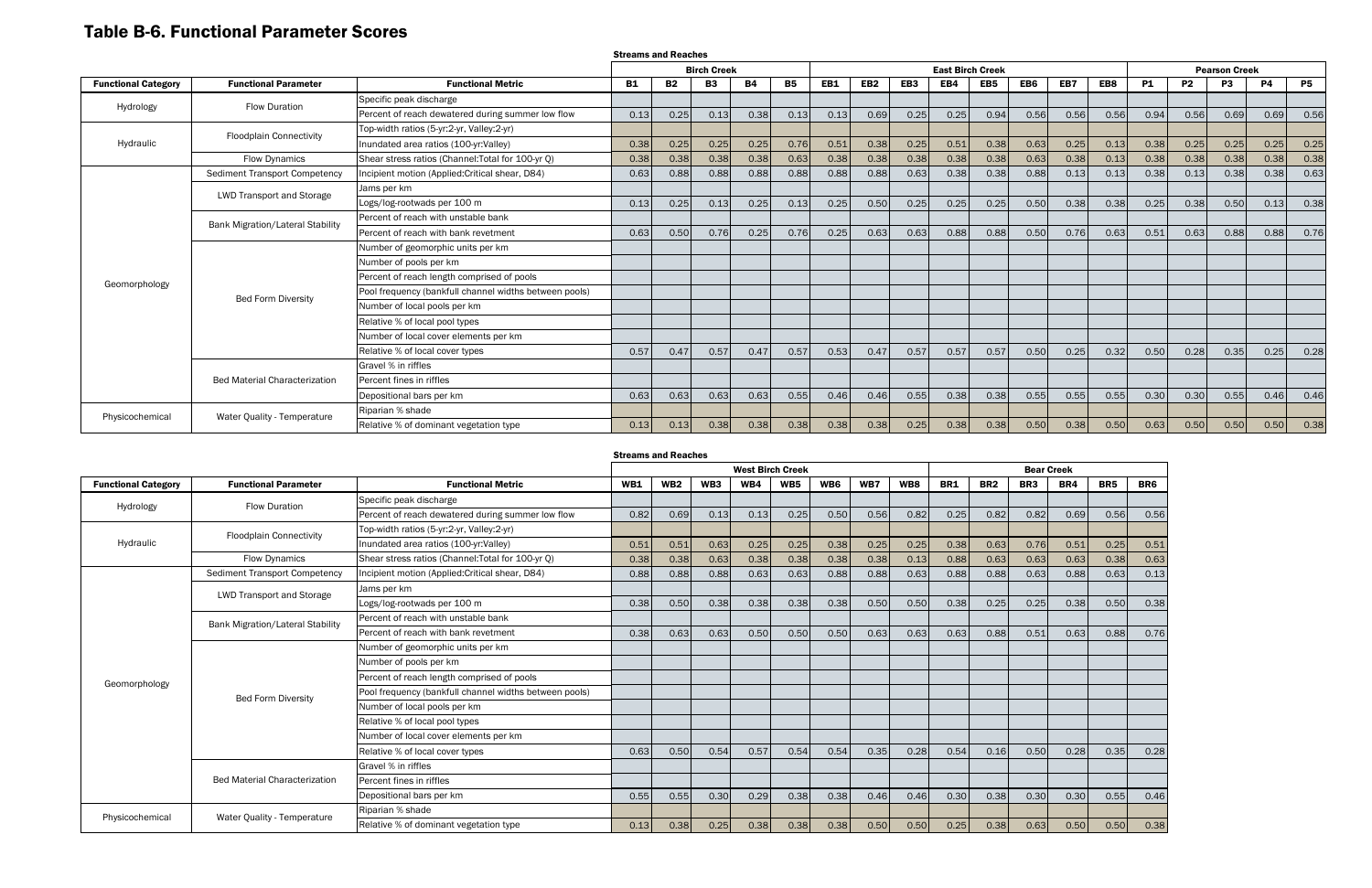# Table B-7. Functional Category Scores

Streams and Reaches

|                            |                                         |                                                        | <b>Streams and Reaches</b> |           |           |           |           |                         |                 |                 |      |                 |                 |      |                      |           |           |           |           |           |
|----------------------------|-----------------------------------------|--------------------------------------------------------|----------------------------|-----------|-----------|-----------|-----------|-------------------------|-----------------|-----------------|------|-----------------|-----------------|------|----------------------|-----------|-----------|-----------|-----------|-----------|
|                            |                                         |                                                        | <b>Birch Creek</b>         |           |           |           |           | <b>East Birch Creek</b> |                 |                 |      |                 |                 |      | <b>Pearson Creek</b> |           |           |           |           |           |
| <b>Functional Category</b> | <b>Functional Parameter</b>             | <b>Functional Metric</b>                               | <b>B1</b>                  | <b>B2</b> | <b>B3</b> | <b>B4</b> | <b>B5</b> | EB1                     | EB <sub>2</sub> | EB <sub>3</sub> | EB4  | EB <sub>5</sub> | EB <sub>6</sub> | EB7  | EB8                  | <b>P1</b> | <b>P2</b> | <b>P3</b> | <b>P4</b> | <b>P5</b> |
| Hydrology                  | <b>Flow Duration</b>                    | Specific peak discharge                                |                            |           |           |           |           |                         |                 |                 |      |                 |                 |      |                      |           |           |           |           |           |
|                            |                                         | Percent of reach dewatered during summer low flow      | 0.13                       | 0.25      | 0.13      | 0.38      | 0.13      | 0.13                    | 0.69            | 0.25            | 0.25 | 0.94            | 0.56            | 0.56 | 0.56                 | 0.94      | 0.56      | 0.69      | 0.69      | 0.56      |
|                            | <b>Floodplain Connectivity</b>          | Top-width ratios (5-yr:2-yr, Valley:2-yr)              |                            |           |           |           |           |                         |                 |                 |      |                 |                 |      |                      |           |           |           |           |           |
| Hydraulic                  |                                         | Inundated area ratios (100-yr:Valley)                  |                            |           |           |           |           |                         |                 |                 |      |                 |                 |      |                      |           |           |           |           |           |
|                            | <b>Flow Dynamics</b>                    | Shear stress ratios (Channel: Total for 100-yr Q)      | 0.38                       | 0.32      | 0.32      | 0.32      | 0.69      | 0.44                    | 0.38            | 0.32            | 0.44 | 0.38            | 0.63            | 0.32 | 0.13                 | 0.38      | 0.32      | 0.32      | 0.32      | 0.32      |
|                            | <b>Sediment Transport Competency</b>    | Incipient motion (Applied:Critical shear, D84)         |                            |           |           |           |           |                         |                 |                 |      |                 |                 |      |                      |           |           |           |           |           |
|                            | LWD Transport and Storage               | Jams per km                                            |                            |           |           |           |           |                         |                 |                 |      |                 |                 |      |                      |           |           |           |           |           |
|                            |                                         | Logs/log-rootwads per 100 m                            |                            |           |           |           |           |                         |                 |                 |      |                 |                 |      |                      |           |           |           |           |           |
|                            | <b>Bank Migration/Lateral Stability</b> | Percent of reach with unstable bank                    |                            |           |           |           |           |                         |                 |                 |      |                 |                 |      |                      |           |           |           |           |           |
|                            |                                         | Percent of reach with bank revetment                   |                            |           |           |           |           |                         |                 |                 |      |                 |                 |      |                      |           |           |           |           |           |
|                            |                                         | Number of geomorphic units per km                      |                            |           |           |           |           |                         |                 |                 |      |                 |                 |      |                      |           |           |           |           |           |
|                            |                                         | Number of pools per km                                 |                            |           |           |           |           |                         |                 |                 |      |                 |                 |      |                      |           |           |           |           |           |
| Geomorphology              |                                         | Percent of reach length comprised of pools             |                            |           |           |           |           |                         |                 |                 |      |                 |                 |      |                      |           |           |           |           |           |
|                            | <b>Bed Form Diversity</b>               | Pool frequency (bankfull channel widths between pools) |                            |           |           |           |           |                         |                 |                 |      |                 |                 |      |                      |           |           |           |           |           |
|                            |                                         | Number of local pools per km                           |                            |           |           |           |           |                         |                 |                 |      |                 |                 |      |                      |           |           |           |           |           |
|                            |                                         | Relative % of local pool types                         |                            |           |           |           |           |                         |                 |                 |      |                 |                 |      |                      |           |           |           |           |           |
|                            |                                         | Number of local cover elements per km                  |                            |           |           |           |           |                         |                 |                 |      |                 |                 |      |                      |           |           |           |           |           |
|                            |                                         | Relative % of local cover types                        |                            |           |           |           |           |                         |                 |                 |      |                 |                 |      |                      |           |           |           |           |           |
|                            |                                         | Gravel % in riffles                                    |                            |           |           |           |           |                         |                 |                 |      |                 |                 |      |                      |           |           |           |           |           |
|                            | <b>Bed Material Characterization</b>    | Percent fines in riffles                               |                            |           |           |           |           |                         |                 |                 |      |                 |                 |      |                      |           |           |           |           |           |
|                            |                                         | Depositional bars per km                               | 0.52                       | 0.55      | 0.59      | 0.50      | 0.57      | 0.48                    | 0.59            | 0.53            | 0.49 | 0.49            | 0.59            | 0.41 | 0.40                 | 0.39      | 0.34      | 0.53      | 0.42      | 0.50      |
| Physicochemical            | Water Quality - Temperature             | Riparian % shade                                       |                            |           |           |           |           |                         |                 |                 |      |                 |                 |      |                      |           |           |           |           |           |
|                            |                                         | Relative % of dominant vegetation type                 | 0.13                       | 0.13      | 0.38      | 0.38      | 0.38      | 0.38                    | 0.38            | 0.25            | 0.38 | 0.38            | 0.50            | 0.38 | 0.50                 | 0.63      | 0.50      | 0.50      | 0.50      | 0.38      |
|                            |                                         | <b>Reach Functionality Scores</b>                      | 0.29                       | 0.31      | 0.35      | 0.39      | 0.44      | 0.36                    | 0.51            | 0.34            | 0.39 | 0.55            | 0.57            | 0.42 | 0.40                 | 0.58      | 0.43      | 0.51      | 0.48      | 0.44      |

|                                   |                                         |                                                        | <b>West Birch Creek</b> |                 |                 |      |                 |      |      | <b>Bear Creek</b> |                 |                 |                 |      |                 |      |
|-----------------------------------|-----------------------------------------|--------------------------------------------------------|-------------------------|-----------------|-----------------|------|-----------------|------|------|-------------------|-----------------|-----------------|-----------------|------|-----------------|------|
| <b>Functional Category</b>        | <b>Functional Parameter</b>             | <b>Functional Metric</b>                               | WB1                     | WB <sub>2</sub> | WB <sub>3</sub> | WB4  | WB <sub>5</sub> | WB6  | WB7  | WB8               | BR <sub>1</sub> | BR <sub>2</sub> | BR <sub>3</sub> | BR4  | BR <sub>5</sub> | BR6  |
| Hydrology                         | <b>Flow Duration</b>                    | Specific peak discharge                                |                         |                 |                 |      |                 |      |      |                   |                 |                 |                 |      |                 |      |
|                                   |                                         | Percent of reach dewatered during summer low flow      | 0.82                    | 0.69            | 0.13            | 0.13 | 0.25            | 0.50 | 0.56 | 0.82              | 0.25            | 0.82            | 0.82            | 0.69 | 0.56            | 0.56 |
|                                   | <b>Floodplain Connectivity</b>          | Top-width ratios (5-yr:2-yr, Valley:2-yr)              |                         |                 |                 |      |                 |      |      |                   |                 |                 |                 |      |                 |      |
| Hydraulic                         |                                         | Inundated area ratios (100-yr:Valley)                  |                         |                 |                 |      |                 |      |      |                   |                 |                 |                 |      |                 |      |
|                                   | <b>Flow Dynamics</b>                    | Shear stress ratios (Channel: Total for 100-yr Q)      | 0.44                    | 0.44            | 0.63            | 0.32 | 0.32            | 0.38 | 0.32 | 0.19              | 0.63            | 0.63            | 0.69            | 0.57 | 0.32            | 0.57 |
|                                   | <b>Sediment Transport Competency</b>    | Incipient motion (Applied: Critical shear, D84)        |                         |                 |                 |      |                 |      |      |                   |                 |                 |                 |      |                 |      |
|                                   | <b>LWD Transport and Storage</b>        | Jams per km                                            |                         |                 |                 |      |                 |      |      |                   |                 |                 |                 |      |                 |      |
|                                   |                                         | Logs/log-rootwads per 100 m                            |                         |                 |                 |      |                 |      |      |                   |                 |                 |                 |      |                 |      |
|                                   | <b>Bank Migration/Lateral Stability</b> | Percent of reach with unstable bank                    |                         |                 |                 |      |                 |      |      |                   |                 |                 |                 |      |                 |      |
|                                   |                                         | Percent of reach with bank revetment                   |                         |                 |                 |      |                 |      |      |                   |                 |                 |                 |      |                 |      |
|                                   |                                         | Number of geomorphic units per km                      |                         |                 |                 |      |                 |      |      |                   |                 |                 |                 |      |                 |      |
|                                   |                                         | Number of pools per km                                 |                         |                 |                 |      |                 |      |      |                   |                 |                 |                 |      |                 |      |
| Geomorphology                     |                                         | Percent of reach length comprised of pools             |                         |                 |                 |      |                 |      |      |                   |                 |                 |                 |      |                 |      |
|                                   | <b>Bed Form Diversity</b>               | Pool frequency (bankfull channel widths between pools) |                         |                 |                 |      |                 |      |      |                   |                 |                 |                 |      |                 |      |
|                                   |                                         | Number of local pools per km                           |                         |                 |                 |      |                 |      |      |                   |                 |                 |                 |      |                 |      |
|                                   |                                         | Relative % of local pool types                         |                         |                 |                 |      |                 |      |      |                   |                 |                 |                 |      |                 |      |
|                                   |                                         | Number of local cover elements per km                  |                         |                 |                 |      |                 |      |      |                   |                 |                 |                 |      |                 |      |
|                                   |                                         | Relative % of local cover types                        |                         |                 |                 |      |                 |      |      |                   |                 |                 |                 |      |                 |      |
|                                   |                                         | Gravel % in riffles                                    |                         |                 |                 |      |                 |      |      |                   |                 |                 |                 |      |                 |      |
|                                   | <b>Bed Material Characterization</b>    | Percent fines in riffles                               |                         |                 |                 |      |                 |      |      |                   |                 |                 |                 |      |                 |      |
|                                   |                                         | Depositional bars per km                               | 0.56                    | 0.61            | 0.54            | 0.47 | 0.49            | 0.54 | 0.56 | 0.50              | 0.54            | 0.51            | 0.44            | 0.49 | 0.58            | 0.40 |
| Physicochemical                   | Water Quality - Temperature             | Riparian % shade                                       |                         |                 |                 |      |                 |      |      |                   |                 |                 |                 |      |                 |      |
|                                   | Relative % of dominant vegetation type  |                                                        | 0.13                    | 0.38            | 0.25            | 0.38 | 0.38            | 0.38 | 0.50 | 0.50              | 0.25            | 0.38            | 0.63            | 0.50 | 0.50            | 0.38 |
| <b>Reach Functionality Scores</b> |                                         |                                                        | 0.49                    | 0.53            | 0.39            | 0.32 | 0.36            | 0.45 | 0.49 | 0.50              | 0.42            | 0.58            | 0.64            | 0.56 | 0.49            | 0.48 |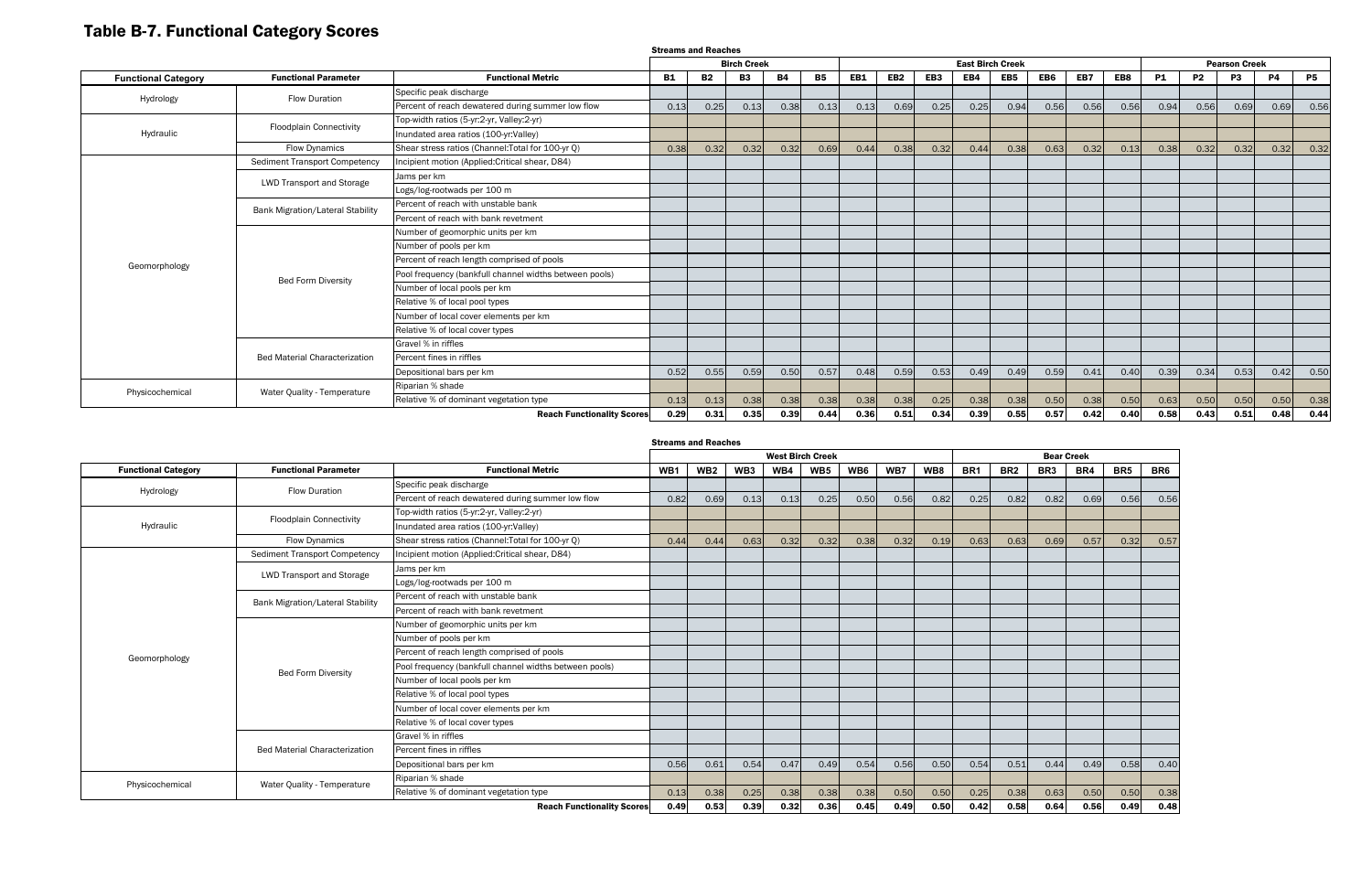# APPENDIX C Restoration Strategy Tables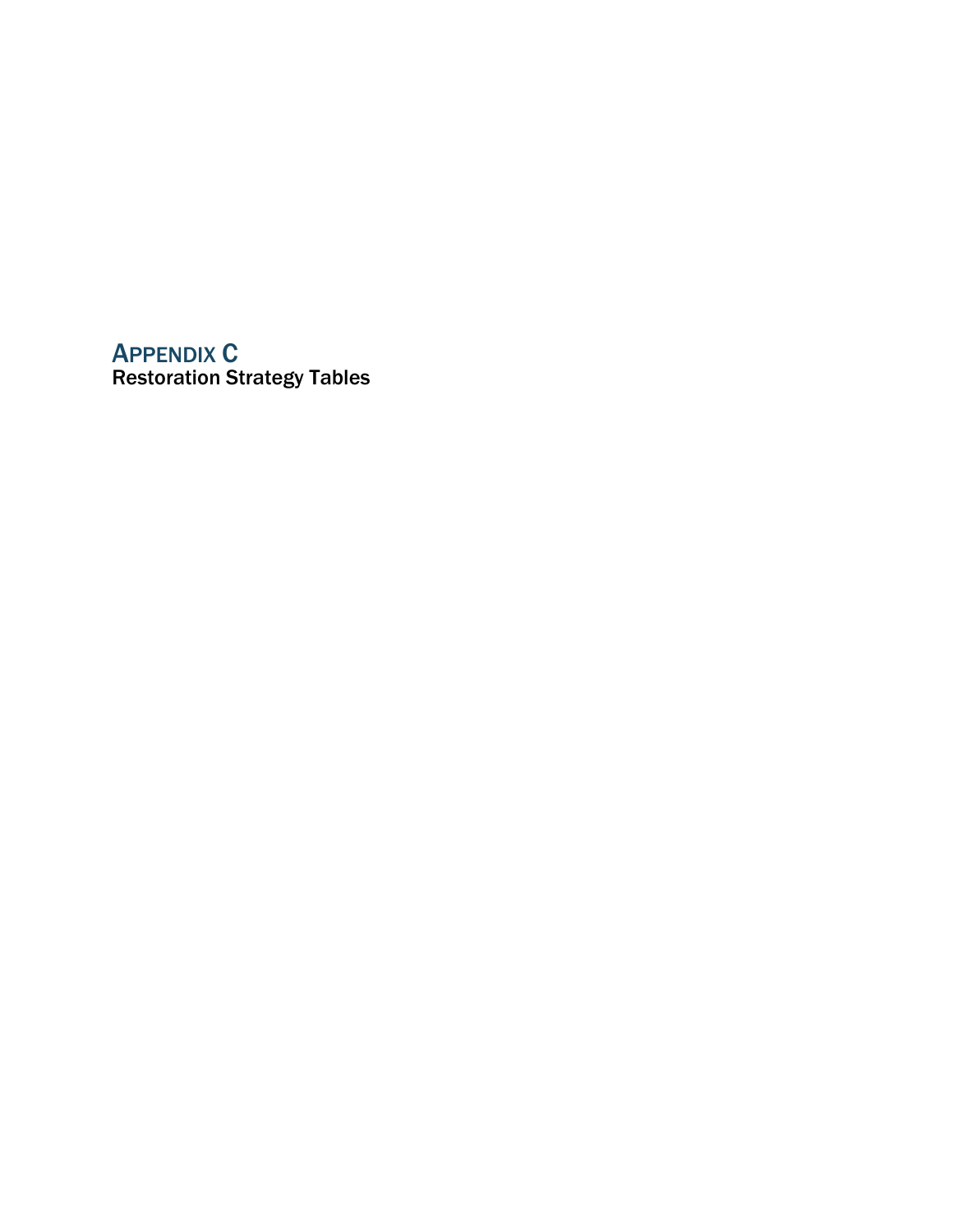#### Table C-1. Birch Creek Reach Prioritization

|                  |                                                 |                    |                                             | <b>Assigned Value of Selection Criteria</b> |           |           |                |           |           |  |
|------------------|-------------------------------------------------|--------------------|---------------------------------------------|---------------------------------------------|-----------|-----------|----------------|-----------|-----------|--|
| <b>Selection</b> |                                                 |                    | <b>Relative Value of Selection Criteria</b> |                                             |           |           |                |           |           |  |
| Criteria         | <b>Description</b>                              | 1                  | $\mathbf{2}$                                | 3                                           | <b>B1</b> | <b>B2</b> | B <sub>3</sub> | <b>B4</b> | <b>B5</b> |  |
| 1                | Steelhead Abundance (capacity/productivity)     | highest third rank | middle third rank                           | lowest third rank                           | 3.0       | 3.0       | 3.0            | 2.0       | 3.0       |  |
| $\overline{2}$   | Steelhead population growth rate (productivity) | highest third rank | middle third rank                           | lowest third rank                           | 3.0       | 3.0       | 3.0            | 3.0       | 3.0       |  |
| 3                | Steelhead population spatial structure          | highest third rank | middle third rank                           | lowest third rank                           | 3.0       | 3.0       | 3.0            | 1.0       | 3.0       |  |
| 4                | Steelhead population diversity                  | highest third rank | middle third rank                           | lowest third rank                           | 3.0       | 3.0       | 3.0            | 3.0       | 3.0       |  |
| 5                | Obstruction to fish passage                     | low                | medium                                      | high                                        | 3.0       | 3.0       | 3.0            | 3.0       | 3.0       |  |
| 6                | <b>Hydrologic function</b>                      | $>60\%$            | 30% to 60%                                  | < 30%                                       | 3.0       | 3.0       | 3.0            | 2.0       | 3.0       |  |
| $\overline{7}$   | <b>Hydraulic function</b>                       | $>60\%$            | 30% to 60%                                  | < 30%                                       | 2.0       | 2.0       | 2.0            | 2.0       | 1.0       |  |
| 8                | Geomorphology function                          | >60%               | 30% to 60%                                  | < 30%                                       | 2.0       | 2.0       | 2.0            | 2.0       | 2.0       |  |
| 9                | Physicochemical function - water temperature    | >60%               | 30% to 60%                                  | < 30%                                       | 3.0       | 3.0       | 2.0            | 2.0       | 2.0       |  |
|                  |                                                 |                    |                                             | <b>Total Score</b>                          | 25.0      | 25.0      | 24.0           | 20.0      | 23.0      |  |

Higher scores indicate a greater restoration need

Note:

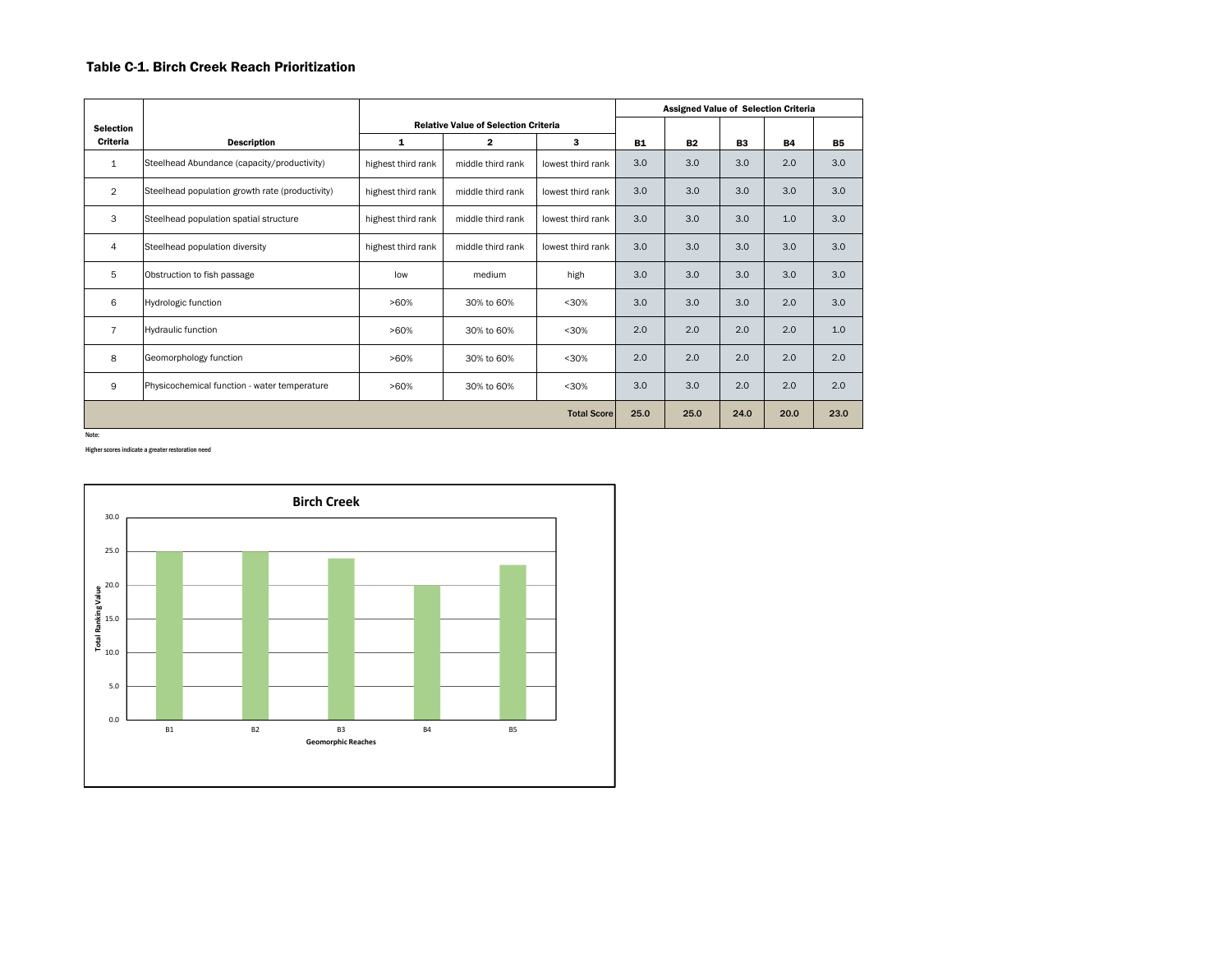#### Table C-2. East Birch Creek Reach Prioritization

|                  |                                                 |                    |                                             | <b>Assigned Value of Selection Criteria</b> |      |                 |                 |      |      |      |     |     |  |  |  |
|------------------|-------------------------------------------------|--------------------|---------------------------------------------|---------------------------------------------|------|-----------------|-----------------|------|------|------|-----|-----|--|--|--|
| <b>Selection</b> |                                                 |                    | <b>Relative Value of Selection Criteria</b> |                                             |      |                 |                 |      |      |      |     |     |  |  |  |
| Criteria         | <b>Description</b>                              | 1                  | $\overline{2}$                              | 3                                           | EB1  | EB <sub>2</sub> | EB <sub>3</sub> | EB4  | EB5  | EB6  | EB7 | EB8 |  |  |  |
| $\mathbf{1}$     | Steelhead Abundance (capacity/productivity)     | highest third rank | middle third rank                           | lowest third rank                           | 3.0  | 2.0             | 2.0             | 2.0  | 1.0  | 1.0  | 2.0 | 2.0 |  |  |  |
| 2                | Steelhead population growth rate (productivity) | highest third rank | middle third rank                           | lowest third rank                           | 1.0  | 2.0             | 2.0             | 1.0  | 1.0  | 1.0  | 2.0 | 2.0 |  |  |  |
| 3                | Steelhead population spatial structure          | highest third rank | middle third rank                           | lowest third rank                           | 3.0  | 1.0             | 3.0             | 3.0  | 1.0  | 1.0  | 2.0 | 1.0 |  |  |  |
| 4                | Steelhead population diversity                  | highest third rank | middle third rank                           | lowest third rank                           | 2.0  | 2.0             | 1.0             | 1.0  | 1.0  | 1.0  | 2.0 | 2.0 |  |  |  |
| 5                | Obstruction to fish passage                     | low                | medium                                      | high                                        | 3.0  | 3.0             | 0.0             | 0.0  | 0.0  | 2.0  | 1.0 | 1.0 |  |  |  |
| 6                | Hydrologic function                             | >60%               | 30% to 60%                                  | $30%$                                       | 3.0  | 1.0             | 3.0             | 3.0  | 1.0  | 2.0  | 2.0 | 2.0 |  |  |  |
| $\overline{7}$   | <b>Hydraulic function</b>                       | >60%               | 30% to 60%                                  | $30%$                                       | 2.0  | 2.0             | 2.0             | 2.0  | 2.0  | 1.0  | 2.0 | 3.0 |  |  |  |
| 8                | Geomorphology function                          | >60%               | 30% to 60%                                  | $30%$                                       | 2.0  | 2.0             | 2.0             | 2.0  | 2.0  | 2.0  | 1.0 | 2.0 |  |  |  |
| 9                | Physicochemical function - water temperature    | >60%               | 30% to 60%                                  | $30%$                                       | 2.0  | 2.0             | 3.0             | 2.0  | 2.0  | 2.0  | 2.0 | 2.0 |  |  |  |
|                  |                                                 | <b>Total Score</b> | 21.0                                        | 17.0                                        | 18.0 | 16.0            | 11.0            | 13.0 | 16.0 | 17.0 |     |     |  |  |  |

Note:

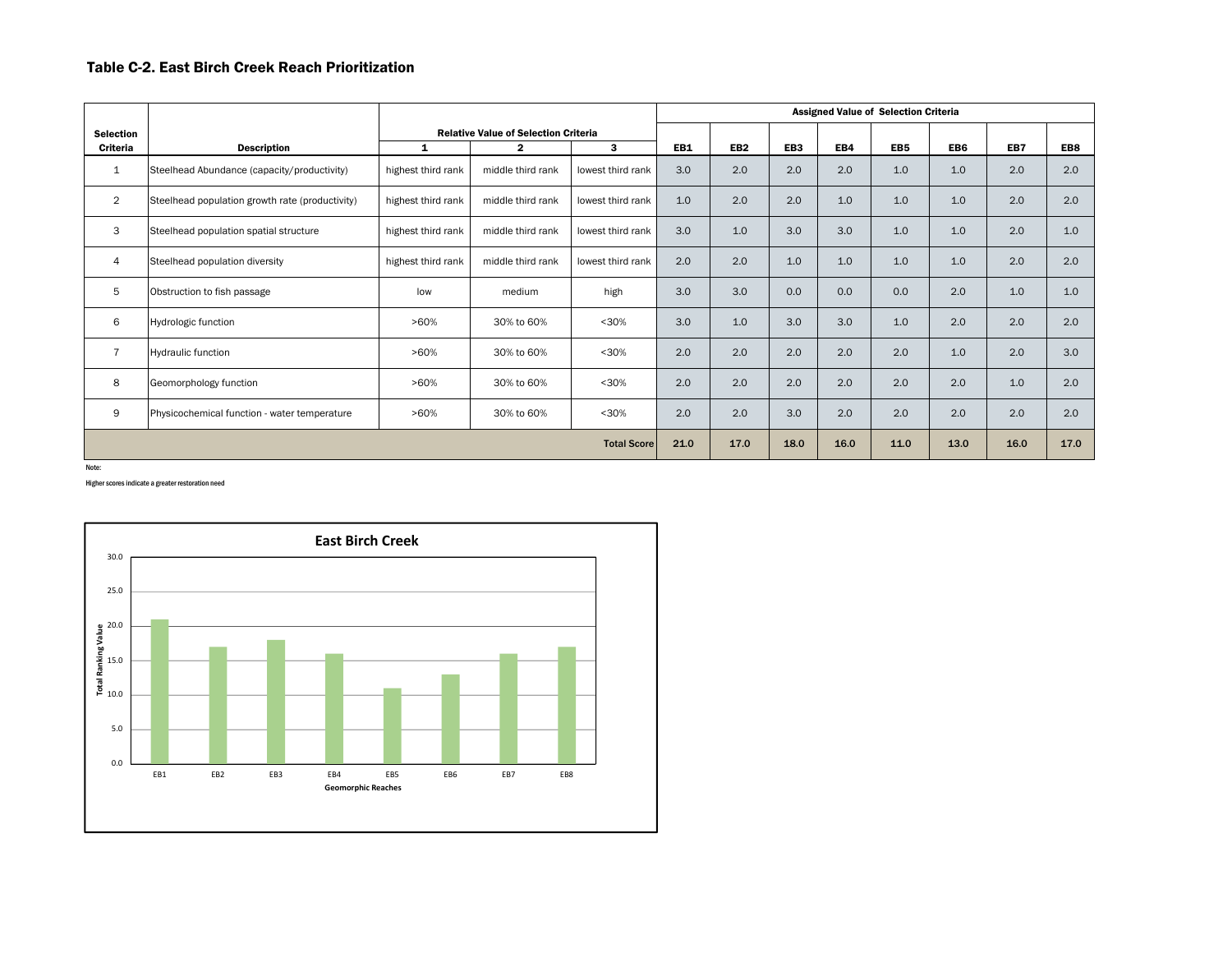# Table C-3. Pearson Creek Reach Prioritization

|                  |                                                 |                    |                                             |                   |           | <b>Assigned Value of Selection Criteria</b> |                |           |           |  |  |  |  |
|------------------|-------------------------------------------------|--------------------|---------------------------------------------|-------------------|-----------|---------------------------------------------|----------------|-----------|-----------|--|--|--|--|
| <b>Selection</b> |                                                 |                    | <b>Relative Value of Selection Criteria</b> |                   |           |                                             |                |           |           |  |  |  |  |
| Criteria         | <b>Description</b>                              | 1                  | 2                                           | 3                 | <b>P1</b> | <b>P2</b>                                   | P <sub>3</sub> | <b>P4</b> | <b>P5</b> |  |  |  |  |
| 1                | Steelhead Abundance (capacity/productivity)     | highest third rank | middle third rank                           | lowest third rank | 2.0       | 3.0                                         | 1.0            | 1.0       | 2.0       |  |  |  |  |
| $\overline{2}$   | Steelhead population growth rate (productivity) | highest third rank | middle third rank                           | lowest third rank | 3.0       | 1.0                                         | 1.0            | 1.0       | 1.0       |  |  |  |  |
| 3                | Steelhead population spatial structure          | highest third rank | middle third rank                           | lowest third rank | 1.0       | 3.0                                         | 2.0            | 1.0       | 3.0       |  |  |  |  |
| 4                | Steelhead population diversity                  | highest third rank | middle third rank                           | lowest third rank | 1.0       | 1.0                                         | 1.0            | 1.0       | 1.0       |  |  |  |  |
| 5                | Obstruction to fish passage                     | low                | medium                                      | high              | 2.0       | 2.0                                         | 2.0            | 0.0       | 1.0       |  |  |  |  |
| 6                | Hydrologic function                             | >60%               | 30% to 60%                                  | $30%$             | 1.0       | 2.0                                         | 1.0            | 1.0       | 2.0       |  |  |  |  |
| $\overline{7}$   | <b>Hydraulic function</b>                       | $>60\%$            | 30% to 60%                                  | $<$ 30%           | 2.0       | 2.0                                         | 2.0            | 2.0       | 2.0       |  |  |  |  |
| 8                | Geomorphology function                          | $>60\%$            | 30% to 60%                                  | $<$ 30%           | 2.0       | 2.0                                         | 2.0            | 2.0       | 2.0       |  |  |  |  |
| 9                | Physicochemical function - water temperature    | $>60\%$            | 30% to 60%                                  | $<$ 30%           | 1.0       | 2.0                                         | 2.0            | 2.0       | 2.0       |  |  |  |  |
|                  |                                                 | <b>Total Score</b> | 15.0                                        | 18.0              | 14.0      | 11.0                                        | 16.0           |           |           |  |  |  |  |

Note:

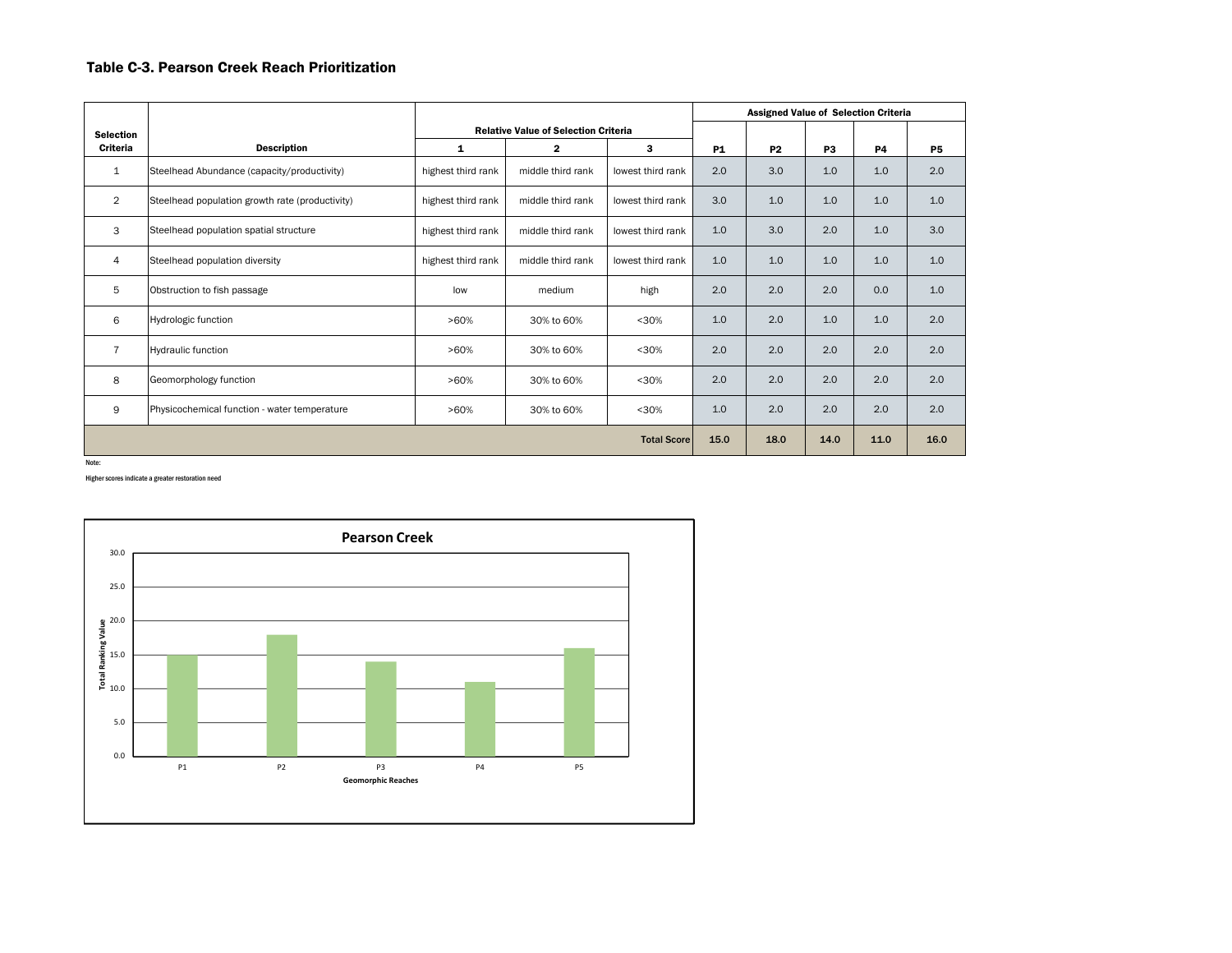# Table C-4. West Birch Creek Reach Prioritization

|                  |                                                 |                    |                                             |                    | <b>Assigned Value of Selection Criteria</b> |                 |                 |      |                 |      |      |      |  |  |  |  |
|------------------|-------------------------------------------------|--------------------|---------------------------------------------|--------------------|---------------------------------------------|-----------------|-----------------|------|-----------------|------|------|------|--|--|--|--|
| <b>Selection</b> |                                                 |                    | <b>Relative Value of Selection Criteria</b> |                    |                                             |                 |                 |      |                 |      |      |      |  |  |  |  |
| <b>Criteria</b>  | <b>Description</b>                              | $\mathbf{1}$       | $\overline{2}$                              | 3                  | <b>WB1</b>                                  | WB <sub>2</sub> | WB <sub>3</sub> | WB4  | WB <sub>5</sub> | WB6  | WB7  | WB8  |  |  |  |  |
| 1                | Steelhead Abundance (capacity/productivity)     | highest third rank | middle third rank                           | lowest third rank  | 3.0                                         | 3.0             | 3.0             | 3.0  | 2.0             | 1.0  | 2.0  | 1.0  |  |  |  |  |
| $\overline{2}$   | Steelhead population growth rate (productivity) | highest third rank | middle third rank                           | lowest third rank  | 3.0                                         | 3.0             | 3.0             | 2.0  | 3.0             | 1.0  | 2.0  | 1.0  |  |  |  |  |
| 3                | Steelhead population spatial structure          | highest third rank | middle third rank                           | lowest third rank  | 3.0                                         | 3.0             | 2.0             | 3.0  | 2.0             | 2.0  | 2.0  | 1.0  |  |  |  |  |
| 4                | Steelhead population diversity                  | highest third rank | middle third rank                           | lowest third rank  | 3.0                                         | 3.0             | 3.0             | 2.0  | 2.0             | 3.0  | 2.0  | 1.0  |  |  |  |  |
| 5                | Obstruction to fish passage                     | low                | medium                                      | high               | 3.0                                         | 3.0             | 2.0             | 2.0  | 2.0             | 0.0  | 2.0  | 0.0  |  |  |  |  |
| 6                | Hydrologic function                             | >60%               | 30% to 60%                                  | < 30%              | 1.0                                         | 1.0             | 3.0             | 3.0  | 3.0             | 2.0  | 2.0  | 1.0  |  |  |  |  |
| $\overline{7}$   | Hydraulic function                              | >60%               | 30% to 60%                                  | $30%$              | 2.0                                         | 2.0             | 1.0             | 2.0  | 2.0             | 2.0  | 2.0  | 3.0  |  |  |  |  |
| 8                | Geomorphology function                          | >60%               | 30% to 60%                                  | $30%$              | 2.0                                         | 1.0             | 2.0             | 2.0  | 2.0             | 2.0  | 2.0  | 2.0  |  |  |  |  |
| 9                | Physicochemical function - water temperature    | >60%               | 30% to 60%                                  | < 30%              | 3.0                                         | 2.0             | 3.0             | 2.0  | 2.0             | 2.0  | 2.0  | 2.0  |  |  |  |  |
|                  |                                                 |                    |                                             | <b>Total Score</b> | 23.0                                        | 21.0            | 22.0            | 21.0 | 20.0            | 15.0 | 18.0 | 12.0 |  |  |  |  |
| Note:            |                                                 |                    |                                             |                    |                                             |                 |                 |      |                 |      |      |      |  |  |  |  |

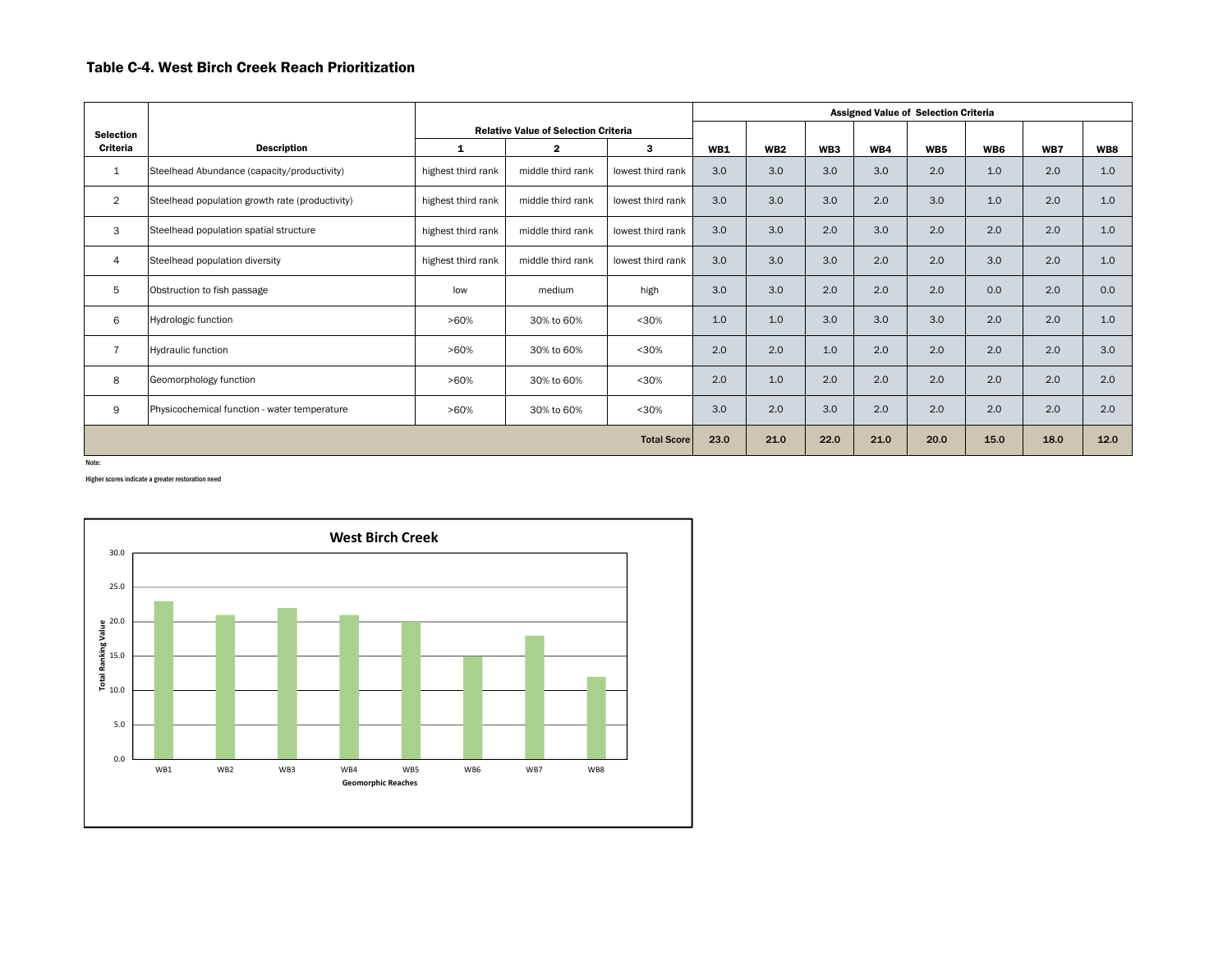#### Table C-5. Bear Creek Reach Prioritization

|                  |                                                 |                    |                                             |                    |            | <b>Assigned Value of Selection Criteria</b> |                 |      |                 |                 |  |  |  |  |  |
|------------------|-------------------------------------------------|--------------------|---------------------------------------------|--------------------|------------|---------------------------------------------|-----------------|------|-----------------|-----------------|--|--|--|--|--|
| <b>Selection</b> |                                                 |                    | <b>Relative Value of Selection Criteria</b> |                    |            |                                             |                 |      |                 |                 |  |  |  |  |  |
| Criteria         | <b>Description</b>                              | 1                  | $\mathbf{2}$                                | 3                  | <b>BR1</b> | BR <sub>2</sub>                             | BR <sub>3</sub> | BR4  | BR <sub>5</sub> | BR <sub>6</sub> |  |  |  |  |  |
| $\mathbf{1}$     | Steelhead Abundance (capacity/productivity)     | highest third rank | middle third rank                           | lowest third rank  | 2.0        | 1.0                                         | 2.0             | 2.0  | 1.0             | 2.0             |  |  |  |  |  |
| $\overline{2}$   | Steelhead population growth rate (productivity) | highest third rank | middle third rank                           | lowest third rank  | 3.0        | 1.0                                         | 1.0             | 1.0  | 1.0             | 1.0             |  |  |  |  |  |
| 3                | Steelhead population spatial structure          | highest third rank | middle third rank                           | lowest third rank  | 2.0        | 2.0                                         | 2.0             | 3.0  | 1.0             | 2.0             |  |  |  |  |  |
| $\overline{4}$   | Steelhead population diversity                  | highest third rank | middle third rank                           | lowest third rank  | 2.0        | 1.0                                         | 2.0             | 1.0  | 1.0             | 1.0             |  |  |  |  |  |
| 5                | Obstruction to fish passage                     | low                | medium                                      | high               | 0.0        | 0.0                                         | 0.0             | 0.0  | 0.0             | 0.0             |  |  |  |  |  |
| 6                | Hydrologic function                             | $>60\%$            | 30% to 60%                                  | $30%$              | 3.0        | 1.0                                         | 1.0             | 1.0  | 2.0             | 2.0             |  |  |  |  |  |
| $\overline{7}$   | Hydraulic function                              | >60%               | 30% to 60%                                  | $30%$              | 1.0        | 1.0                                         | 1.0             | 2.0  | 2.0             | 2.0             |  |  |  |  |  |
| 8                | Geomorphology function                          | $>60\%$            | 30% to 60%                                  | $30%$              | 2.0        | 2.0                                         | 2.0             | 2.0  | 2.0             | 2.0             |  |  |  |  |  |
| 9                | Physicochemical function - water temperature    | $>60\%$            | 30% to 60%                                  | $30%$              | 3.0        | 2.0                                         | 1.0             | 2.0  | 2.0             | 2.0             |  |  |  |  |  |
|                  |                                                 |                    |                                             | <b>Total Score</b> | 18.0       | 11.0                                        | 12.0            | 14.0 | 12.0            | 14.0            |  |  |  |  |  |

Note: